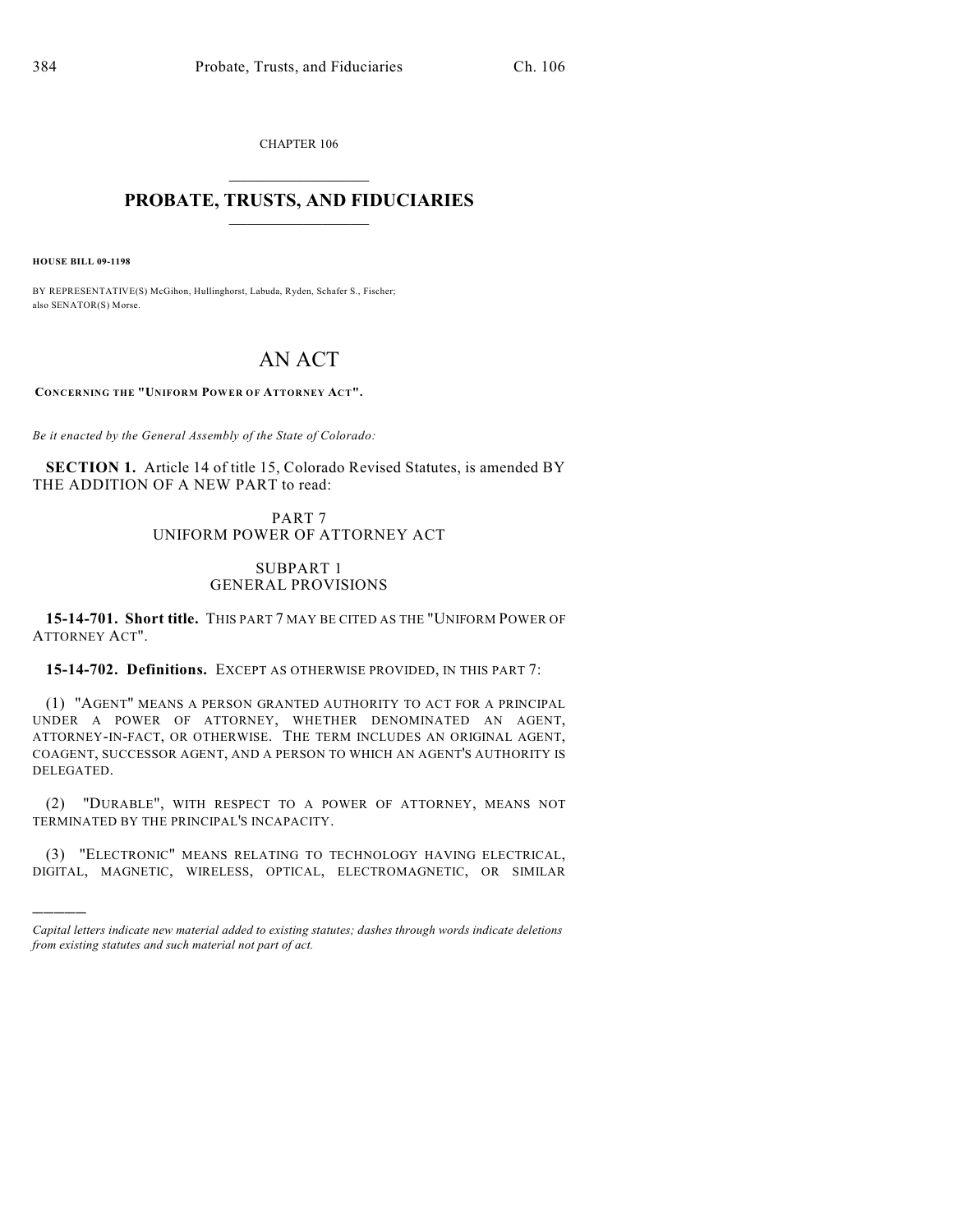CAPABILITIES.

(4) "GOOD FAITH" MEANS HONESTY IN FACT.

(5) "INCAPACITY" MEANS INABILITY OF AN INDIVIDUAL TO MANAGE PROPERTY OR BUSINESS AFFAIRS BECAUSE THE INDIVIDUAL:

(a) HAS AN IMPAIRMENT IN THE ABILITY TO RECEIVE AND EVALUATE INFORMATION OR MAKE OR COMMUNICATE DECISIONS EVEN WITH THE USE OF TECHNOLOGICAL ASSISTANCE; OR

(b) IS:

(I) MISSING;

(II) DETAINED, INCLUDING INCARCERATED IN A PENAL SYSTEM; OR

(III) OUTSIDE THE UNITED STATES AND UNABLE TO RETURN.

(6) "PERSON" MEANS AN INDIVIDUAL, CORPORATION, BUSINESS TRUST, ESTATE, TRUST, PARTNERSHIP, LIMITED LIABILITY COMPANY, ASSOCIATION, JOINT VENTURE, PUBLIC CORPORATION, GOVERNMENT OR GOVERNMENTAL SUBDIVISION, AGENCY, OR INSTRUMENTALITY, OR ANY OTHER LEGAL OR COMMERCIAL ENTITY.

(7) "POWER OF ATTORNEY" MEANS A WRITING OR OTHER RECORD THAT GRANTS AUTHORITY TO AN AGENT TO ACT IN THE PLACE OF THE PRINCIPAL, WHETHER OR NOT THE TERM POWER OF ATTORNEY IS USED.

(8) "PRESENTLY EXERCISABLE GENERAL POWER OF APPOINTMENT", WITH RESPECT TO PROPERTY OR A PROPERTY INTEREST SUBJECT TO A POWER OF APPOINTMENT, MEANS POWER EXERCISABLE AT THE TIME IN QUESTION TO VEST ABSOLUTE OWNERSHIP IN THE PRINCIPAL INDIVIDUALLY, THE PRINCIPAL'S ESTATE, THE PRINCIPAL'S CREDITORS, OR THE CREDITORS OF THE PRINCIPAL'S ESTATE. THE TERM INCLUDES A POWER OF APPOINTMENT NOT EXERCISABLE UNTIL THE OCCURRENCE OF A SPECIFIED EVENT, THE SATISFACTION OF AN ASCERTAINABLE STANDARD, OR THE PASSAGE OF A SPECIFIED PERIOD ONLY AFTER THE OCCURRENCE OF THE SPECIFIED EVENT, THE SATISFACTION OF THE ASCERTAINABLE STANDARD, OR THE PASSAGE OF THE SPECIFIED PERIOD. THE TERM DOES NOT INCLUDE A POWER EXERCISABLE IN A FIDUCIARY CAPACITY OR ONLY BY WILL.

(9) "PRINCIPAL" MEANS AN INDIVIDUAL WHO GRANTS AUTHORITY TO AN AGENT IN A POWER OF ATTORNEY.

(10) "PROPERTY" MEANS ANYTHING THAT MAY BE THE SUBJECT OF OWNERSHIP, WHETHER REAL OR PERSONAL, OR LEGAL OR EQUITABLE, OR ANY INTEREST OR RIGHT THEREIN.

(11) "RECORD" MEANS INFORMATION THAT IS INSCRIBED ON A TANGIBLE MEDIUM OR THAT IS STORED IN AN ELECTRONIC OR OTHER MEDIUM AND IS RETRIEVABLE IN PERCEIVABLE FORM.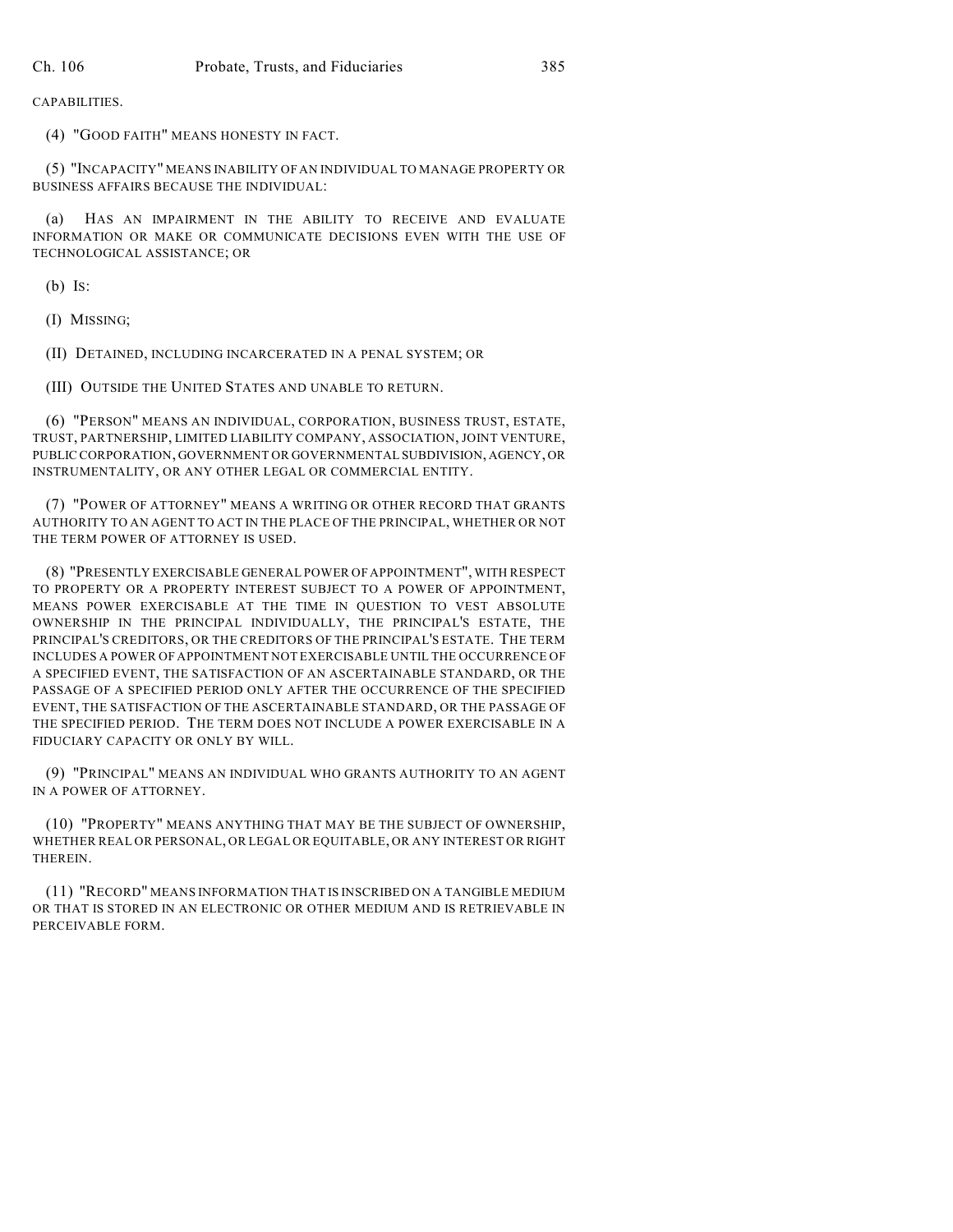(12) "SIGN" MEANS, WITH PRESENT INTENT TO AUTHENTICATE OR ADOPT A RECORD:

(a) TO EXECUTE OR ADOPT A TANGIBLE SYMBOL; OR

(b) TO ATTACH TO OR LOGICALLY ASSOCIATE WITH THE RECORD AN ELECTRONIC SOUND, SYMBOL, OR PROCESS.

(13) "STATE" MEANS A STATE OF THE UNITED STATES, THE DISTRICT OF COLUMBIA,PUERTO RICO, THE UNITED STATESVIRGIN ISLANDS, OR ANY TERRITORY OR INSULAR POSSESSION SUBJECT TO THE JURISDICTION OF THE UNITED STATES.

(14) "STOCKS AND BONDS" MEANS STOCKS, BONDS, MUTUAL FUNDS, AND ALL OTHER TYPES OF SECURITIES AND FINANCIAL INSTRUMENTS, WHETHER HELD DIRECTLY, INDIRECTLY, OR IN ANY OTHER MANNER. THE TERM DOES NOT INCLUDE COMMODITY FUTURES CONTRACTS AND CALL OR PUT OPTIONS ON STOCKS OR STOCK INDEXES.

**15-14-703. Applicability.** (1) THIS PART 7 APPLIES TO ALL POWERS OF ATTORNEY EXCEPT:

(a) A POWER TO THE EXTENT IT IS COUPLED WITH AN INTEREST IN THE SUBJECT OF THE POWER, INCLUDING A POWER GIVEN TO OR FOR THE BENEFIT OF A CREDITOR IN CONNECTION WITH A CREDIT TRANSACTION;

(b) A POWER TO MAKE HEALTH CARE DECISIONS;

(c) A PROXY OR OTHER DELEGATION TO EXERCISE VOTING RIGHTS OR MANAGEMENT RIGHTS WITH RESPECT TO AN ENTITY; AND

(d) A POWER CREATED ON A FORM PRESCRIBED BY A GOVERNMENT OR GOVERNMENTAL SUBDIVISION, AGENCY, OR INSTRUMENTALITY FOR A GOVERNMENTAL PURPOSE.

**15-14-704. Power of attorney is durable.** (1) A POWER OF ATTORNEY CREATED ON AND AFTER JANUARY 1, 2010, IS DURABLE UNLESS IT EXPRESSLY PROVIDES THAT IT IS TERMINATED BY THE INCAPACITY OF THE PRINCIPAL.

(2) A POWER OF ATTORNEY EXISTING ON DECEMBER 31, 2009, IS DURABLE ONLY IF ON THAT DAY THE POWER OF ATTORNEY IS DURABLE UNDER SECTION 15-14-501 OR 15-14-745 (2).

**15-14-705. Execution of power of attorney.** A POWER OF ATTORNEY MUST BE SIGNED BY THE PRINCIPAL OR IN THE PRINCIPAL'S CONSCIOUS PRESENCE BY ANOTHER INDIVIDUAL DIRECTED BY THE PRINCIPAL TO SIGN THE PRINCIPAL'S NAME ON THE POWER OF ATTORNEY. A SIGNATURE ON A POWER OF ATTORNEY IS PRESUMED TO BE GENUINE IF THE PRINCIPAL ACKNOWLEDGES THE SIGNATURE BEFORE A NOTARY PUBLIC OR OTHER INDIVIDUAL AUTHORIZED BY LAW TO TAKE ACKNOWLEDGMENTS.

**15-14-706. Validity of power of attorney.** (1) A POWER OF ATTORNEY EXECUTED IN THIS STATE ON OR AFTER JANUARY 1, 2010, IS VALID IF ITS EXECUTION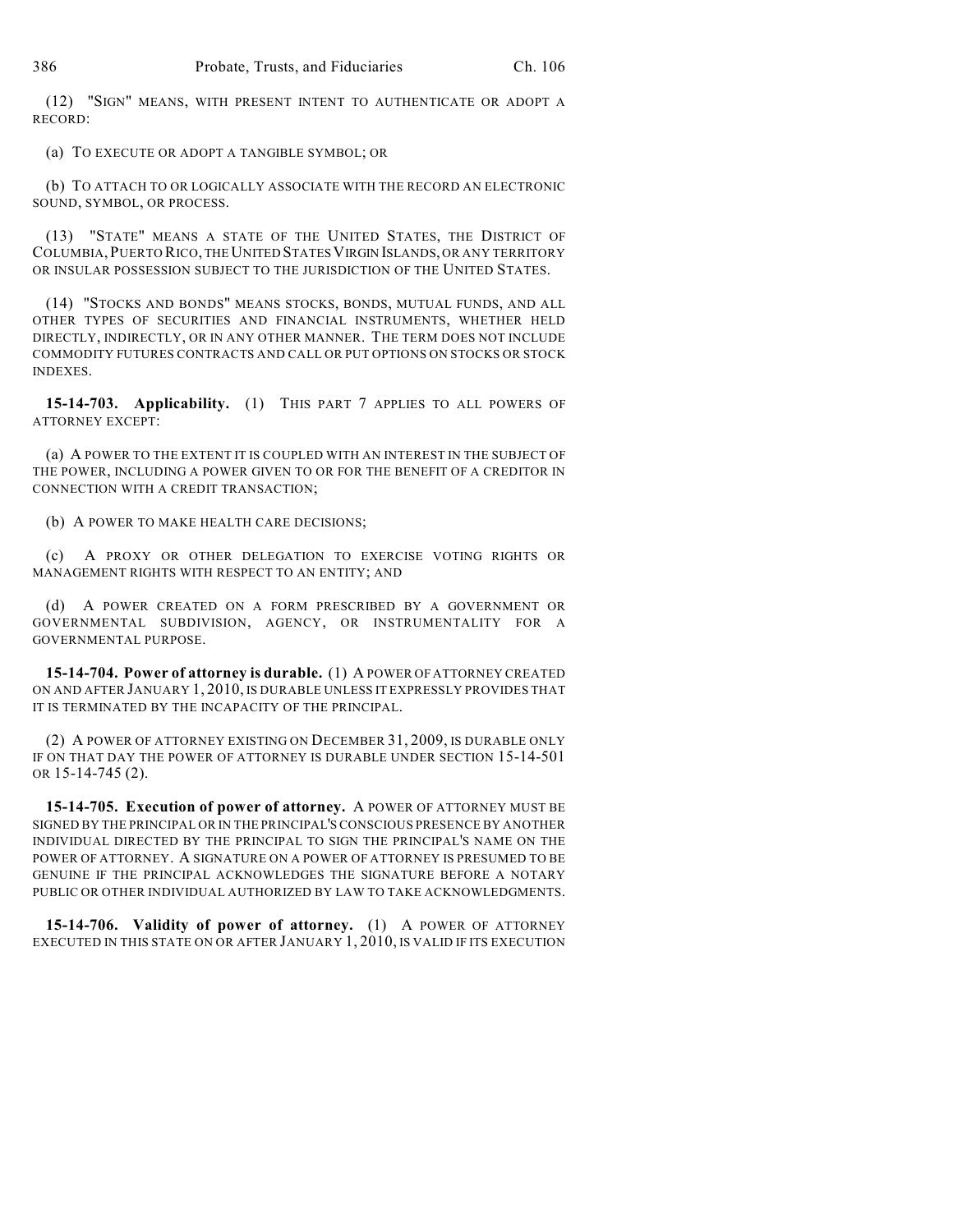COMPLIES WITH SECTION 15-14-705.

(2) A POWER OF ATTORNEY EXECUTED IN THIS STATE BEFORE JANUARY 1, 2010, IS VALID IF ITS EXECUTION COMPLIED WITH THE LAW OF THIS STATE AS IT EXISTED AT THE TIME OF EXECUTION.

(2.5) IT SHALL NOT BE INFERRED FROM THE PORTION OF THE DEFINITION OF "INCAPACITY" IN SECTION 15-14-702 (5) (b) THAT AN INDIVIDUAL WHO IS EITHER INCARCERATED IN A PENAL SYSTEM OR OTHERWISE DETAINED OR OUTSIDE OF THE UNITED STATES AND UNABLE TO RETURN LACKS THE CAPACITY TO EXECUTE A POWER OF ATTORNEY AS A CONSEQUENCE OF SUCH DETENTION OR INABILITY TO RETURN.

(3) A POWER OF ATTORNEY EXECUTED OTHER THAN IN THIS STATE IS VALID IN THIS STATE IF, WHEN THE POWER OF ATTORNEY WAS EXECUTED, THE EXECUTION COMPLIED WITH:

(a) THE LAW OF THE JURISDICTION THAT DETERMINES THE MEANING AND EFFECT OF THE POWER OF ATTORNEY PURSUANT TO SECTION 15-14-707; OR

(b) THE REQUIREMENTS FOR A MILITARY POWER OF ATTORNEY PURSUANT TO 10 U.S.C. SEC. 1044b, AS AMENDED.

(4) EXCEPT AS OTHERWISE PROVIDED BY STATUTE OTHER THAN THIS PART 7, A PHOTOCOPY OR ELECTRONICALLY TRANSMITTED COPY OF AN ORIGINAL POWER OF ATTORNEY HAS THE SAME EFFECT AS THE ORIGINAL. NOTHING IN THIS SUBSECTION (4) SHALL PRECLUDE A THIRD PARTY RELYING UPON A POWER OF ATTORNEY FROM REQUESTING THE ORIGINAL DOCUMENT.

**15-14-707. Meaning and effect of power of attorney.** THE MEANING AND EFFECT OF A POWER OF ATTORNEY IS DETERMINED BY THE LAW OF THE JURISDICTION INDICATED IN THE POWER OF ATTORNEY AND, IN THE ABSENCE OF AN INDICATION OF JURISDICTION, BY THE LAW OF THE JURISDICTION IN WHICH THE POWER OF ATTORNEY WAS EXECUTED.

**15-14-708. Nomination of conservator or guardian - relation of agent to court-appointed fiduciary.** (1) IN A POWER OF ATTORNEY, A PRINCIPAL MAY NOMINATE A CONSERVATOR OF THE PRINCIPAL'S ESTATE OR GUARDIAN OF THE PRINCIPAL'S PERSON FOR CONSIDERATION BY THE COURT IF PROTECTIVE PROCEEDINGS FOR THE PRINCIPAL'S ESTATE OR PERSON ARE BEGUN AFTER THE PRINCIPAL EXECUTES THE POWER OF ATTORNEY. EXCEPT FOR GOOD CAUSE SHOWN OR DISQUALIFICATION, THE COURT SHALL MAKE ITS APPOINTMENT IN ACCORDANCE WITH THE PRINCIPAL'S MOST RECENT NOMINATION.

(2) IF, AFTER A PRINCIPAL EXECUTES A POWER OF ATTORNEY, A COURT APPOINTS A CONSERVATOR OF THE PRINCIPAL'S ESTATE OR OTHER FIDUCIARY CHARGED WITH THE MANAGEMENT OF SOME OR ALL OF THE PRINCIPAL'S PROPERTY, THE AGENT IS ACCOUNTABLE TO THE FIDUCIARY AS WELL AS TO THE PRINCIPAL. THE POWER OF ATTORNEY IS NOT TERMINATED AND THE AGENT'S AUTHORITY CONTINUES UNLESS LIMITED, SUSPENDED, OR TERMINATED BY THE COURT.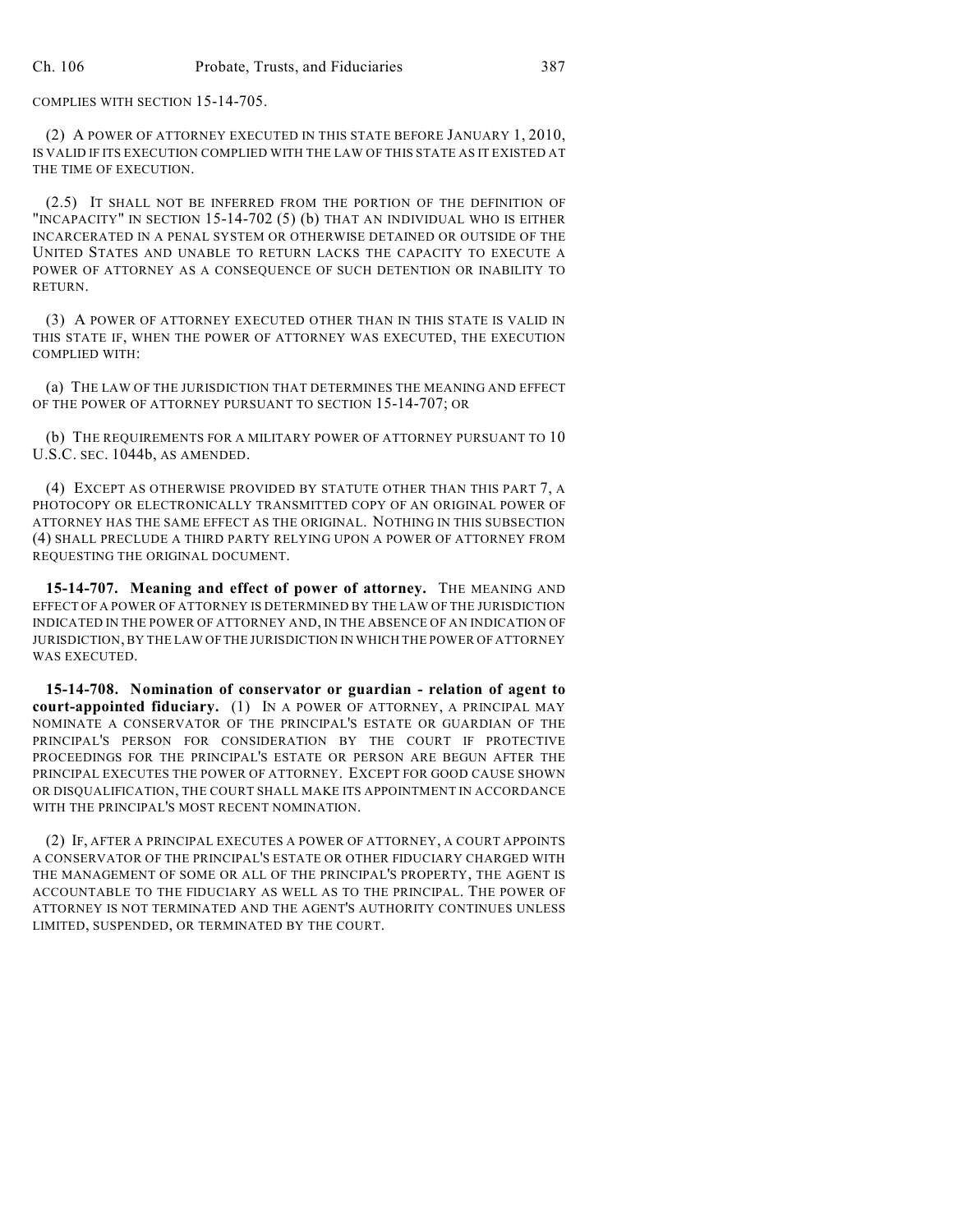**15-14-709. When power of attorney effective.** (1) A POWER OF ATTORNEY IS EFFECTIVE WHEN EXECUTED UNLESS THE PRINCIPAL PROVIDES IN THE POWER OF ATTORNEY THAT IT BECOMES EFFECTIVE AT A FUTURE DATE OR UPON THE OCCURRENCE OF A FUTURE EVENT OR CONTINGENCY.

(2) IF A POWER OF ATTORNEY BECOMES EFFECTIVE UPON THE OCCURRENCE OF A FUTURE EVENT OR CONTINGENCY, THE PRINCIPAL, IN THE POWER OF ATTORNEY, MAY AUTHORIZE ONE OR MORE PERSONS TO DETERMINE IN A WRITING OR OTHER RECORD THAT THE EVENT OR CONTINGENCY HAS OCCURRED.

(3) IF A POWER OF ATTORNEY BECOMES EFFECTIVE UPON THE PRINCIPAL'S INCAPACITY AND THE PRINCIPAL HAS NOT AUTHORIZED A PERSON TO DETERMINE WHETHER THE PRINCIPAL IS INCAPACITATED, OR THE PERSON AUTHORIZED IS UNABLE OR UNWILLING TO MAKE THE DETERMINATION, THE POWER OF ATTORNEY BECOMES EFFECTIVE UPON A DETERMINATION IN A WRITING OR OTHER RECORD BY:

(a) A PHYSICIAN OR LICENSED PSYCHOLOGIST THAT THE PRINCIPAL IS INCAPACITATED WITHIN THE MEANING OF SECTION 15-14-702 (5) (a); OR

(b) AN ATTORNEY-AT-LAW, A JUDGE, OR AN APPROPRIATE GOVERNMENTAL OFFICIAL THAT THE PRINCIPAL IS INCAPACITATED WITHIN THE MEANING OF SECTION 15-14-702 (5) (b).

(4) A PERSON AUTHORIZED BY THE PRINCIPAL IN THE POWER OF ATTORNEY TO DETERMINE THAT THE PRINCIPAL IS INCAPACITATED MAY ACT AS THE PRINCIPAL'S PERSONAL REPRESENTATIVE PURSUANT TO THE FEDERAL "HEALTH INSURANCE PORTABILITY AND ACCOUNTABILITY ACT", SECTIONS 1171 TO 1179 OF THE FEDERAL "SOCIAL SECURITY ACT", 42 U.S.C. SEC. 1320d, AS AMENDED, AND APPLICABLE REGULATIONS, TO OBTAIN ACCESS TO THE PRINCIPAL'S HEALTH CARE INFORMATION AND COMMUNICATE WITH THE PRINCIPAL'S HEALTH CARE PROVIDER.

**15-14-710. Termination of power of attorney or agent's authority.** (1) A POWER OF ATTORNEY TERMINATES WHEN:

(a) THE PRINCIPAL DIES;

(b) THE PRINCIPAL BECOMES INCAPACITATED, IF THE POWER OF ATTORNEY IS NOT DURABLE;

(c) THE PRINCIPAL REVOKES THE POWER OF ATTORNEY;

(d) THE POWER OF ATTORNEY PROVIDES THAT IT TERMINATES;

(e) THE EXPRESS PURPOSE OF THE POWER OF ATTORNEY IS ACCOMPLISHED; OR

(f) THE PRINCIPAL REVOKES THE AGENT'S AUTHORITY OR THE AGENT DIES, BECOMES INCAPACITATED, OR RESIGNS, AND THE POWER OF ATTORNEY DOES NOT PROVIDE FOR ANOTHER AGENT TO ACT UNDER THE POWER OF ATTORNEY.

(1.5) IN THE CASE OF A POWER OF ATTORNEY IN EXISTENCE ON DECEMBER 31, 2009, "INCAPACITATED" SHALL MEAN AN INDIVIDUAL WITH AN INCAPACITY AS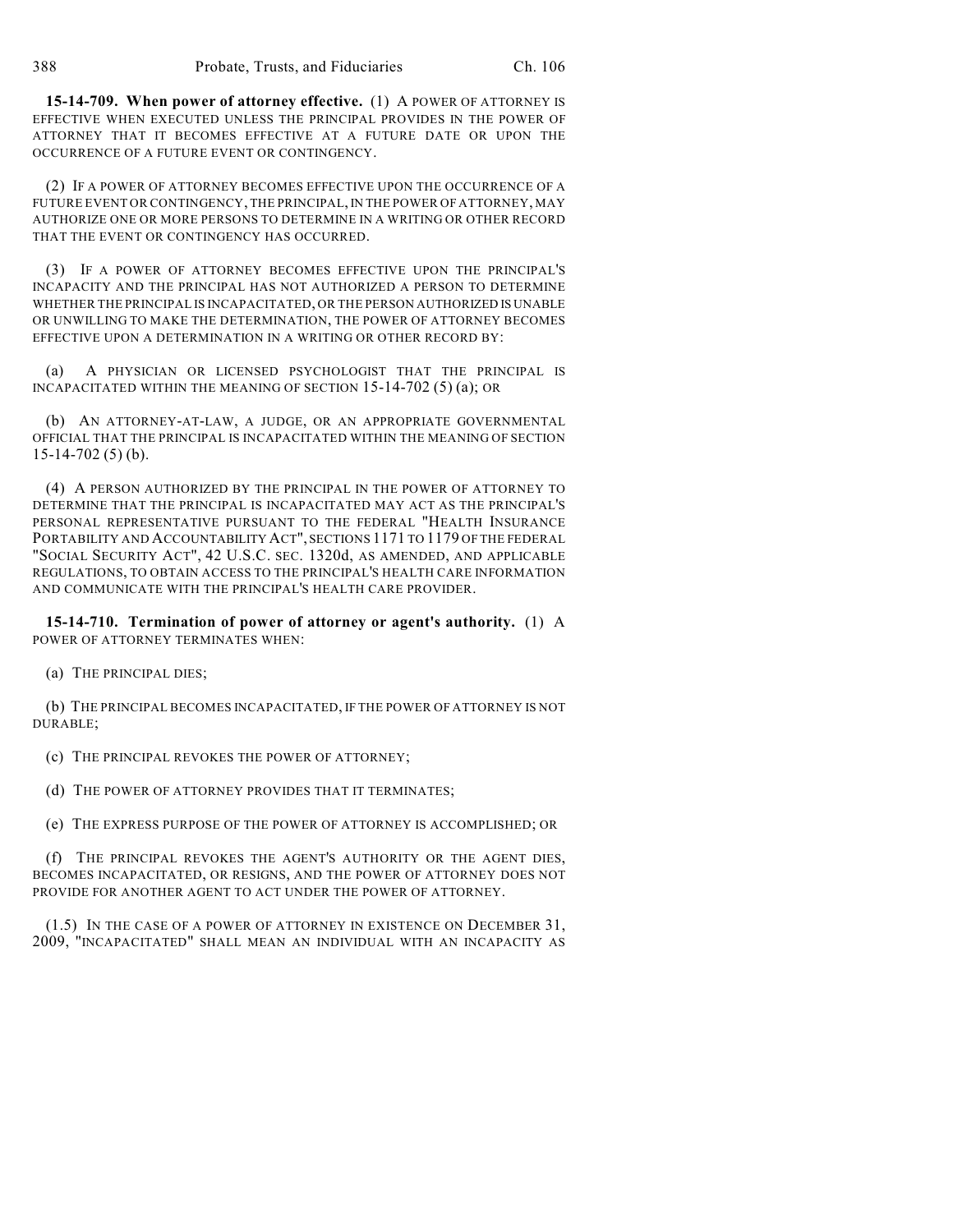SPECIFIED IN SECTION 15-14-702 (5) (a) AND NOT AS SPECIFIED IN SECTION 15-14-702 (5) (b) UNLESS, ON THAT DATE, THIS PART 7 APPLIES TO THE POWER OF ATTORNEY AS PROVIDED IN SECTION 15-14-745 (2).

(2) AN AGENT'S AUTHORITY TERMINATES WHEN:

(a) THE PRINCIPAL REVOKES THE AUTHORITY;

(b) THE AGENT DIES, BECOMES INCAPACITATED, OR RESIGNS;

(c) AN ACTION IS FILED FOR THE DISSOLUTION OR ANNULMENT OF THE AGENT'S MARRIAGE TO THE PRINCIPAL OR THEIR LEGAL SEPARATION, UNLESS THE POWER OF ATTORNEY OTHERWISE PROVIDES; OR

(d) THE POWER OF ATTORNEY TERMINATES.

(3) UNLESS THE POWER OF ATTORNEY OTHERWISE PROVIDES, AN AGENT'S AUTHORITY IS EXERCISABLE UNTIL THE AUTHORITY TERMINATES UNDER SUBSECTION (2) OF THIS SECTION, NOTWITHSTANDING A LAPSE OF TIME SINCE THE EXECUTION OF THE POWER OF ATTORNEY.

(4) TERMINATION OF AN AGENT'S AUTHORITY OR OF A POWER OF ATTORNEY IS NOT EFFECTIVE AS TO THE AGENT OR ANOTHER PERSON THAT, WITHOUT ACTUAL KNOWLEDGE OF THE TERMINATION, ACTS IN GOOD FAITH UNDER THE POWER OF ATTORNEY. AN ACT SO PERFORMED, UNLESS OTHERWISE INVALID OR UNENFORCEABLE, BINDS THE PRINCIPAL AND THE PRINCIPAL'S SUCCESSORS IN INTEREST.

(5) INCAPACITY OF THE PRINCIPAL OF A POWER OF ATTORNEY THAT IS NOT DURABLE DOES NOT REVOKE OR TERMINATE THE POWER OF ATTORNEY AS TO AN AGENT OR OTHER PERSON THAT, WITHOUT ACTUAL KNOWLEDGE OF THE INCAPACITY, ACTS IN GOOD FAITH UNDER THE POWER OF ATTORNEY. AN ACT SO PERFORMED, UNLESS OTHERWISE INVALID OR UNENFORCEABLE, BINDS THE PRINCIPAL AND THE PRINCIPAL'S SUCCESSORS IN INTEREST.

(6) THE EXECUTION OF A POWER OF ATTORNEY DOES NOT REVOKE A POWER OF ATTORNEY PREVIOUSLY EXECUTED BY THE PRINCIPAL UNLESS THE SUBSEQUENT POWER OF ATTORNEY PROVIDES THAT THE PREVIOUS POWER OF ATTORNEY IS REVOKED OR THAT ALL OTHER POWERS OF ATTORNEY ARE REVOKED.

**15-14-711. Coagents and successor agents.** (1) A PRINCIPAL MAY DESIGNATE TWO OR MORE PERSONS TO ACT AS COAGENTS. UNLESS THE POWER OF ATTORNEY OTHERWISE PROVIDES, EACH COAGENT MAY EXERCISE ITS AUTHORITY INDEPENDENTLY.

(2) A PRINCIPAL MAY DESIGNATE ONE OR MORE SUCCESSOR AGENTS TO ACT IF AN AGENT RESIGNS, DIES, BECOMES INCAPACITATED, IS NOT QUALIFIED TO SERVE, OR DECLINES TO SERVE. A PRINCIPAL MAY GRANT AUTHORITY TO DESIGNATE ONE OR MORE SUCCESSOR AGENTS TO AN AGENT OR OTHER PERSON DESIGNATED BY NAME, OFFICE, OR FUNCTION. UNLESS THE POWER OF ATTORNEY OTHERWISE PROVIDES, A SUCCESSOR AGENT: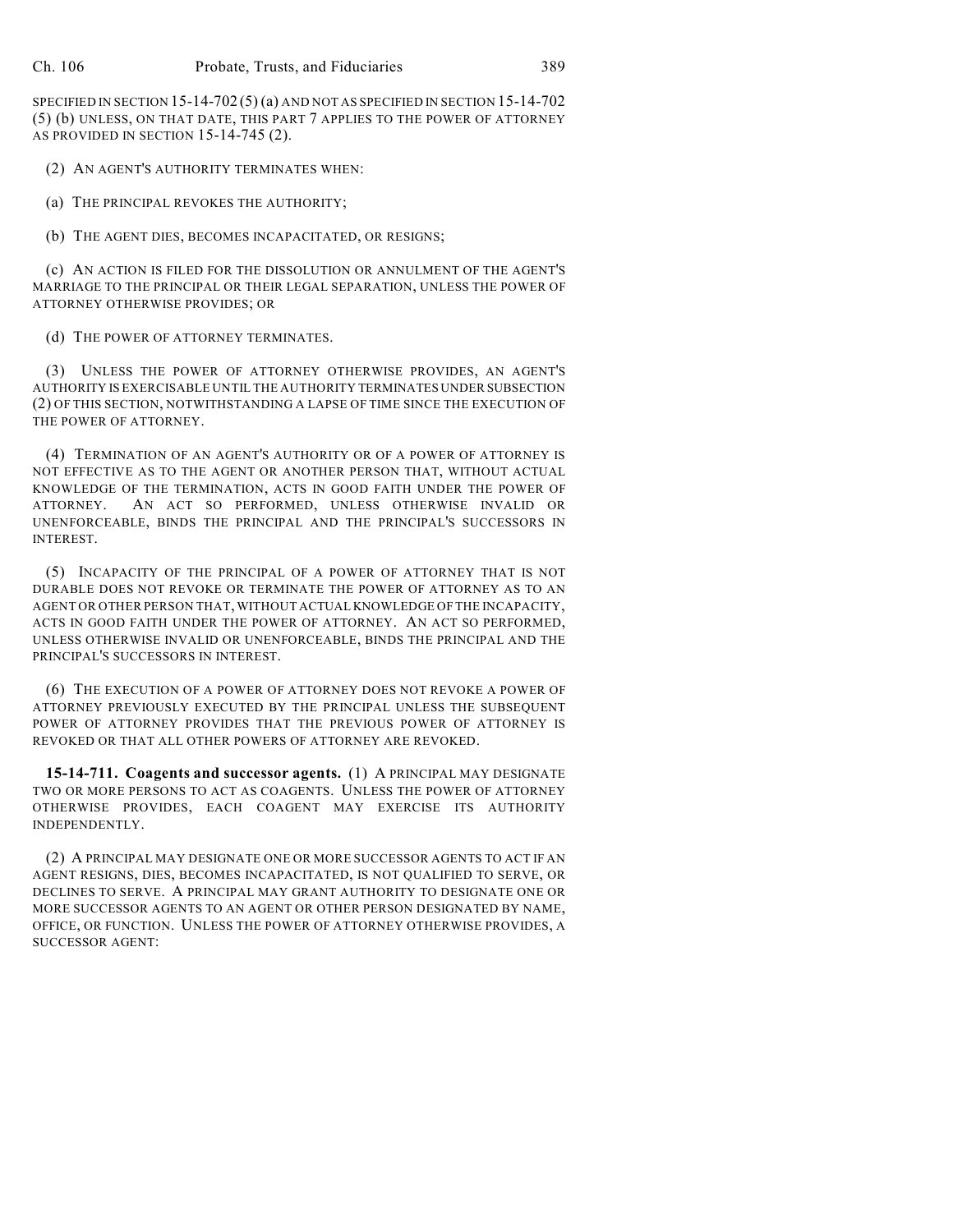(a) HAS THE SAME AUTHORITY AS THAT GRANTED TO THE ORIGINAL AGENT; AND

(b) MAY NOT ACT UNTIL ALL PREDECESSOR AGENTS HAVE RESIGNED, DIED, BECOME INCAPACITATED, ARE NO LONGER QUALIFIED TO SERVE, OR HAVE DECLINED TO SERVE.

(3) EXCEPT AS OTHERWISE PROVIDED IN THE POWER OF ATTORNEY AND SUBSECTION (4) OF THIS SECTION, AN AGENT THAT DOES NOT PARTICIPATE IN OR CONCEAL A BREACH OF FIDUCIARY DUTY COMMITTED BY ANOTHER AGENT, INCLUDING A PREDECESSOR AGENT, IS NOT LIABLE FOR THE ACTIONS OF THE OTHER AGENT.

(4) AN AGENT THAT HAS ACTUAL KNOWLEDGE OF A BREACH OR IMMINENT BREACH OF FIDUCIARY DUTY BY ANOTHER AGENT SHALL NOTIFY THE PRINCIPAL AND, IF THE PRINCIPAL IS INCAPACITATED, TAKE ANY ACTION REASONABLY APPROPRIATE IN THE CIRCUMSTANCES TO SAFEGUARD THE PRINCIPAL'S BEST INTEREST. AN AGENT THAT FAILS TO NOTIFY THE PRINCIPAL OR TAKE ACTION AS REQUIRED BY THIS SUBSECTION (4) IS LIABLE FOR THE REASONABLY FORESEEABLE DAMAGES THAT COULD HAVE BEEN AVOIDED IF THE AGENT HAD NOTIFIED THE PRINCIPAL OR TAKEN SUCH ACTION.

**15-14-712. Reimbursement and compensation of agent.** UNLESS THE POWER OF ATTORNEY OTHERWISE PROVIDES, AN AGENT IS ENTITLED TO REIMBURSEMENT OF EXPENSES REASONABLY INCURRED ON BEHALF OF THE PRINCIPAL AND TO COMPENSATION THAT IS REASONABLE UNDER THE CIRCUMSTANCES.

**15-14-713. Agent's acceptance.** EXCEPT AS OTHERWISE PROVIDED IN THE POWER OF ATTORNEY, A PERSON ACCEPTS APPOINTMENT AS AN AGENT UNDER A POWER OF ATTORNEY BY EXERCISING AUTHORITY OR PERFORMING DUTIES AS AN AGENT OR BY ANY OTHER ASSERTION OR CONDUCT INDICATING ACCEPTANCE.

**15-14-714. Agent's duties.** (1) NOTWITHSTANDING PROVISIONS IN THE POWER OF ATTORNEY, AN AGENT THAT HAS ACCEPTED APPOINTMENT SHALL:

(a) ACT IN ACCORDANCE WITH THE PRINCIPAL'S REASONABLE EXPECTATIONS TO THE EXTENT ACTUALLY KNOWN BY THE AGENT AND, OTHERWISE, IN THE PRINCIPAL'S BEST INTEREST;

(b) ACT IN GOOD FAITH; AND

(c) ACT ONLY WITHIN THE SCOPE OF AUTHORITY GRANTED IN THE POWER OF ATTORNEY.

(2) EXCEPT AS OTHERWISE PROVIDED IN THE POWER OF ATTORNEY, AN AGENT THAT HAS ACCEPTED APPOINTMENT SHALL:

(a) ACT LOYALLY FOR THE PRINCIPAL'S BENEFIT;

(b) ACT SO AS NOT TO CREATE A CONFLICT OF INTEREST THAT IMPAIRS THE AGENT'S ABILITY TO ACT IMPARTIALLY IN THE PRINCIPAL'S BEST INTEREST;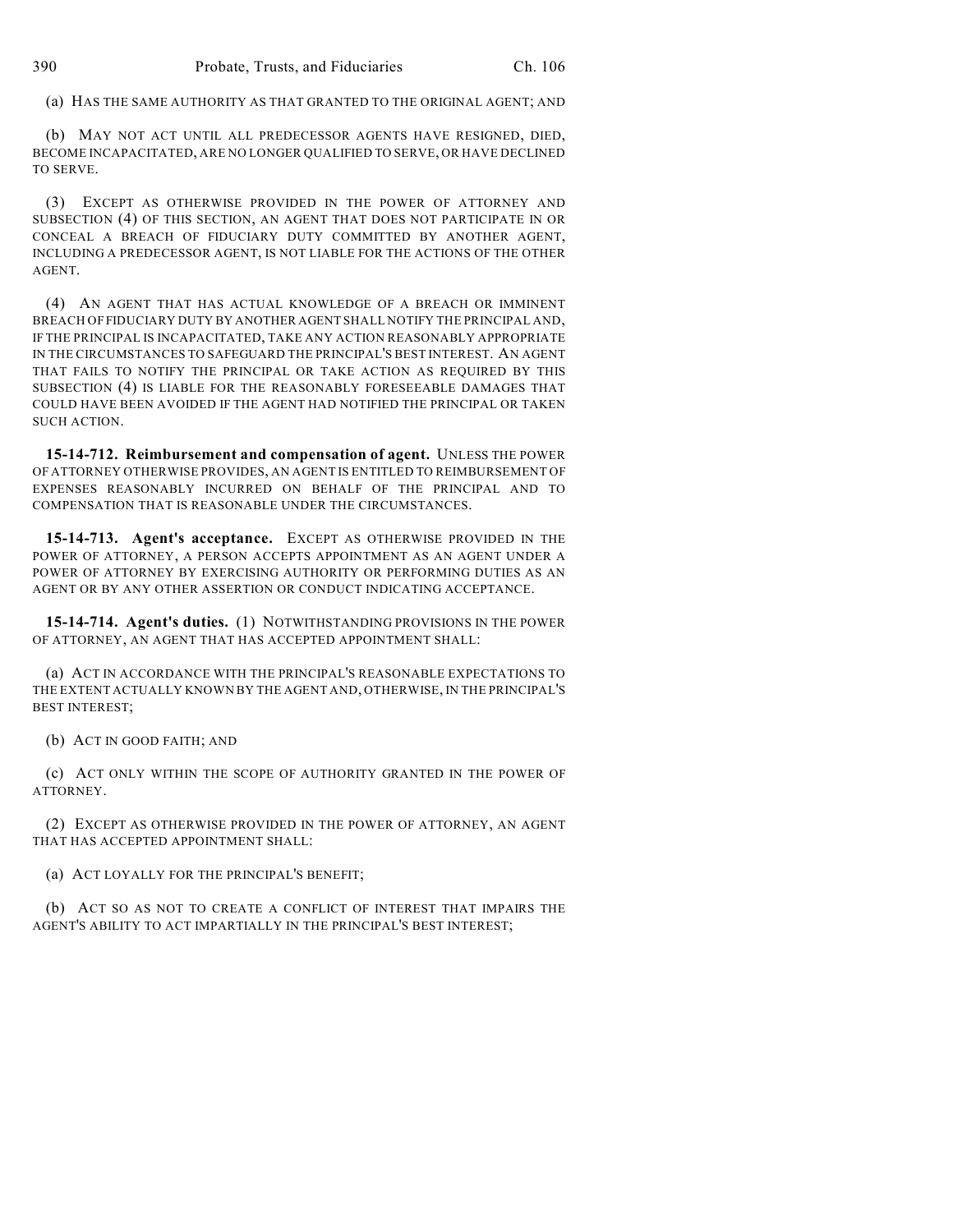(c) ACT WITH THE CARE, COMPETENCE, AND DILIGENCE ORDINARILY EXERCISED BY AGENTS IN SIMILAR CIRCUMSTANCES;

(d) KEEP A RECORD OF ALL RECEIPTS, DISBURSEMENTS, AND TRANSACTIONS MADE ON BEHALF OF THE PRINCIPAL;

(e) COOPERATE WITH A PERSON THAT HAS AUTHORITY TO MAKE HEALTH CARE DECISIONS FOR THE PRINCIPAL TO CARRY OUT THE PRINCIPAL'S REASONABLE EXPECTATIONS TO THE EXTENT ACTUALLY KNOWN BY THE AGENT AND, OTHERWISE, ACT IN THE PRINCIPAL'S BEST INTEREST; AND

(f) ATTEMPT TO PRESERVE THE PRINCIPAL'S ESTATE PLAN, TO THE EXTENT ACTUALLY KNOWN BY THE AGENT, IF PRESERVING THE PLAN IS CONSISTENT WITH THE PRINCIPAL'S BEST INTEREST BASED ON ALL RELEVANT FACTORS, INCLUDING:

(I) THE VALUE AND NATURE OF THE PRINCIPAL'S PROPERTY;

(II) THE PRINCIPAL'S FORESEEABLE OBLIGATIONS AND NEED FOR MAINTENANCE;

(III) MINIMIZATION OF TAXES, INCLUDING INCOME, ESTATE, INHERITANCE, GENERATION-SKIPPING TRANSFER, AND GIFT TAXES; AND

(IV) ELIGIBILITY FOR A BENEFIT, A PROGRAM, OR ASSISTANCE UNDER A STATUTE OR REGULATION.

(3) AN AGENT THAT ACTS IN GOOD FAITH IS NOT LIABLE TO ANY BENEFICIARY OF THE PRINCIPAL'S ESTATE PLAN FOR FAILURE TO PRESERVE THE PLAN.

(4) AN AGENT THAT ACTS WITH CARE, COMPETENCE, AND DILIGENCE FOR THE BEST INTEREST OF THE PRINCIPAL IS NOT LIABLE SOLELY BECAUSE THE AGENT ALSO BENEFITS FROM THE ACT OR HAS AN INDIVIDUAL OR CONFLICTING INTEREST IN RELATION TO THE PROPERTY OR AFFAIRS OF THE PRINCIPAL.

(5) IF AN AGENT IS SELECTED BY THE PRINCIPAL BECAUSE OF SPECIAL SKILLS OR EXPERTISE POSSESSED BY THE AGENT OR IN RELIANCE ON THE AGENT'S REPRESENTATION THAT THE AGENT HAS SPECIAL SKILLS OR EXPERTISE, THE SPECIAL SKILLS OR EXPERTISE MUST BE CONSIDERED IN DETERMINING WHETHER THE AGENT HAS ACTED WITH CARE, COMPETENCE, AND DILIGENCE UNDER THE CIRCUMSTANCES.

(6) ABSENT A BREACH OF DUTY TO THE PRINCIPAL, AN AGENT IS NOT LIABLE IF THE VALUE OF THE PRINCIPAL'S PROPERTY DECLINES.

(7) AN AGENT THAT EXERCISES AUTHORITY PROVIDED IN THE POWER OF ATTORNEY TO DELEGATE TO ANOTHER PERSON THE AUTHORITY GRANTED BY THE PRINCIPAL OR THAT ENGAGES ANOTHER PERSON ON BEHALF OFTHE PRINCIPAL IS NOT LIABLE FOR AN ACT, ERROR OF JUDGMENT, OR DEFAULT OF THAT PERSON IF THE AGENT EXERCISES CARE, COMPETENCE, AND DILIGENCE IN SELECTING AND MONITORING THE PERSON.

(8) EXCEPT AS OTHERWISE PROVIDED IN THE POWER OF ATTORNEY, AN AGENT IS NOT REQUIRED TO DISCLOSE RECEIPTS, DISBURSEMENTS, OR TRANSACTIONS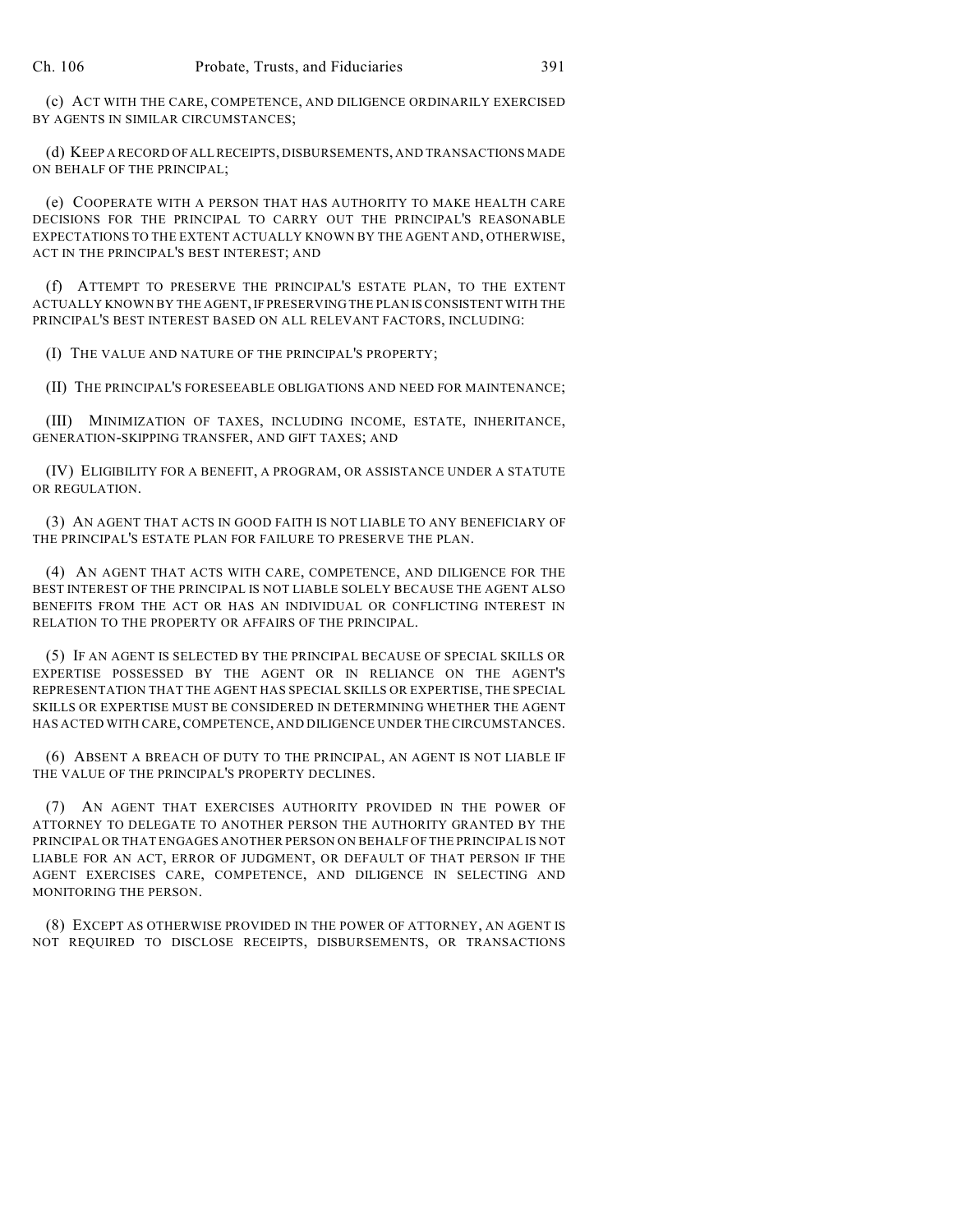CONDUCTED ON BEHALF OF THE PRINCIPAL UNLESS ORDERED BY A COURT OR REQUESTED BY THE PRINCIPAL, A GUARDIAN, A CONSERVATOR, ANOTHER FIDUCIARY ACTING FOR THE PRINCIPAL, A GOVERNMENTAL AGENCY HAVING AUTHORITY TO PROTECT THE WELFARE OF THE PRINCIPAL, OR, UPON THE DEATH OF THE PRINCIPAL, BY THE PERSONAL REPRESENTATIVE OR SUCCESSOR IN INTEREST OF THE PRINCIPAL'S ESTATE. IF SO REQUESTED, WITHIN THIRTY DAYS THE AGENT SHALL COMPLY WITH THE REQUEST OR PROVIDE A WRITING OR OTHER RECORD SUBSTANTIATING WHY ADDITIONAL TIME IS NEEDED AND SHALL COMPLY WITH THE REQUEST WITHIN AN ADDITIONAL THIRTY DAYS.

**15-14-715. Exoneration of agent.** (1) PROVISION IN A POWER OF ATTORNEY RELIEVING AN AGENT OF LIABILITY FOR BREACH OF DUTY IS BINDING ON THE PRINCIPAL AND THE PRINCIPAL'S SUCCESSORS IN INTEREST EXCEPT TO THE EXTENT THE PROVISION:

(a) RELIEVES THE AGENT OF LIABILITY FOR BREACH OF DUTY COMMITTED DISHONESTLY, WITH AN IMPROPER MOTIVE, OR WITH RECKLESS INDIFFERENCE TO THE PURPOSES OF THE POWER OF ATTORNEY OR THE BEST INTEREST OF THE PRINCIPAL; OR

(b) WAS INSERTED AS A RESULT OF AN ABUSE OF A CONFIDENTIAL OR FIDUCIARY RELATIONSHIP WITH THE PRINCIPAL.

**15-14-716. Judicial relief.** (1) THE FOLLOWING PERSONS MAY PETITION A COURT TO CONSTRUE A POWER OF ATTORNEY OR REVIEW THE AGENT'S CONDUCT AND GRANT APPROPRIATE RELIEF:

(a) THE PRINCIPAL OR THE AGENT;

(b) A GUARDIAN, CONSERVATOR, OR OTHER FIDUCIARY ACTING FOR THE PRINCIPAL;

(c) A PERSON AUTHORIZED TO MAKE HEALTH CARE DECISIONS FOR THE PRINCIPAL;

(d) THE PRINCIPAL'S SPOUSE, PARENT, OR DESCENDANT;

(e) AN INDIVIDUAL WHO WOULD QUALIFY AS A PRESUMPTIVE HEIR OF THE PRINCIPAL;

(f) A PERSON NAMED AS A BENEFICIARY TO RECEIVE ANY PROPERTY, BENEFIT, OR CONTRACTUAL RIGHT ON THE PRINCIPAL'S DEATH OR AS A BENEFICIARY OF A TRUST CREATED BY OR FOR THE PRINCIPAL THAT HAS A FINANCIAL INTEREST IN THE PRINCIPAL'S ESTATE;

(g) A GOVERNMENTAL AGENCY HAVING REGULATORY AUTHORITY TO PROTECT THE WELFARE OF THE PRINCIPAL;

(h) THE PRINCIPAL'S CAREGIVER OR ANOTHER PERSON THAT DEMONSTRATES SUFFICIENT INTEREST IN THE PRINCIPAL'S WELFARE; AND

(i) A PERSON ASKED TO ACCEPT THE POWER OF ATTORNEY.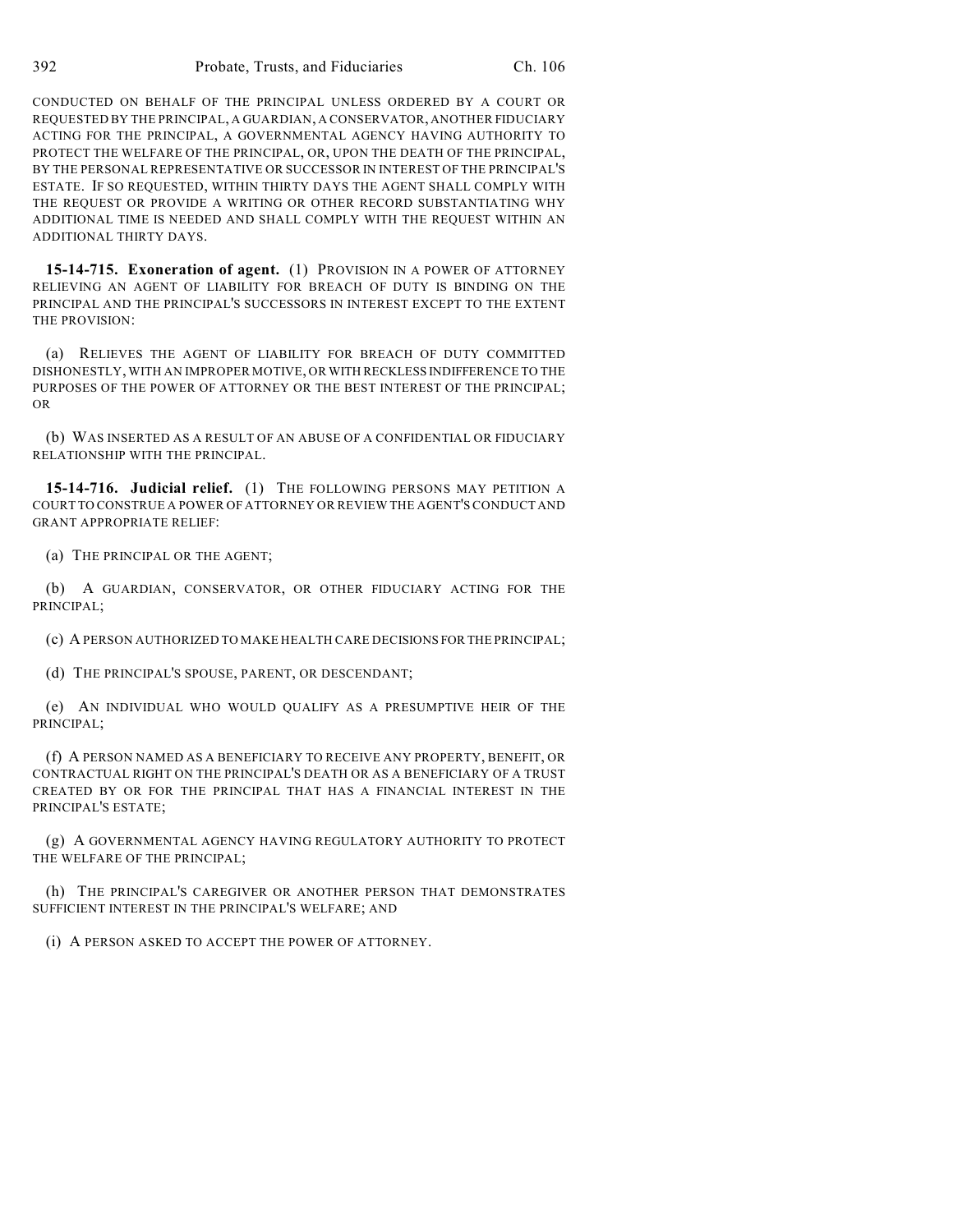(2) UPON MOTION BY THE PRINCIPAL, THE COURT SHALL DISMISS A PETITION FILED UNDER THIS SECTION, UNLESS THE COURT FINDS THAT THE PRINCIPAL LACKS CAPACITY TO REVOKE THE AGENT'S AUTHORITY OR THE POWER OF ATTORNEY.

**15-14-717. Agent's liability.** (1) AN AGENT THAT VIOLATES THIS PART 7 IS LIABLE TO THE PRINCIPAL OR THE PRINCIPAL'S SUCCESSORS IN INTEREST FOR THE AMOUNT REQUIRED TO:

(a) RESTORE THE VALUE OF THE PRINCIPAL'S PROPERTY TO WHAT IT WOULD HAVE BEEN HAD THE VIOLATION NOT OCCURRED; AND

(b) REIMBURSE THE PRINCIPAL OR THE PRINCIPAL'S SUCCESSORS IN INTEREST FOR THE ATTORNEY'S FEES AND COSTS PAID ON THE AGENT'S BEHALF.

**15-14-718. Agent's resignation - notice.** (1) UNLESS THE POWER OF ATTORNEY PROVIDES A DIFFERENT METHOD FOR AN AGENT'S RESIGNATION, AN AGENT MAY RESIGN BY GIVING NOTICE TO THE PRINCIPAL AND, IF THE PRINCIPAL IS INCAPACITATED:

(a) TO THE CONSERVATOR OR GUARDIAN, IF ONE HAS BEEN APPOINTED FOR THE PRINCIPAL, AND A COAGENT OR SUCCESSOR AGENT; OR

(b) IF THERE IS NO PERSON DESCRIBED IN PARAGRAPH (a) OF THIS SUBSECTION (1), TO:

(I) THE PRINCIPAL'S CAREGIVER;

(II) ANOTHER PERSON REASONABLY BELIEVED BY THE AGENT TO HAVE SUFFICIENT INTEREST IN THE PRINCIPAL'S WELFARE; OR

(III) A GOVERNMENTAL AGENCY HAVING AUTHORITY TO PROTECT THE WELFARE OF THE PRINCIPAL.

**15-14-719. Acceptance of and reliance upon acknowledged power of attorney.** (1) FOR PURPOSES OF THIS SECTION AND SECTION 15-14-720, "ACKNOWLEDGED" MEANS PURPORTEDLY VERIFIED BEFORE A NOTARY PUBLIC OR OTHER INDIVIDUAL AUTHORIZED TO TAKE ACKNOWLEDGEMENTS.

(2) A PERSON THAT IN GOOD FAITH ACCEPTS A PURPORTEDLY ACKNOWLEDGED POWER OF ATTORNEY WITHOUT ACTUAL KNOWLEDGE THAT THE SIGNATURE IS NOT GENUINE MAY RELY UPON THE PRESUMPTION UNDER SECTION 15-14-705 THAT THE SIGNATURE IS GENUINE.

(3) A PERSON THAT IN GOOD FAITH ACCEPTS A PURPORTEDLY ACKNOWLEDGED POWER OF ATTORNEY WITHOUT ACTUAL KNOWLEDGE THAT THE POWER OF ATTORNEY IS VOID, INVALID, OR TERMINATED, THAT THE PURPORTED AGENT'S AUTHORITY IS VOID, INVALID, OR TERMINATED, OR THAT THE AGENT IS EXCEEDING OR IMPROPERLY EXERCISING THE AGENT'S AUTHORITY MAY RELY UPON THE POWER OF ATTORNEY AS IF THE POWER OF ATTORNEY WERE GENUINE, VALID, AND STILL IN EFFECT, THE AGENT'S AUTHORITY WERE GENUINE, VALID, AND STILL IN EFFECT, AND THE AGENT HAD NOT EXCEEDED AND HAD PROPERLY EXERCISED THE AUTHORITY.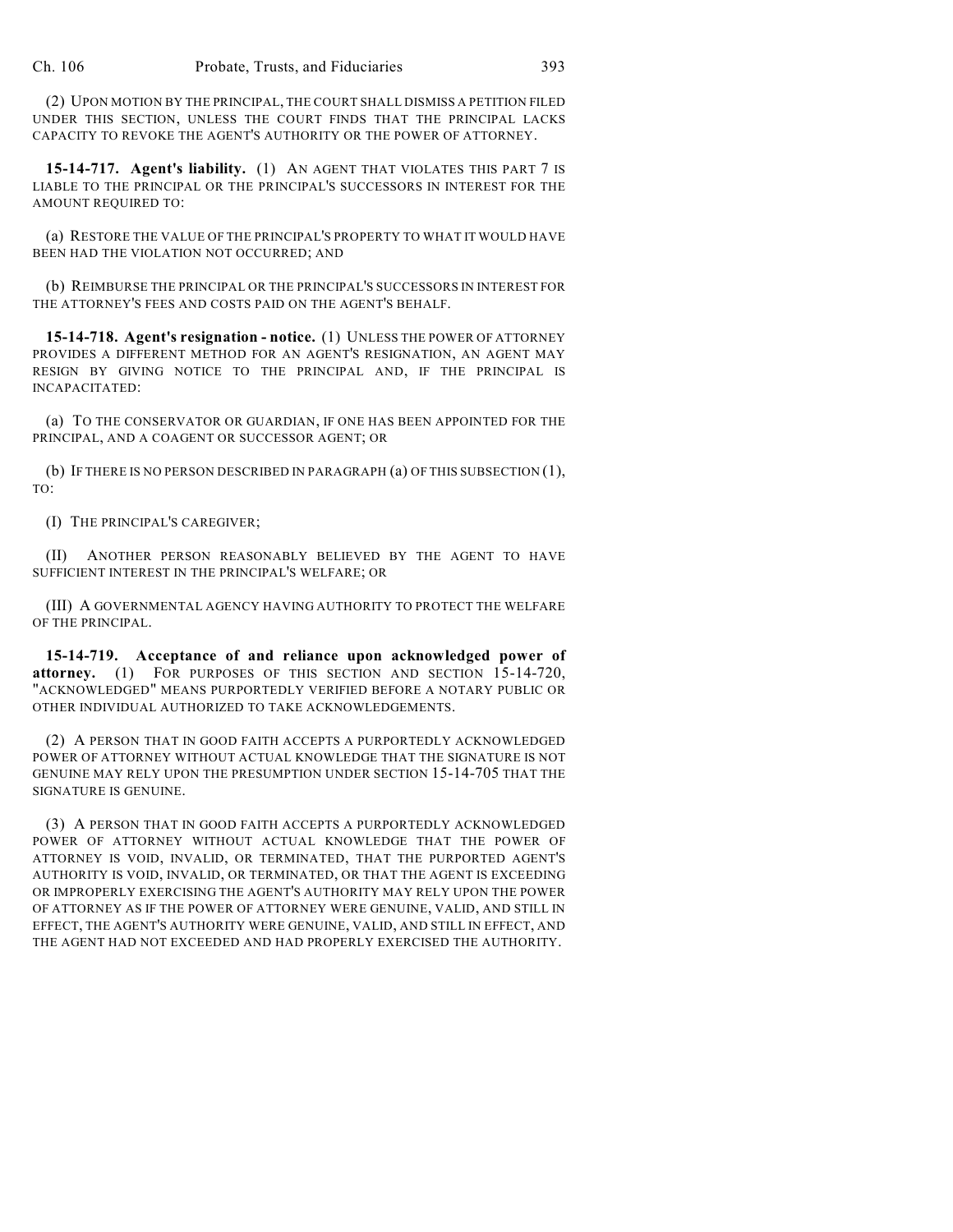(4) A PERSON THAT IS ASKED TO ACCEPT AN ACKNOWLEDGED POWER OF ATTORNEY MAY REQUEST AND RELY UPON, WITHOUT FURTHER INVESTIGATION, ONE OR MORE OF THE FOLLOWING:

(a) AN AGENT'S CERTIFICATION UNDER PENALTY OF PERJURY OF ANY FACTUAL MATTER CONCERNING THE PRINCIPAL, AGENT, OR POWER OF ATTORNEY;

(b) AN ENGLISH TRANSLATION OF THE POWER OF ATTORNEY IF THE POWER OF ATTORNEY CONTAINS, IN WHOLE OR IN PART, LANGUAGE OTHER THAN ENGLISH; OR

(c) AN OPINION OF COUNSEL AS TO ANY MATTER OF LAW CONCERNING THE POWER OF ATTORNEY IF THE PERSON MAKING THE REQUEST PROVIDES IN A WRITING OR OTHER RECORD THE REASON FOR THE REQUEST.

(5) AN ENGLISH TRANSLATION, AN AGENT'S CERTIFICATION, OR AN OPINION OF COUNSEL REQUESTED UNDER THIS SECTION MUST BE PROVIDED AT THE PRINCIPAL'S EXPENSE.

(6) FOR PURPOSES OF THIS SECTION AND SECTION 15-14-720, A PERSON THAT CONDUCTS ACTIVITIES THROUGH EMPLOYEES IS WITHOUT ACTUAL KNOWLEDGE OF A FACT RELATING TO A POWER OF ATTORNEY, A PRINCIPAL, OR AN AGENT IF THE EMPLOYEE CONDUCTING THE TRANSACTION INVOLVING THE POWER OF ATTORNEY IS WITHOUT ACTUAL KNOWLEDGE OF THE FACT.

**15-14-720. Liability for refusal to accept acknowledged power of attorney.** (1) EXCEPT AS OTHERWISE PROVIDED IN SUBSECTION (2) OF THIS SECTION:

(a) A PERSON SHALL EITHER ACCEPT AN ACKNOWLEDGED POWER OF ATTORNEY OR REQUEST A CERTIFICATION, A TRANSLATION, OR AN OPINION OF COUNSEL UNDER SECTION 15-14-719 (4) NO LATER THAN SEVEN BUSINESS DAYS AFTER PRESENTATION OF THE POWER OF ATTORNEY FOR ACCEPTANCE.

(b) IF A PERSON REQUESTS A CERTIFICATION, A TRANSLATION, OR AN OPINION OF COUNSEL UNDER SECTION 15-14-719 (4), THE PERSON SHALL ACCEPT THE POWER OF ATTORNEY NO LATER THAN FIVE BUSINESS DAYS AFTER RECEIPT OF THE CERTIFICATION, TRANSLATION, OR OPINION OF COUNSEL.

(c) A PERSON MAY NOT REQUIRE AN ADDITIONAL OR DIFFERENT FORM OF POWER OF ATTORNEY FOR AUTHORITY GRANTED IN THE POWER OF ATTORNEY PRESENTED.

(2) A PERSON IS NOT REQUIRED TO ACCEPT AN ACKNOWLEDGED POWER OF ATTORNEY IF:

(a) THE PERSON IS NOT OTHERWISE REQUIRED TO ENGAGE IN A TRANSACTION WITH THE PRINCIPAL IN THE SAME CIRCUMSTANCES, INCLUDING, WITHOUT LIMITATION, THE CIRCUMSTANCES SET FORTH IN PARAGRAPHS (a.3) AND (a.5) OF THIS SUBSECTION (2);

(a.3) THE AGENT SEEKS TO ESTABLISH A CUSTOMER RELATIONSHIP UNDER THE POWER OF ATTORNEY AND THE PRINCIPAL IS NOT CURRENTLY A CUSTOMER;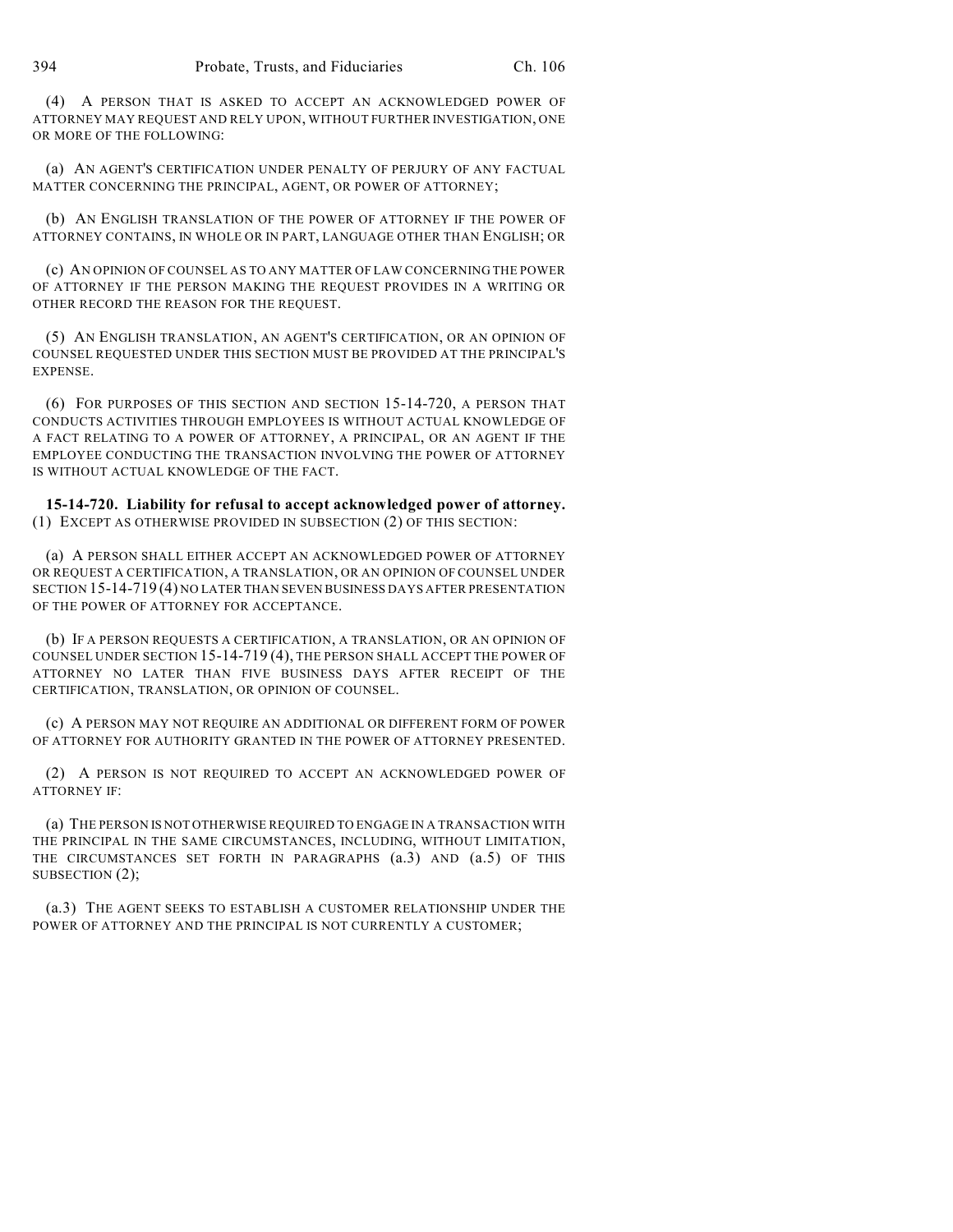(a.5) THE AGENT SEEKS SERVICES UNDER THE POWER OF ATTORNEY THAT THE PERSON DOES NOT OFFER;

(b) ENGAGING IN A TRANSACTION WITH THE AGENT OR THE PRINCIPAL IN THE SAME CIRCUMSTANCES OR ACCEPTANCE OF THE POWER OF ATTORNEY IN THE SAME CIRCUMSTANCES WOULD BE INCONSISTENT WITH ANY FEDERAL OR STATE LAW, RULE, OR REGULATION OTHER THAN AS SET FORTH IN THIS PART 7;

(c) THE PERSON HAS ACTUAL KNOWLEDGE OF THE TERMINATION OF THE AGENT'S AUTHORITY OR OF THE POWER OF ATTORNEY BEFORE EXERCISE OF THE POWER;

(d) A REQUEST FOR A CERTIFICATION, A TRANSLATION, OR AN OPINION OF COUNSEL UNDER SECTION 15-14-719 (4) IS REFUSED;

(e) THE PERSON IN GOOD FAITH BELIEVES THAT THE POWER IS NOT VALID OR THAT THE AGENT DOES NOT HAVE THE AUTHORITY TO PERFORM THE ACT REQUESTED, WHETHER OR NOT A CERTIFICATION, A TRANSLATION, OR AN OPINION OF COUNSEL UNDER SECTION 15-14-719 (4) HAS BEEN REQUESTED OR PROVIDED;

(f) THE PERSON MAKES, OR HAS ACTUAL KNOWLEDGE THAT ANOTHER PERSON HAS MADE, A REPORT TO THE LOCAL ADULT PROTECTIVE SERVICES OFFICE STATING A GOOD FAITH BELIEF THAT THE PRINCIPAL MAY BE SUBJECT TO PHYSICAL OR FINANCIAL ABUSE, NEGLECT, EXPLOITATION, OR ABANDONMENT BY THE AGENT OR A PERSON ACTING FOR OR WITH THE AGENT; OR

(f.5) THE PERSON HAS AN APPREHENSION, FORMED IN GOOD FAITH, THAT THE AGENT OR PERSON ACTING FOR OR WITH THE AGENT HAS ACTED OR IS ACTING, IN ANY CAPACITY, EITHER UNLAWFULLY OR NOT IN GOOD FAITH IN DEALING WITH THE PERSON AND THE PERSON IS INVESTIGATING IN GOOD FAITH TO DETERMINE WHETHER THE PERSON MAY, BASED ON THE RESULTS OF THE INVESTIGATION, FORM A GOOD FAITH BELIEF THAT THE PRINCIPAL MAY BE SUBJECT TO FINANCIAL ABUSE, NEGLECT, EXPLOITATION, OR ABANDONMENT BY THE AGENT OR A PERSON ACTING FOR OR WITH THE AGENT.

(3) A PERSON THAT REFUSES IN VIOLATION OF THIS SECTION TO ACCEPT AN ACKNOWLEDGED POWER OF ATTORNEY IS SUBJECT TO:

(a) A COURT ORDER MANDATING ACCEPTANCE OF THE POWER OF ATTORNEY; AND

(b) LIABILITY FOR REASONABLE ATTORNEY'S FEES AND COSTS INCURRED IN ANY ACTION OR PROCEEDING THAT CONFIRMS THE VALIDITY OF THE POWER OF ATTORNEY OR MANDATES ACCEPTANCE OF THE POWER OF ATTORNEY.

**15-14-721. Principles of law and equity.** UNLESS DISPLACED BY A PROVISION OF THIS PART 7, THE PRINCIPLES OF LAW AND EQUITY SUPPLEMENT THIS PART 7.

**15-14-722. Laws applicable to financial institutions and entities.** THIS PART 7 DOES NOT SUPERSEDE ANY OTHER LAW APPLICABLE TO FINANCIAL INSTITUTIONS OR OTHER ENTITIES, AND THE OTHER LAW CONTROLS IF INCONSISTENT WITH THIS PART 7.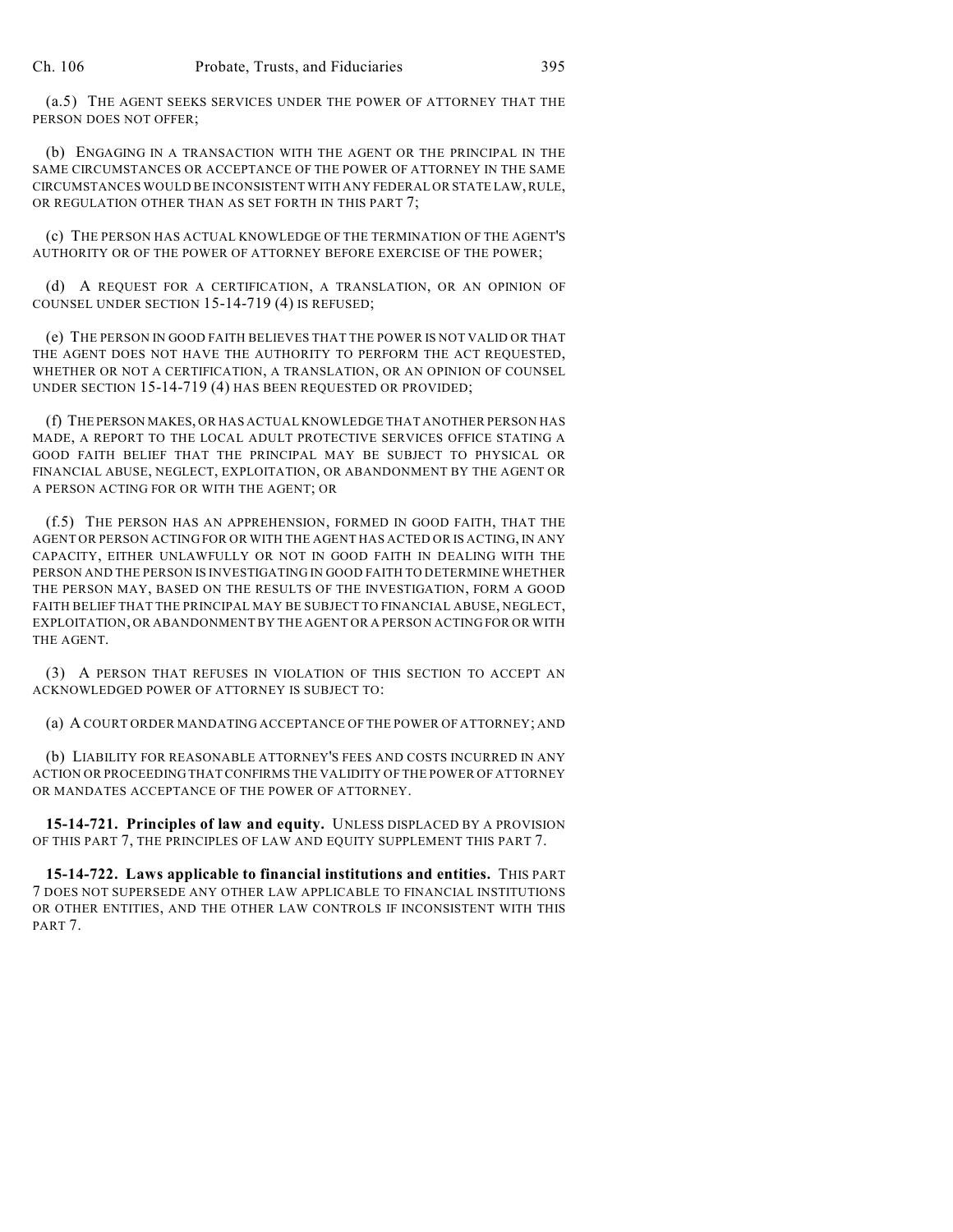**15-14-723. Remedies under other law.** THE REMEDIES UNDER THIS PART 7 ARE NOT EXCLUSIVE AND DO NOT ABROGATE ANY RIGHT OR REMEDY UNDER THE LAW OF THIS STATE OTHER THAN THIS PART 7.

#### SUBPART 2 AUTHORITY

**15-14-724. Authority that requires specific grant - grant of general authority.** (1) AN AGENT UNDER A POWER OF ATTORNEY MAY DO THE FOLLOWING ON BEHALF OF THE PRINCIPAL OR WITH THE PRINCIPAL'S PROPERTY ONLY IF THE POWER OF ATTORNEY EXPRESSLY GRANTS THE AGENT THE AUTHORITY AND EXERCISE OF THE AUTHORITY IS NOT OTHERWISE PROHIBITED BY ANOTHER AGREEMENT OR INSTRUMENT TO WHICH THE AUTHORITY OR PROPERTY IS SUBJECT:

(a) CREATE, AMEND, REVOKE, OR TERMINATE AN INTER VIVOS TRUST;

(b) MAKE A GIFT;

(c) CREATE OR CHANGE RIGHTS OF SURVIVORSHIP;

(d) CREATE OR CHANGE A BENEFICIARY DESIGNATION;

(e) DELEGATE AUTHORITY GRANTED UNDER THE POWER OF ATTORNEY;

(f) WAIVE THE PRINCIPAL'S RIGHT TO BE A BENEFICIARY OF A JOINT AND SURVIVOR ANNUITY, INCLUDING A SURVIVOR BENEFIT UNDER A RETIREMENT PLAN;

(g) EXERCISE:

(I) A POWER HELD BY THE PRINCIPAL IN A FIDUCIARY CAPACITY;

(II) A POWER TO NOMINATE, APPOINT, OR REMOVE A FIDUCIARY OR TO CONSENT, VETO, OR OTHERWISE PARTICIPATE IN THE DESIGNATION OR CHANGING OF A FIDUCIARY; OR

(III) A POWER TO DIRECT A FIDUCIARY IN THE EXERCISE OF A POWER OF THE FIDUCIARY WITH RESPECT TO PROPERTY SUBJECT TO THE FIDUCIARY RELATIONSHIP, INCLUDING, BUT NOT LIMITED TO, A POWER TO DIRECT INVESTMENTS, OR TO CONSENT, VETO, OR OTHERWISE PARTICIPATE IN CONTROLLING THE EXERCISE OF SUCH A POWER.

(h) DISCLAIM OR RELEASE PROPERTY OR A POWER OF APPOINTMENT;

(i) EXCEPT FOR THE EXERCISE OF A GENERAL POWER OF APPOINTMENT FOR THE BENEFIT OF THE PRINCIPAL, TO THE EXTENT THAT THE AGENT IS AUTHORIZED AS PROVIDED IN SECTION 15-14-734, OR FOR THE BENEFIT OF PERSONS OTHER THAN THE PRINCIPAL, TO THE EXTENT THAT THE AGENT IS AUTHORIZED TO MAKE GIFTS AS PROVIDED IN SECTION 15-14-740, EXERCISE A POWER OF APPOINTMENT; OR

(j) EXCEPT WITH RESPECT TO AN ENTITY OWNED SOLELY BY THE PRINCIPAL, EXERCISE POWERS, RIGHTS, OR AUTHORITY AS A PARTNER, MEMBER, OR MANAGER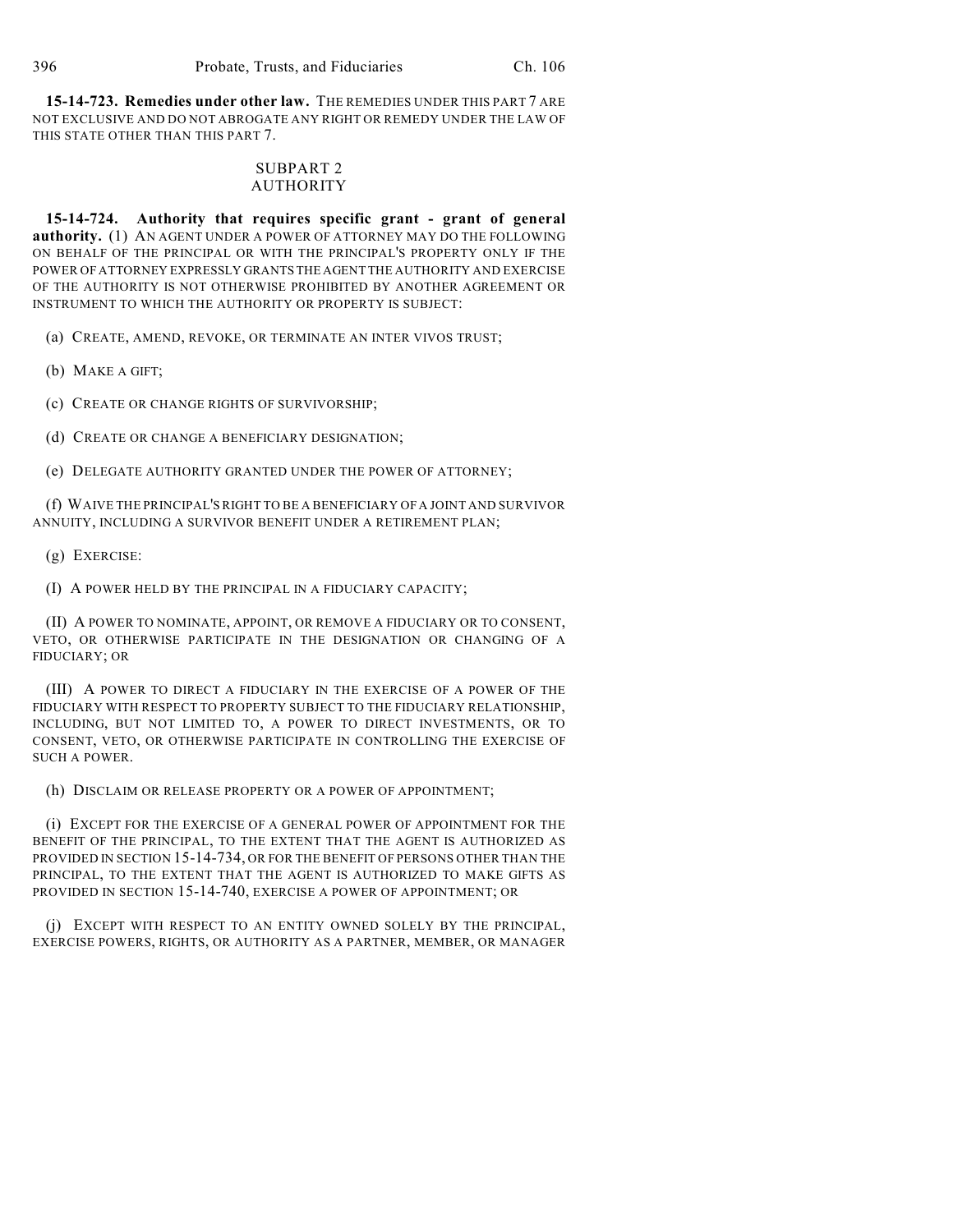OF A PARTNERSHIP, LIMITED LIABILITY COMPANY, OR OTHER ENTITY THAT THE PRINCIPAL MAY EXERCISE ON BEHALF OF THE ENTITY AND HAS AUTHORITY TO DELEGATE.

(2) NOTWITHSTANDING A GRANT OF AUTHORITY TO DO AN ACT DESCRIBED IN SUBSECTION (1) OF THIS SECTION, UNLESS THE POWER OF ATTORNEY OTHERWISE PROVIDES, AN AGENT THAT IS NOT AN ANCESTOR, SPOUSE, OR DESCENDANT OF THE PRINCIPAL MAY NOT EXERCISE AUTHORITY UNDER A POWER OF ATTORNEY TO CREATE IN THE AGENT, OR IN AN INDIVIDUAL TO WHOM THE AGENT OWES A LEGAL OBLIGATION OF SUPPORT, AN INTEREST IN THE PRINCIPAL'S PROPERTY, WHETHER BY GIFT, RIGHT OF SURVIVORSHIP, BENEFICIARY DESIGNATION, DISCLAIMER, OR OTHERWISE.

(3) SUBJECT TO SUBSECTIONS  $(1)$ ,  $(2)$ ,  $(4)$ , AND  $(5)$  OF THIS SECTION, IF A POWER OF ATTORNEY GRANTS TO AN AGENT AUTHORITY TO DO ALL ACTS THAT A PRINCIPAL COULD DO, THE AGENT HAS THE GENERAL AUTHORITY DESCRIBED IN SECTIONS 15-14-727 TO 15-14-739.

(4) UNLESS THE POWER OF ATTORNEY OTHERWISE PROVIDES, A GRANT OF AUTHORITY TO MAKE A GIFT IS SUBJECT TO SECTION 15-14-740.

(5) SUBJECT TO SUBSECTIONS (1), (2), AND (4) OF THIS SECTION, IF THE SUBJECTS OVER WHICH AUTHORITY IS GRANTED IN A POWER OF ATTORNEY ARE SIMILAR OR OVERLAP, THE BROADEST AUTHORITY CONTROLS.

(6) AUTHORITY GRANTED IN A POWER OF ATTORNEY IS EXERCISABLE WITH RESPECT TO PROPERTY THAT THE PRINCIPAL HAS WHEN THE POWER OF ATTORNEY IS EXECUTED OR ACQUIRES LATER, WHETHER OR NOT THE PROPERTY IS LOCATED IN THIS STATE AND WHETHER OR NOT THE AUTHORITY IS EXERCISED OR THE POWER OF ATTORNEY IS EXECUTED IN THIS STATE.

(7) AN ACT PERFORMED BY AN AGENT PURSUANT TO A POWER OF ATTORNEY HAS THE SAME EFFECT AND INURES TO THE BENEFIT OF AND BINDS THE PRINCIPAL AND THE PRINCIPAL'S SUCCESSORS IN INTEREST AS IF THE PRINCIPAL HAD PERFORMED THE ACT.

**15-14-725. Incorporation of authority - incorporation by reference.** (1) AN AGENT HAS AUTHORITY DESCRIBED IN THIS PART 7 IF THE POWER OF ATTORNEY REFERS TO GENERAL AUTHORITY WITH RESPECT TO THE DESCRIPTIVE TERM FOR THE SUBJECTS STATED IN SECTIONS 15-14-727 TO 15-14-740 OR CITES THE SECTION IN WHICH THE AUTHORITY IS DESCRIBED.

(2) A REFERENCE IN A POWER OF ATTORNEY TO GENERAL AUTHORITY WITH RESPECT TO THE DESCRIPTIVE TERM FOR A SUBJECT IN SECTIONS 15-14-727 TO 15-14-740 OR A CITATION TO A SECTION OF SECTIONS 15-14-727 TO 15-14-740 INCORPORATES THE ENTIRE SECTION AS IF IT WERE SET OUT IN FULL IN THE POWER OF ATTORNEY.

(2.5) IN ADDITION TO THE INCORPORATION OF AUTHORITY AS PROVIDED IN SUBSECTIONS (1) AND (2) OF THIS SECTION, A WRITING OR OTHER RECORD IN EXISTENCE WHEN A POWER OF ATTORNEY IS EXECUTED MAY BE INCORPORATED BY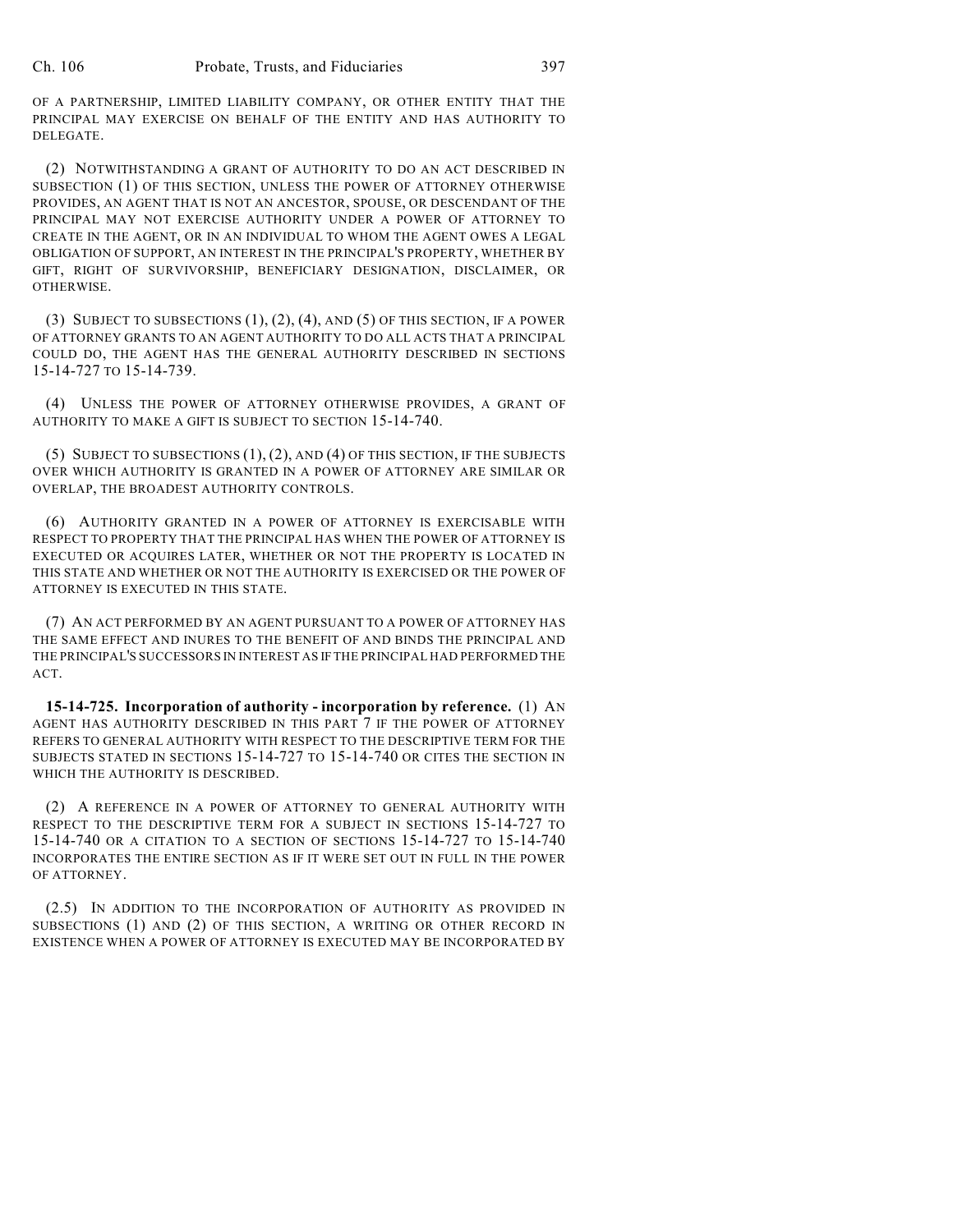REFERENCE IF THE LANGUAGE OF THE POWER OF ATTORNEY MANIFESTS THIS INTENT AND DESCRIBES THE WRITING OR OTHER RECORD SUFFICIENTLY TO PERMIT ITS IDENTIFICATION. A WRITING OR OTHER RECORD SO INCORPORATED BY REFERENCE IS CONSIDERED AS SET OUT IN FULL IN THE POWER OF ATTORNEY.

(3) A PRINCIPAL MAY MODIFY AUTHORITY OR A WRITING OR OTHER RECORD INCORPORATED BY REFERENCE.

**15-14-726. Construction of authority generally.** (1) EXCEPT AS OTHERWISE PROVIDED IN THE POWER OF ATTORNEY, BY EXECUTING A POWER OF ATTORNEY THAT INCORPORATES BY REFERENCE A SUBJECT DESCRIBED IN SECTIONS 15-14-727 TO 15-14-740 OR THAT GRANTS TO AN AGENT AUTHORITY TO DO ALL ACTS THAT A PRINCIPAL COULD DO PURSUANT TO SECTION 15-14-724 (3), A PRINCIPAL AUTHORIZES THE AGENT, WITH RESPECT TO THAT SUBJECT, TO:

(a) DEMAND, RECEIVE, AND OBTAIN BY LITIGATION OR OTHERWISE MONEY OR ANOTHER THING OF VALUE TO WHICH THE PRINCIPAL IS, MAY BECOME, OR CLAIMS TO BE ENTITLED AND CONSERVE, INVEST, DISBURSE, OR USE ANYTHING SO RECEIVED OR OBTAINED FOR THE PURPOSES INTENDED;

(b) CONTRACT IN ANY MANNER WITH ANY PERSON, ON TERMS AGREEABLE TO THE AGENT, TO ACCOMPLISH A PURPOSE OF A TRANSACTION AND PERFORM, RESCIND, CANCEL, TERMINATE, REFORM, RESTATE, RELEASE, OR MODIFY THE CONTRACT OR ANOTHER CONTRACT MADE BY OR ON BEHALF OF THE PRINCIPAL;

(c) EXECUTE, ACKNOWLEDGE, SEAL, DELIVER, FILE, OR RECORD ANY INSTRUMENT OR COMMUNICATION THE AGENT CONSIDERS DESIRABLE TO ACCOMPLISH A PURPOSE OF A TRANSACTION, INCLUDING CREATING AT ANY TIME A SCHEDULE LISTING SOME OR ALL OF THE PRINCIPAL'S PROPERTY AND ATTACHING IT TO THE POWER OF ATTORNEY;

(d) INITIATE, PARTICIPATE IN, SUBMIT TO ALTERNATIVE DISPUTE RESOLUTION, SETTLE, OPPOSE, OR PROPOSE OR ACCEPT A COMPROMISE WITH RESPECT TO A CLAIM EXISTING IN FAVOR OF OR AGAINST THE PRINCIPAL OR INTERVENE IN LITIGATION RELATING TO THE CLAIM;

(e) SEEK ON THE PRINCIPAL'S BEHALF THE ASSISTANCE OF A COURT OR OTHER GOVERNMENTAL AGENCY TO CARRY OUT AN ACT AUTHORIZED IN THE POWER OF ATTORNEY;

(f) ENGAGE, COMPENSATE, AND DISCHARGE AN ATTORNEY, ACCOUNTANT, DISCRETIONARY INVESTMENT MANAGER, EXPERT WITNESS, OR OTHER ADVISOR;

(g) PREPARE, EXECUTE, AND FILE A RECORD, REPORT, OR OTHER DOCUMENT TO SAFEGUARD OR PROMOTE THE PRINCIPAL'S INTEREST UNDER A STATUTE OR REGULATION;

(h) COMMUNICATE WITH ANY REPRESENTATIVE OR EMPLOYEE OF A GOVERNMENT OR GOVERNMENTAL SUBDIVISION, AGENCY, OR INSTRUMENTALITY ON BEHALF OF THE PRINCIPAL;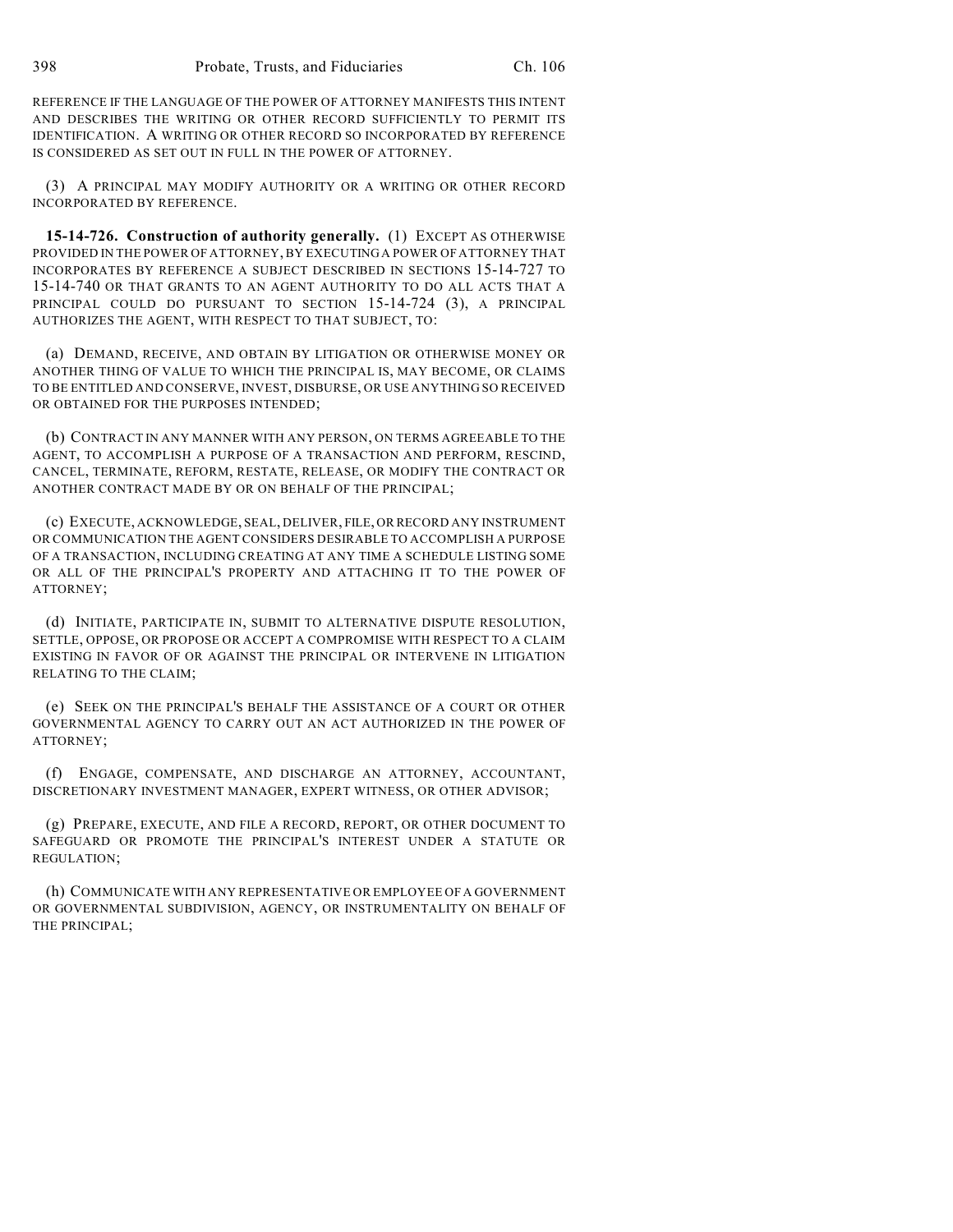(i) ACCESS COMMUNICATIONS INTENDED FOR AND COMMUNICATE ON BEHALF OF THE PRINCIPAL, WHETHER BY MAIL, ELECTRONIC TRANSMISSION, TELEPHONE, OR OTHER MEANS; AND

(j) DO ANY LAWFUL ACT WITH RESPECT TO THE SUBJECT AND ALL PROPERTY RELATED TO THE SUBJECT.

**15-14-727. Real property.** (1) UNLESS THE POWER OF ATTORNEY OTHERWISE PROVIDES, LANGUAGE IN A POWER OF ATTORNEY GRANTING GENERAL AUTHORITY WITH RESPECT TO REAL PROPERTY AUTHORIZES THE AGENT TO:

(a) DEMAND, BUY, LEASE, RECEIVE, ACCEPT AS A GIFT OR AS SECURITY FOR AN EXTENSION OF CREDIT, OR OTHERWISE ACQUIRE OR REJECT AN INTEREST IN REAL PROPERTY OR A RIGHT INCIDENT TO REAL PROPERTY;

(b) SELL; EXCHANGE; CONVEY WITH OR WITHOUT COVENANTS, REPRESENTATIONS, OR WARRANTIES; QUITCLAIM; RELEASE; SURRENDER; RETAIN TITLE FOR SECURITY; ENCUMBER; PARTITION; CONSENT TO PARTITIONING; SUBJECT TO AN EASEMENT OR COVENANT; SUBDIVIDE; APPLY FOR ZONING OR OTHER GOVERNMENTAL PERMITS; PLAT OR CONSENT TO PLATTING; DEVELOP; GRANT AN OPTION CONCERNING; LEASE; SUBLEASE; CONTRIBUTE TO AN ENTITY IN EXCHANGE FOR AN INTEREST IN THAT ENTITY; OR OTHERWISE GRANT OR DISPOSE OF AN INTEREST IN REAL PROPERTY OR A RIGHT INCIDENT TO REAL PROPERTY;

(c) PLEDGE OR MORTGAGE AN INTEREST IN REAL PROPERTY OR RIGHT INCIDENT TO REAL PROPERTY AS SECURITY TO BORROW MONEY OR PAY, RENEW, OR EXTEND THE TIME OF PAYMENT OF A DEBT OF THE PRINCIPAL OR A DEBT GUARANTEED BY THE PRINCIPAL;

(d) RELEASE, ASSIGN, SATISFY, OR ENFORCE BY LITIGATION OR OTHERWISE A MORTGAGE, DEED OF TRUST, CONDITIONAL SALE CONTRACT, ENCUMBRANCE, LIEN, OR OTHER CLAIM TO REAL PROPERTY THAT EXISTS OR IS ASSERTED;

(e) MANAGE OR CONSERVE AN INTEREST IN REAL PROPERTY OR A RIGHT INCIDENT TO REAL PROPERTY OWNED OR CLAIMED TO BE OWNED BY THE PRINCIPAL, INCLUDING:

(I) INSURING AGAINST LIABILITY OR CASUALTY OR OTHER LOSS;

(II) OBTAINING OR REGAINING POSSESSION OF OR PROTECTING THE INTEREST OR RIGHT BY LITIGATION OR OTHERWISE;

(III) PAYING, ASSESSING, COMPROMISING, OR CONTESTING TAXES OR ASSESSMENTS OR APPLYING FOR AND RECEIVING REFUNDS IN CONNECTION WITH THEM; AND

(IV) PURCHASING SUPPLIES, HIRING ASSISTANCE OR LABOR, AND MAKING REPAIRS OR ALTERATIONS TO THE REAL PROPERTY;

(f) USE, DEVELOP, ALTER, REPLACE, REMOVE, ERECT, OR INSTALL STRUCTURES OR OTHER IMPROVEMENTS UPON REAL PROPERTY IN OR INCIDENT TO WHICH THE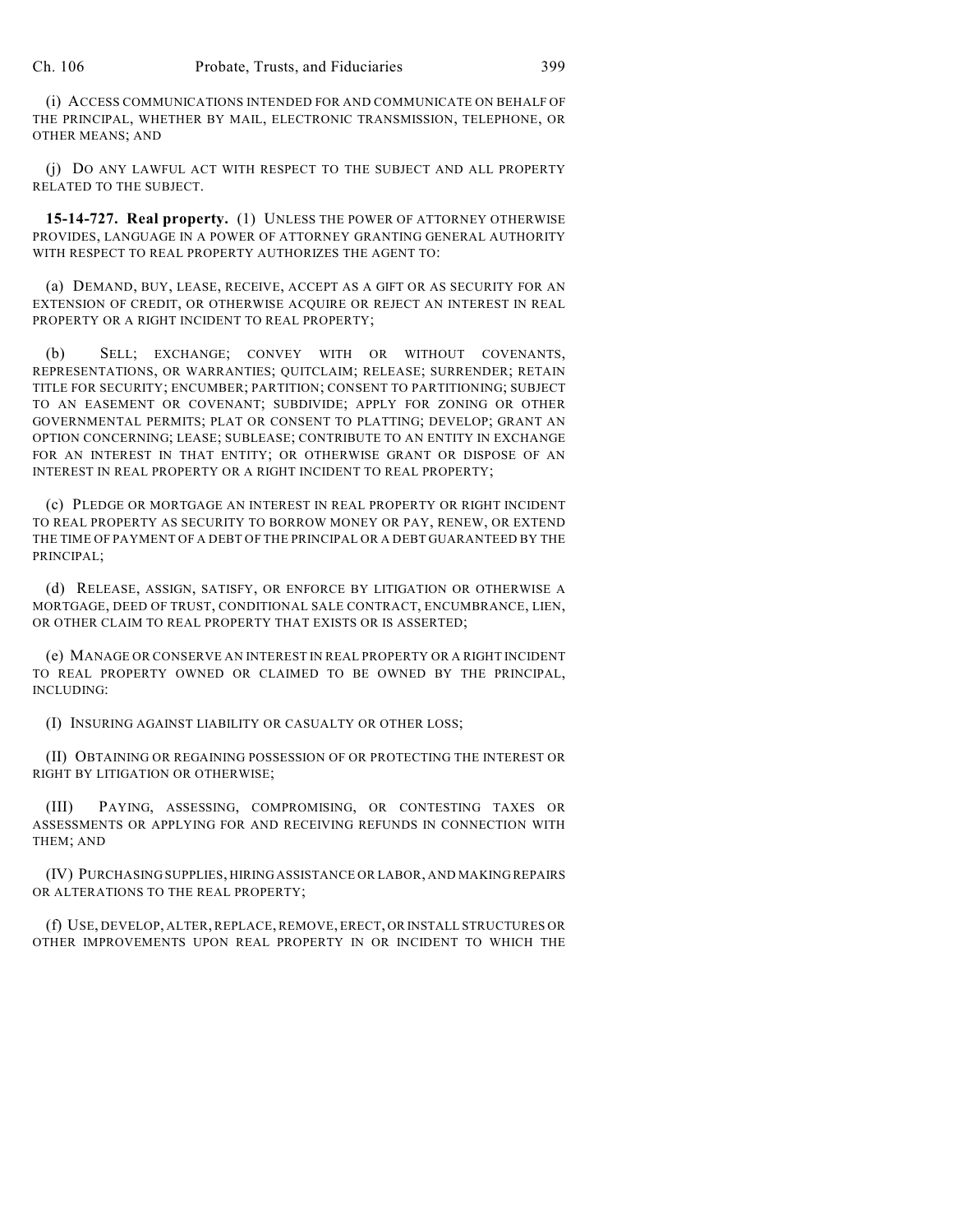PRINCIPAL HAS, OR CLAIMS TO HAVE, AN INTEREST OR RIGHT;

(g) PARTICIPATE IN A REORGANIZATION WITH RESPECT TO REAL PROPERTY OR AN ENTITY THAT OWNS AN INTEREST IN OR RIGHT INCIDENT TO REAL PROPERTY AND RECEIVE, AND HOLD, AND ACT WITH RESPECT TO STOCKS AND BONDS OR OTHER PROPERTY RECEIVED IN A PLAN OF REORGANIZATION, INCLUDING:

(I) SELLING OR OTHERWISE DISPOSING OF THEM;

(II) EXERCISING OR SELLING AN OPTION, RIGHT OF CONVERSION, OR SIMILAR RIGHT WITH RESPECT TO THEM; AND

(III) EXERCISING ANY VOTING RIGHTS IN PERSON OR BY PROXY;

(h) CHANGE THE FORM OF TITLE OF AN INTEREST IN OR RIGHT INCIDENT TO REAL PROPERTY; AND

(i) DEDICATE TO PUBLIC USE, WITH OR WITHOUT CONSIDERATION, EASEMENTS OR OTHER REAL PROPERTY IN WHICH THE PRINCIPAL HAS OR CLAIMS TO HAVE AN INTEREST.

**15-14-728. Tangible personal property.** (1) UNLESS THE POWER OF ATTORNEY OTHERWISE PROVIDES, LANGUAGE IN A POWER OF ATTORNEY GRANTING GENERAL AUTHORITY WITH RESPECT TO TANGIBLE PERSONAL PROPERTY AUTHORIZES THE AGENT TO:

(a) DEMAND, BUY, RECEIVE, ACCEPT AS A GIFT OR AS SECURITY FOR AN EXTENSION OF CREDIT, OR OTHERWISE ACQUIRE OR REJECT OWNERSHIP OR POSSESSION OF TANGIBLE PERSONAL PROPERTY OR AN INTEREST IN TANGIBLE PERSONAL PROPERTY;

(b) SELL; EXCHANGE; CONVEY WITH OR WITHOUT COVENANTS, REPRESENTATIONS, OR WARRANTIES; QUITCLAIM; RELEASE; SURRENDER; CREATE A SECURITY INTEREST IN; GRANT OPTIONS CONCERNING; LEASE; SUBLEASE; OR OTHERWISE DISPOSE OF TANGIBLE PERSONAL PROPERTY OR AN INTEREST IN TANGIBLE PERSONAL PROPERTY;

(c) GRANT A SECURITY INTEREST IN TANGIBLE PERSONAL PROPERTY OR AN INTEREST IN TANGIBLE PERSONAL PROPERTY AS SECURITY TO BORROW MONEY OR PAY, RENEW, OR EXTEND THE TIME OF PAYMENT OF A DEBT OF THE PRINCIPAL OR A DEBT GUARANTEED BY THE PRINCIPAL;

(d) RELEASE, ASSIGN, SATISFY, OR ENFORCE BY LITIGATION OR OTHERWISE A SECURITY INTEREST, LIEN, OR OTHER CLAIM ON BEHALF OF THE PRINCIPAL WITH RESPECT TO TANGIBLE PERSONAL PROPERTY OR AN INTEREST IN TANGIBLE PERSONAL PROPERTY;

(e) MANAGE OR CONSERVE TANGIBLE PERSONAL PROPERTY OR AN INTEREST IN TANGIBLE PERSONAL PROPERTY ON BEHALF OF THE PRINCIPAL, INCLUDING:

(I) INSURING AGAINST LIABILITY OR CASUALTY OR OTHER LOSS;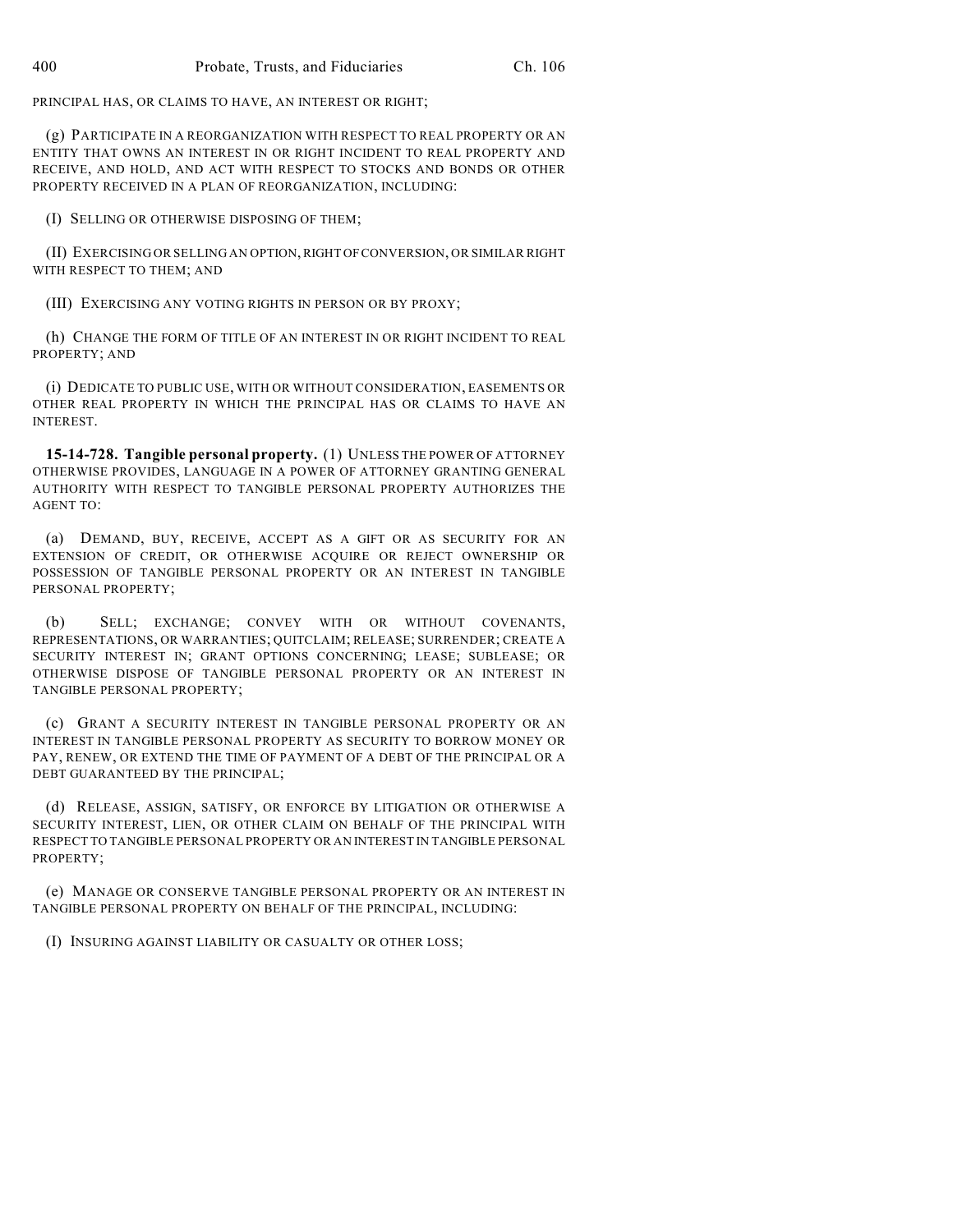(II) OBTAINING OR REGAINING POSSESSION OF OR PROTECTING THE PROPERTY OR INTEREST, BY LITIGATION OR OTHERWISE;

(III) PAYING, ASSESSING, COMPROMISING, OR CONTESTING TAXES OR ASSESSMENTS OR APPLYING FOR AND RECEIVING REFUNDS IN CONNECTION WITH TAXES OR ASSESSMENTS;

(IV) MOVING THE PROPERTY FROM PLACE TO PLACE;

(V) STORING THE PROPERTY FOR HIRE OR ON A GRATUITOUS BAILMENT; AND

(VI) USING AND MAKING REPAIRS, ALTERATIONS, OR IMPROVEMENTS TO THE PROPERTY; AND

(f) CHANGE THE FORM OF TITLE OF AN INTEREST IN TANGIBLE PERSONAL PROPERTY.

**15-14-729. Stocks and bonds.** (1) UNLESS THE POWER OF ATTORNEY OTHERWISE PROVIDES, LANGUAGE IN A POWER OF ATTORNEY GRANTING GENERAL AUTHORITY WITH RESPECT TO STOCKS AND BONDS AUTHORIZES THE AGENT TO:

(a) BUY, SELL, AND EXCHANGE STOCKS AND BONDS;

(b) ESTABLISH, CONTINUE, MODIFY, OR TERMINATE AN ACCOUNT WITH RESPECT TO STOCKS AND BONDS;

(c) PLEDGE STOCKS AND BONDS AS SECURITY TO BORROW, PAY, RENEW, OR EXTEND THE TIME OF PAYMENT OF A DEBT OF THE PRINCIPAL;

(d) RECEIVE CERTIFICATES AND OTHER EVIDENCES OF OWNERSHIP WITH RESPECT TO STOCKS AND BONDS; AND

(e) EXERCISE VOTING RIGHTS WITH RESPECT TO STOCKS AND BONDS IN PERSON OR BY PROXY, ENTER INTO VOTING TRUSTS, AND CONSENT TO LIMITATIONS ON THE RIGHT TO VOTE.

**15-14-730. Commodities and options.** (1) UNLESS THE POWER OF ATTORNEY OTHERWISE PROVIDES, LANGUAGE IN A POWER OF ATTORNEY GRANTING GENERAL AUTHORITY WITH RESPECT TO COMMODITIES AND OPTIONS AUTHORIZES THE AGENT TO:

(a) BUY, SELL, EXCHANGE, ASSIGN, SETTLE, AND EXERCISE COMMODITY FUTURES CONTRACTS AND CALL OR PUT OPTIONS ON STOCKS OR STOCK INDEXES TRADED ON A REGULATED OPTION EXCHANGE; AND

(b) ESTABLISH, CONTINUE, MODIFY, AND TERMINATE OPTION ACCOUNTS.

**15-14-731. Banks and other financial institutions.** (1) UNLESS THE POWER OF ATTORNEY OTHERWISE PROVIDES, LANGUAGE IN A POWER OF ATTORNEY GRANTING GENERAL AUTHORITY WITH RESPECT TO BANKS AND OTHER FINANCIAL INSTITUTIONS AUTHORIZES THE AGENT TO: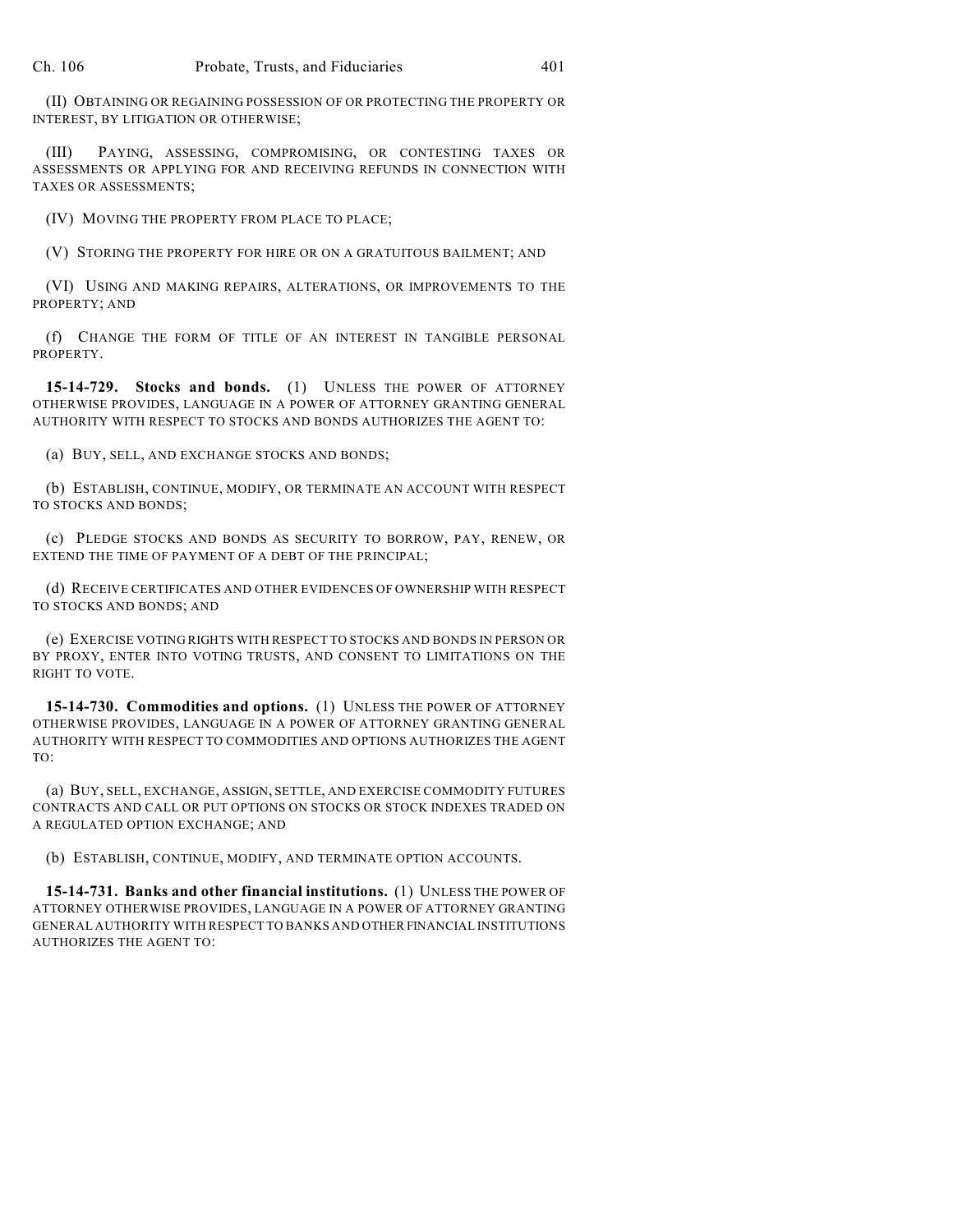(a) CONTINUE, MODIFY, AND TERMINATE AN ACCOUNT OR OTHER BANKING ARRANGEMENT MADE BY OR ON BEHALF OF THE PRINCIPAL;

(b) ESTABLISH, MODIFY, AND TERMINATE AN ACCOUNT OR OTHER BANKING ARRANGEMENT WITH A BANK, TRUST COMPANY, SAVINGS AND LOAN ASSOCIATION, CREDIT UNION, THRIFT COMPANY, BROKERAGE FIRM, OR OTHER FINANCIAL INSTITUTION SELECTED BY THE AGENT;

(c) CONTRACT FOR SERVICES AVAILABLE FROM A FINANCIAL INSTITUTION, INCLUDING RENTING A SAFE DEPOSIT BOX OR SPACE IN A VAULT;

(d) WITHDRAW, BY CHECK, ORDER, ELECTRONIC FUNDS TRANSFER, OR OTHERWISE, MONEY OR PROPERTY OF THE PRINCIPAL DEPOSITED WITH OR LEFT IN THE CUSTODY OF A FINANCIAL INSTITUTION;

(e) RECEIVE STATEMENTS OF ACCOUNT, VOUCHERS, NOTICES, AND SIMILAR DOCUMENTS FROM A FINANCIAL INSTITUTION AND ACT WITH RESPECT TO THEM;

(f) ENTER A SAFE DEPOSIT BOX OR VAULT AND WITHDRAW OR ADD TO THE CONTENTS;

(g) BORROW MONEY AND PLEDGE AS SECURITY PERSONAL PROPERTY OF THE PRINCIPAL NECESSARY TO BORROW MONEY OR PAY, RENEW, OR EXTEND THE TIME OF PAYMENT OF A DEBT OF THE PRINCIPAL OR A DEBT GUARANTEED BY THE PRINCIPAL;

(h) MAKE, ASSIGN, DRAW, ENDORSE, DISCOUNT, GUARANTEE, AND NEGOTIATE PROMISSORY NOTES, CHECKS, DRAFTS, AND OTHER NEGOTIABLE OR NONNEGOTIABLE PAPER OF THE PRINCIPAL OR PAYABLE TO THE PRINCIPAL OR THE PRINCIPAL'S ORDER; TRANSFER MONEY; RECEIVE THE CASH OR OTHER PROCEEDS OF THOSE TRANSACTIONS; AND ACCEPT A DRAFT DRAWN BY A PERSON UPON THE PRINCIPAL AND PAY IT WHEN DUE;

(i) RECEIVE FOR THE PRINCIPAL AND ACT UPON A SIGHT DRAFT, WAREHOUSE RECEIPT, OR OTHER DOCUMENT OF TITLE WHETHER TANGIBLE OR ELECTRONIC OR OTHER NEGOTIABLE OR NONNEGOTIABLE INSTRUMENT;

(j) APPLY FOR, RECEIVE, AND USE LETTERS OF CREDIT, CREDIT AND DEBIT CARDS, ELECTRONIC TRANSACTION AUTHORIZATIONS, AND TRAVELER'S CHECKS FROM A FINANCIAL INSTITUTION AND GIVE AN INDEMNITY OR OTHER AGREEMENT IN CONNECTION WITH LETTERS OF CREDIT; AND

(k) CONSENT TO AN EXTENSION OF THE TIME OF PAYMENT WITH RESPECT TO COMMERCIAL PAPER OR A FINANCIAL TRANSACTION WITH A FINANCIAL INSTITUTION.

**15-14-732. Operation of entity or business.** (1) SUBJECT TO THE TERMS OF A DOCUMENT OR AN AGREEMENT GOVERNING AN ENTITY OR AN ENTITY OWNERSHIP INTEREST, AND UNLESS THE POWER OF ATTORNEY OTHERWISE PROVIDES, LANGUAGE IN A POWER OF ATTORNEY GRANTING GENERAL AUTHORITY WITH RESPECT TO OPERATION OF AN ENTITY OR BUSINESS AUTHORIZES THE AGENT TO: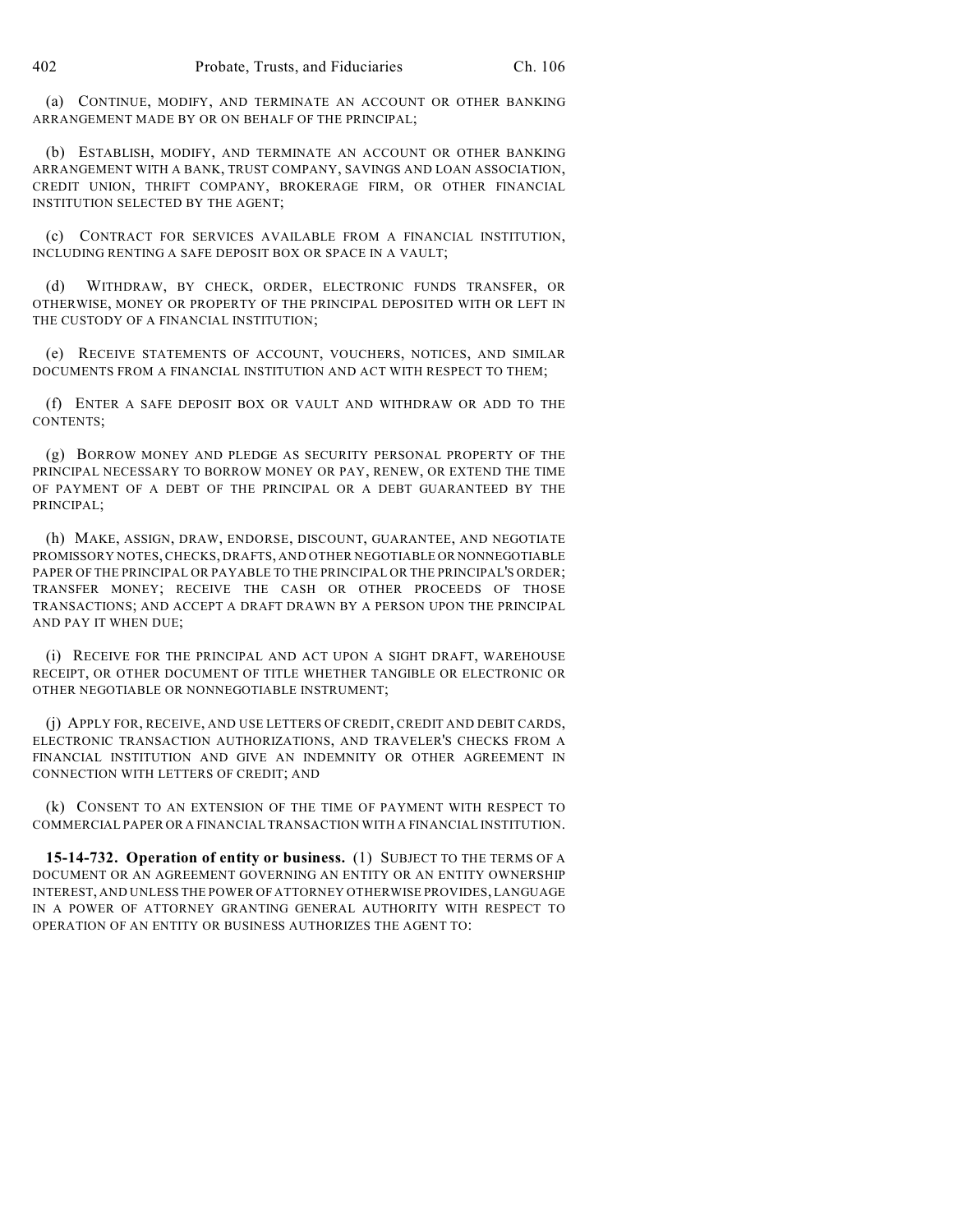(a) OPERATE, BUY, SELL, ENLARGE, REDUCE, OR TERMINATE AN OWNERSHIP INTEREST;

(b) PERFORM A DUTY OR DISCHARGE A LIABILITY AND EXERCISE IN PERSON OR BY PROXY A RIGHT, POWER, PRIVILEGE, OR OPTION THAT THE PRINCIPAL HAS, MAY HAVE, OR CLAIMS TO HAVE;

(c) ENFORCE THE TERMS OF AN OWNERSHIP AGREEMENT;

(d) INITIATE, PARTICIPATE IN, SUBMIT TO ALTERNATIVE DISPUTE RESOLUTION, SETTLE, OPPOSE, OR PROPOSE OR ACCEPT A COMPROMISE WITH RESPECT TO LITIGATION TO WHICH THE PRINCIPAL IS A PARTY BECAUSE OF AN OWNERSHIP INTEREST;

(e) EXERCISE IN PERSON OR BY PROXY, OR ENFORCE BY LITIGATION OR OTHERWISE, A RIGHT, POWER, PRIVILEGE, OR OPTION THE PRINCIPAL HAS OR CLAIMS TO HAVE AS THE HOLDER OF STOCKS AND BONDS;

(f) INITIATE, PARTICIPATE IN, SUBMIT TO ALTERNATIVE DISPUTE RESOLUTION, SETTLE, OPPOSE, OR PROPOSE OR ACCEPT A COMPROMISE WITH RESPECT TO LITIGATION TO WHICH THE PRINCIPAL IS A PARTY CONCERNING STOCKS AND BONDS;

(g) WITH RESPECT TO AN ENTITY OR BUSINESS OWNED SOLELY BY THE PRINCIPAL:

(I) CONTINUE, MODIFY, RENEGOTIATE, EXTEND, AND TERMINATE A CONTRACT MADE BY OR ON BEHALF OF THE PRINCIPAL WITH RESPECT TO THE ENTITY OR BUSINESS BEFORE EXECUTION OF THE POWER OF ATTORNEY;

(II) DETERMINE:

(A) THE LOCATION OF ITS OPERATION;

(B) THE NATURE AND EXTENT OF ITS BUSINESS;

(C) THE METHODS OF MANUFACTURING, SELLING, MERCHANDISING, FINANCING, ACCOUNTING, AND ADVERTISING EMPLOYED IN ITS OPERATION;

(D) THE AMOUNT AND TYPES OF INSURANCE CARRIED; AND

(E) THE MODE OF ENGAGING, COMPENSATING, AND DEALING WITH ITS EMPLOYEES AND ACCOUNTANTS, ATTORNEYS, OR OTHER ADVISORS;

(III) CHANGE THE NAME OR FORM OF ORGANIZATION UNDER WHICH THE ENTITY OR BUSINESS IS OPERATED AND ENTER INTO AN OWNERSHIP AGREEMENT WITH OTHER PERSONS TO TAKE OVER ALL OR PART OF THE OPERATION OF THE ENTITY OR BUSINESS; AND

(IV) DEMAND AND RECEIVE MONEY DUE OR CLAIMED BY THE PRINCIPAL OR ON THE PRINCIPAL'S BEHALF IN THE OPERATION OF THE ENTITY OR BUSINESS AND CONTROL AND DISBURSE THE MONEY IN THE OPERATION OF THE ENTITY OR BUSINESS;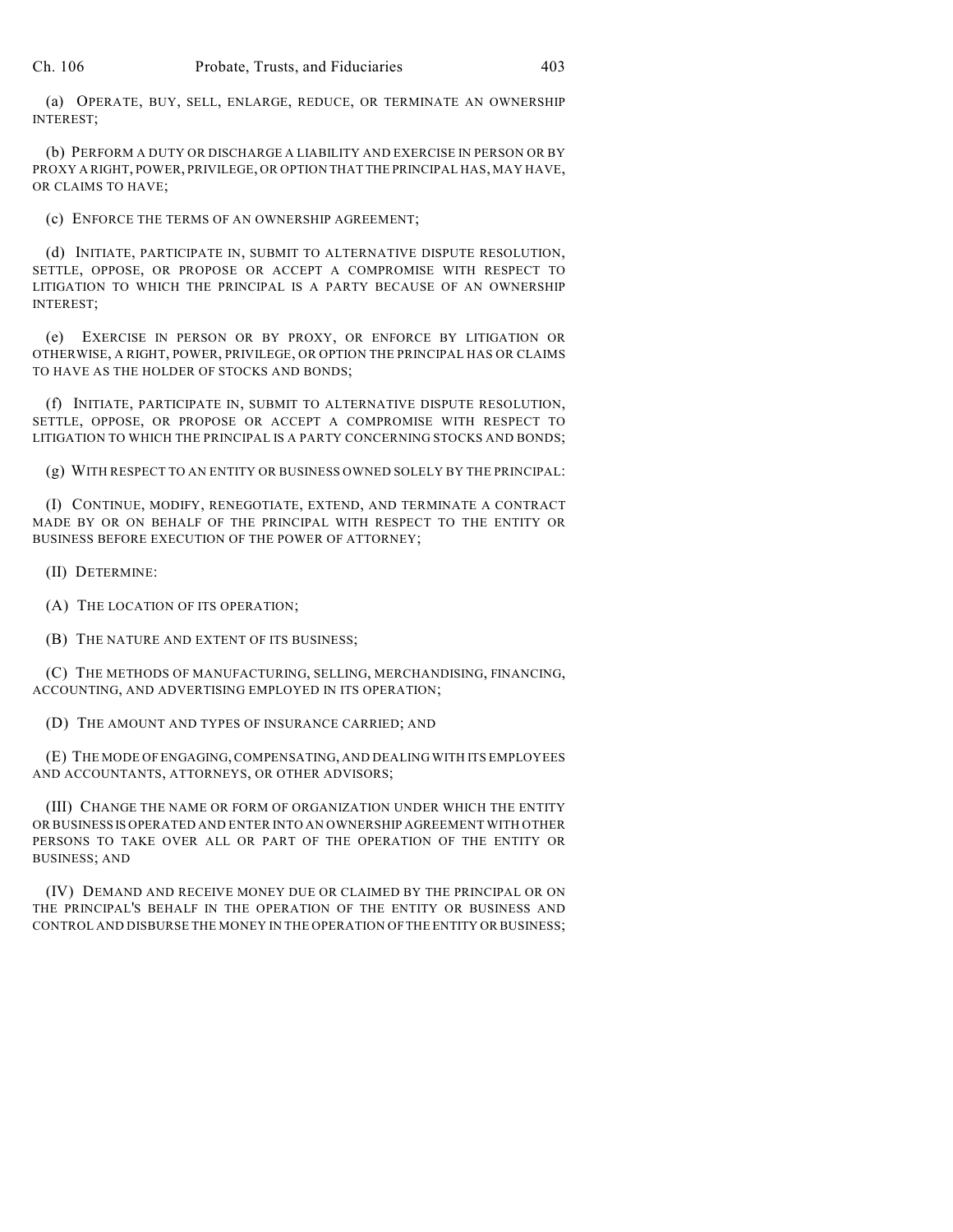(h) PUT ADDITIONAL CAPITAL INTO AN ENTITY OR BUSINESS IN WHICH THE PRINCIPAL HAS AN INTEREST;

(i) JOIN IN A PLAN OF REORGANIZATION, CONSOLIDATION, CONVERSION, DOMESTICATION, OR MERGER OF THE ENTITY OR BUSINESS;

(j) SELL OR LIQUIDATE ALL OR PART OF AN ENTITY OR BUSINESS;

(k) ESTABLISH THE VALUE OF AN ENTITY OR BUSINESS UNDER A BUY-OUT AGREEMENT TO WHICH THE PRINCIPAL IS A PARTY;

(l) PREPARE, SIGN, FILE, AND DELIVER REPORTS, COMPILATIONS OF INFORMATION, RETURNS, OR OTHER PAPERS WITH RESPECT TO AN ENTITY OR BUSINESS AND MAKE RELATED PAYMENTS; AND

(m) PAY, COMPROMISE, OR CONTEST TAXES, ASSESSMENTS, FINES, OR PENALTIES AND PERFORM ANY OTHER ACT TO PROTECT THE PRINCIPAL FROM ILLEGAL OR UNNECESSARY TAXATION, ASSESSMENTS, FINES, OR PENALTIES, WITH RESPECT TO AN ENTITY OR BUSINESS, INCLUDING ATTEMPTS TO RECOVER, IN ANY MANNER PERMITTED BY LAW, MONEY PAID BEFORE OR AFTER THE EXECUTION OF THE POWER OF ATTORNEY.

**15-14-733. Insurance and annuities.** (1) UNLESS THE POWER OF ATTORNEY OTHERWISE PROVIDES, LANGUAGE IN A POWER OF ATTORNEY GRANTING GENERAL AUTHORITY WITH RESPECT TO INSURANCE AND ANNUITIES AUTHORIZES THE AGENT TO:

(a) CONTINUE, PAY THE PREMIUM OR MAKE A CONTRIBUTION ON, MODIFY, EXCHANGE, RESCIND, RELEASE, OR TERMINATE A CONTRACT PROCURED BY OR ON BEHALF OF THE PRINCIPAL THAT INSURES OR PROVIDES AN ANNUITY TO EITHER THE PRINCIPAL OR ANOTHER PERSON, WHETHER OR NOT THE PRINCIPAL IS A BENEFICIARY UNDER THE CONTRACT;

(b) PROCURE NEW, DIFFERENT, AND ADDITIONAL CONTRACTS OF INSURANCE AND ANNUITIES FOR THE PRINCIPAL AND THE PRINCIPAL'S SPOUSE, CHILDREN, AND OTHER DEPENDENTS, SELECT THE AMOUNT, TYPE OF INSURANCE OR ANNUITY, AND MODE OF PAYMENT, AND DESIGNATE A BENEFICIARY THAT WILL BE THE ESTATE OF THE PRINCIPAL;

(c) PAY THE PREMIUM OR MAKE A CONTRIBUTION ON, MODIFY, EXCHANGE, RESCIND, RELEASE, OR TERMINATE A CONTRACT OF INSURANCE OR ANNUITY PROCURED BY THE AGENT;

(d) APPLY FOR AND RECEIVE A LOAN SECURED BY A CONTRACT OF INSURANCE OR ANNUITY;

(e) SURRENDER AND RECEIVE THE CASH SURRENDER VALUE ON A CONTRACT OF INSURANCE OR ANNUITY;

(f) EXERCISE AN ELECTION;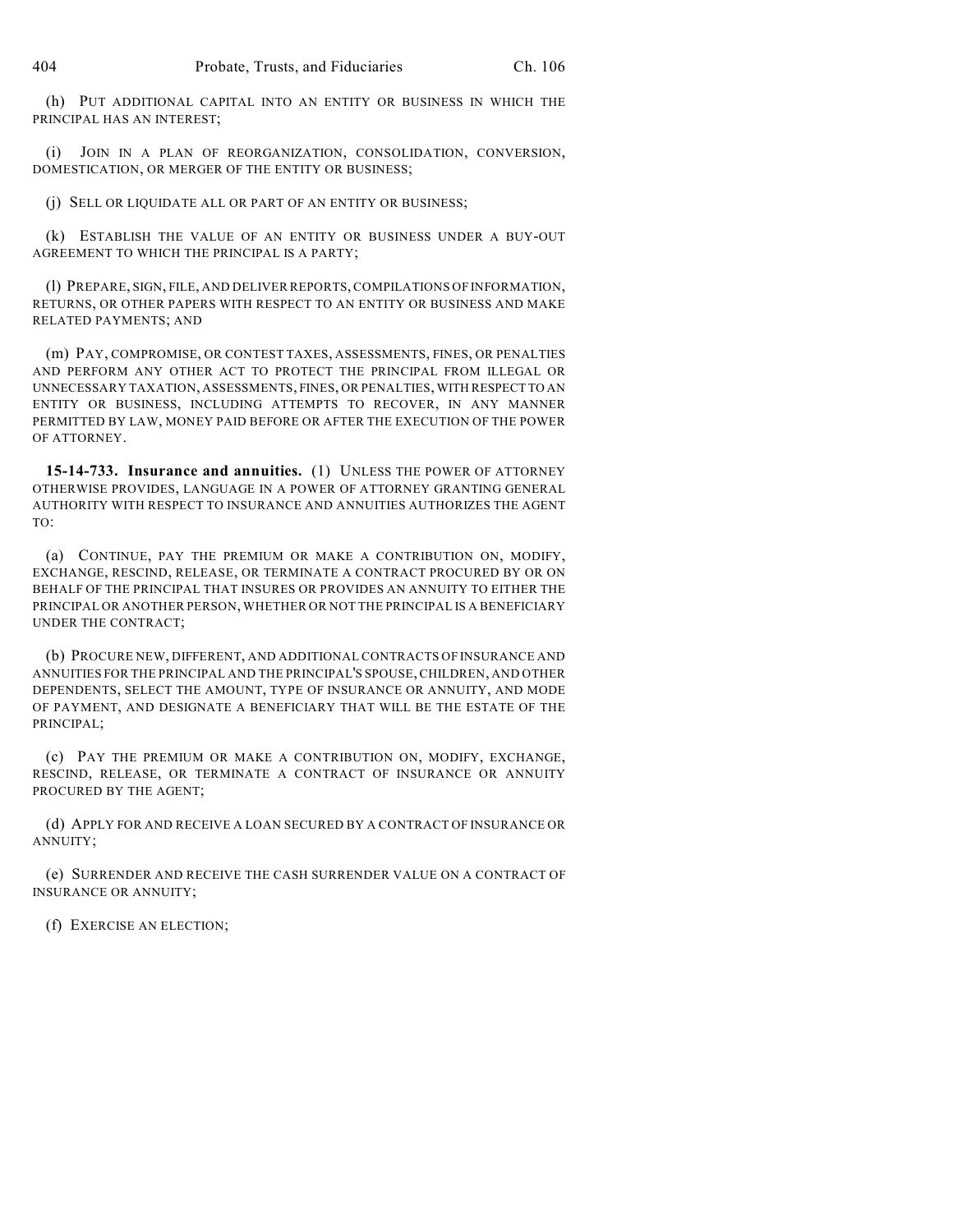(g) EXERCISE INVESTMENT POWERS AVAILABLE UNDER A CONTRACT OF INSURANCE OR ANNUITY;

(h) CHANGE THE MANNER OF PAYING PREMIUMS ON A CONTRACT OF INSURANCE OR ANNUITY;

(i) CHANGE OR CONVERT THE TYPE OF INSURANCE OR ANNUITY WITH RESPECT TO WHICH THE PRINCIPAL HAS OR CLAIMS TO HAVE AUTHORITY DESCRIBED IN THIS SECTION;

(j) APPLY FOR AND PROCURE A BENEFIT OR ASSISTANCE UNDER A STATUTE OR REGULATION TO GUARANTEE OR PAY PREMIUMS OF A CONTRACT OF INSURANCE ON THE LIFE OF THE PRINCIPAL;

(k) COLLECT, SELL, ASSIGN, HYPOTHECATE, BORROW AGAINST, OR PLEDGE THE INTEREST OF THE PRINCIPAL IN A CONTRACT OF INSURANCE OR ANNUITY;

(l) SELECT THE FORM AND TIMING OF THE PAYMENT OF PROCEEDS FROM A CONTRACT OF INSURANCE OR ANNUITY; AND

(m) PAY, FROM PROCEEDS OR OTHERWISE, COMPROMISE OR CONTEST, AND APPLY FOR REFUNDS IN CONNECTION WITH A TAX OR ASSESSMENT LEVIED BY A TAXING AUTHORITY WITH RESPECT TO A CONTRACT OF INSURANCE OR ANNUITY OR ITS PROCEEDS OR LIABILITY ACCRUING BY REASON OF THE TAX OR ASSESSMENT.

**15-14-734. Estates, trusts, and other beneficial interests.** (1) IN THIS SECTION, "ESTATE, TRUST, OR OTHER BENEFICIAL INTEREST" MEANS A TRUST, PROBATE ESTATE, GUARDIANSHIP, CONSERVATORSHIP, ESCROW, OR CUSTODIANSHIP OR A FUND FROM WHICH THE PRINCIPAL IS, MAY BECOME, OR CLAIMS TO BE, ENTITLED AS A BENEFICIARY TO A SHARE OR PAYMENT.

(2) UNLESS THE POWER OF ATTORNEY OTHERWISE PROVIDES, LANGUAGE IN A POWER OF ATTORNEY GRANTING GENERAL AUTHORITY WITH RESPECT TO ESTATES, TRUSTS, AND OTHER BENEFICIAL INTERESTS AUTHORIZES THE AGENT TO:

(a) ACCEPT, RECEIVE, RECEIPT FOR, SELL, ASSIGN, PLEDGE, OR EXCHANGE A SHARE IN OR PAYMENT FROM AN ESTATE, TRUST, OR OTHER BENEFICIAL INTEREST;

(b) DEMAND OR OBTAIN MONEY OR ANOTHER THING OF VALUE TO WHICH THE PRINCIPAL IS, MAY BECOME, OR CLAIMS TO BE, ENTITLED BY REASON OF AN ESTATE, TRUST, OR OTHER BENEFICIAL INTEREST, BY LITIGATION OR OTHERWISE;

(c) EXERCISE FOR THE BENEFIT OF THE PRINCIPAL A PRESENTLY EXERCISABLE GENERAL POWER OF APPOINTMENT HELD BY THE PRINCIPAL;

(d) INITIATE, PARTICIPATE IN, SUBMIT TO ALTERNATIVE DISPUTE RESOLUTION, SETTLE, OPPOSE, OR PROPOSE OR ACCEPT A COMPROMISE WITH RESPECT TO LITIGATION TO ASCERTAIN THE MEANING, VALIDITY, OR EFFECT OF A DEED, WILL, DECLARATION OF TRUST, OR OTHER INSTRUMENT OR TRANSACTION AFFECTING THE INTEREST OF THE PRINCIPAL;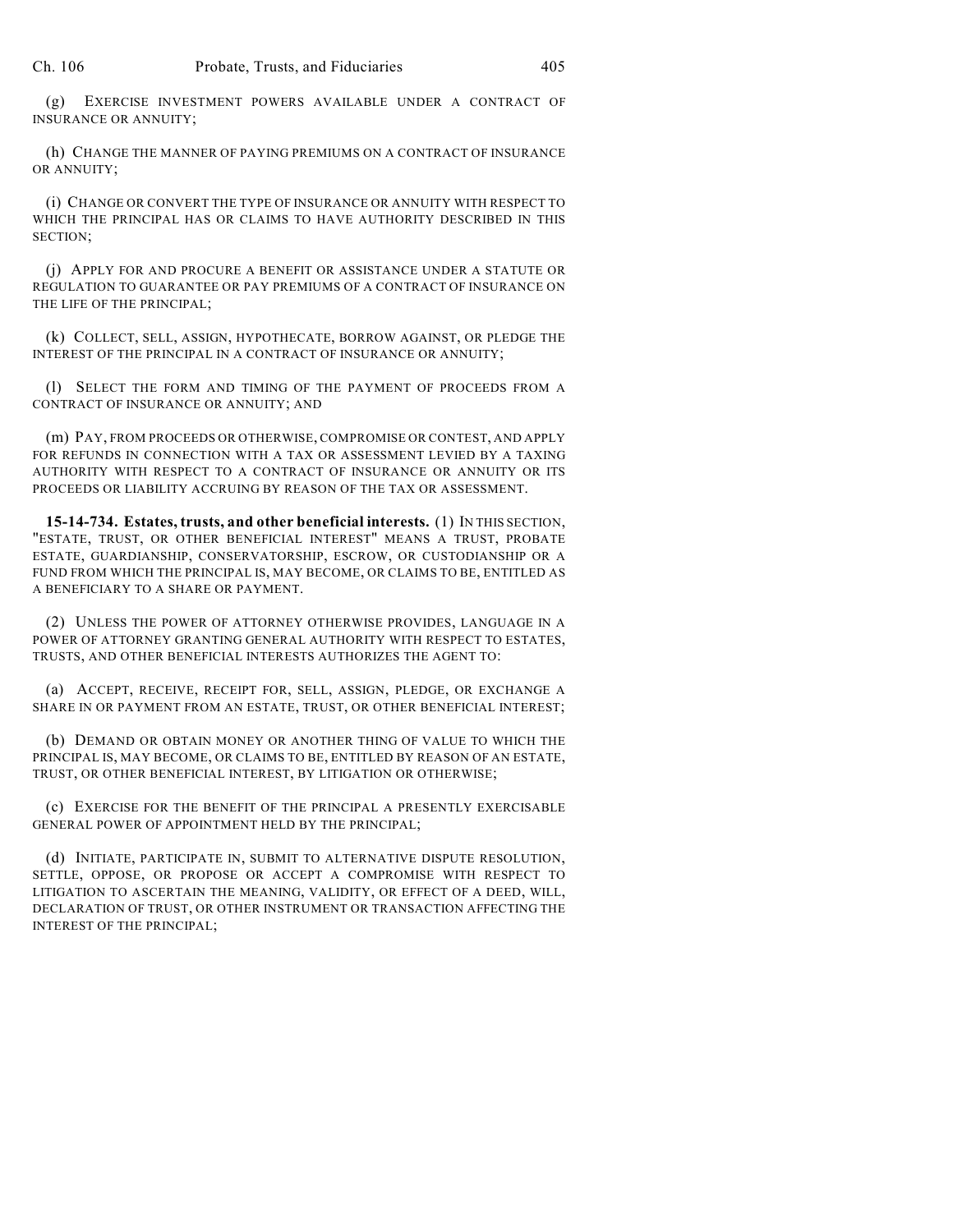(e) INITIATE, PARTICIPATE IN, SUBMIT TO ALTERNATIVE DISPUTE RESOLUTION, SETTLE, OPPOSE, OR PROPOSE OR ACCEPT A COMPROMISE WITH RESPECT TO LITIGATION TO REMOVE, SUBSTITUTE, OR SURCHARGE A FIDUCIARY;

(f) CONSERVE, INVEST, DISBURSE, OR USE ANYTHING RECEIVED FOR AN AUTHORIZED PURPOSE;

(g) TRANSFER AN INTEREST OF THE PRINCIPAL IN REAL PROPERTY, STOCKS AND BONDS, ACCOUNTS WITH FINANCIAL INSTITUTIONS OR SECURITIES INTERMEDIARIES, INSURANCE, ANNUITIES, AND OTHER PROPERTY TO THE TRUSTEE OF A REVOCABLE TRUST CREATED BY THE PRINCIPAL AS SETTLOR; AND

(h) REJECT, RENOUNCE, DISCLAIM, RELEASE, OR CONSENT TO A REDUCTION IN OR MODIFICATION OF A SHARE IN OR PAYMENT FROM AN ESTATE, TRUST, OR OTHER BENEFICIAL INTEREST.

**15-14-735. Claims and litigation.** (1) UNLESS THE POWER OF ATTORNEY OTHERWISE PROVIDES, LANGUAGE IN A POWER OF ATTORNEY GRANTING GENERAL AUTHORITY WITH RESPECT TO CLAIMS AND LITIGATION AUTHORIZES THE AGENT TO:

(a) ASSERT AND MAINTAIN BEFORE A COURT OR ADMINISTRATIVE AGENCY A CLAIM, CLAIM FOR RELIEF, CAUSE OF ACTION, COUNTERCLAIM, OFFSET, RECOUPMENT, OR DEFENSE, INCLUDING AN ACTION TO RECOVER PROPERTY OR OTHER THING OF VALUE, RECOVER DAMAGES SUSTAINED BY THE PRINCIPAL, ELIMINATE OR MODIFY TAX LIABILITY, OR SEEK AN INJUNCTION, SPECIFIC PERFORMANCE, OR OTHER RELIEF;

(b) BRING AN ACTION TO DETERMINE ADVERSE CLAIMS OR INTERVENE OR OTHERWISE PARTICIPATE IN LITIGATION;

(c) SEEK AN ATTACHMENT, GARNISHMENT, ORDER OF ARREST, OR OTHER PRELIMINARY, PROVISIONAL, OR INTERMEDIATE RELIEF AND USE AN AVAILABLE PROCEDURE TO EFFECT OR SATISFY A JUDGMENT, ORDER, OR DECREE;

(d) MAKE OR ACCEPT A TENDER, OFFER OF JUDGMENT, OR ADMISSION OF FACTS, SUBMIT A CONTROVERSY ON AN AGREED STATEMENT OF FACTS, CONSENT TO EXAMINATION, AND BIND THE PRINCIPAL IN LITIGATION;

(e) SUBMIT TO ALTERNATIVE DISPUTE RESOLUTION, SETTLE, AND PROPOSE OR ACCEPT A COMPROMISE;

(f) WAIVE THE ISSUANCE AND SERVICE OF PROCESS UPON THE PRINCIPAL, ACCEPT SERVICE OF PROCESS, APPEAR FOR THE PRINCIPAL, DESIGNATE PERSONS UPON WHICH PROCESS DIRECTED TO THE PRINCIPAL MAY BE SERVED, EXECUTE AND FILE OR DELIVER STIPULATIONS ON THE PRINCIPAL'S BEHALF, VERIFY PLEADINGS, SEEK APPELLATE REVIEW, PROCURE AND GIVE SURETY AND INDEMNITY BONDS, CONTRACT AND PAY FOR THE PREPARATION AND PRINTING OF RECORDS AND BRIEFS, RECEIVE, EXECUTE, AND FILE OR DELIVER A CONSENT, WAIVER, RELEASE, CONFESSION OF JUDGMENT, SATISFACTION OF JUDGMENT, NOTICE, AGREEMENT, OR OTHER INSTRUMENT IN CONNECTION WITH THE PROSECUTION, SETTLEMENT, OR DEFENSE OF A CLAIM OR LITIGATION;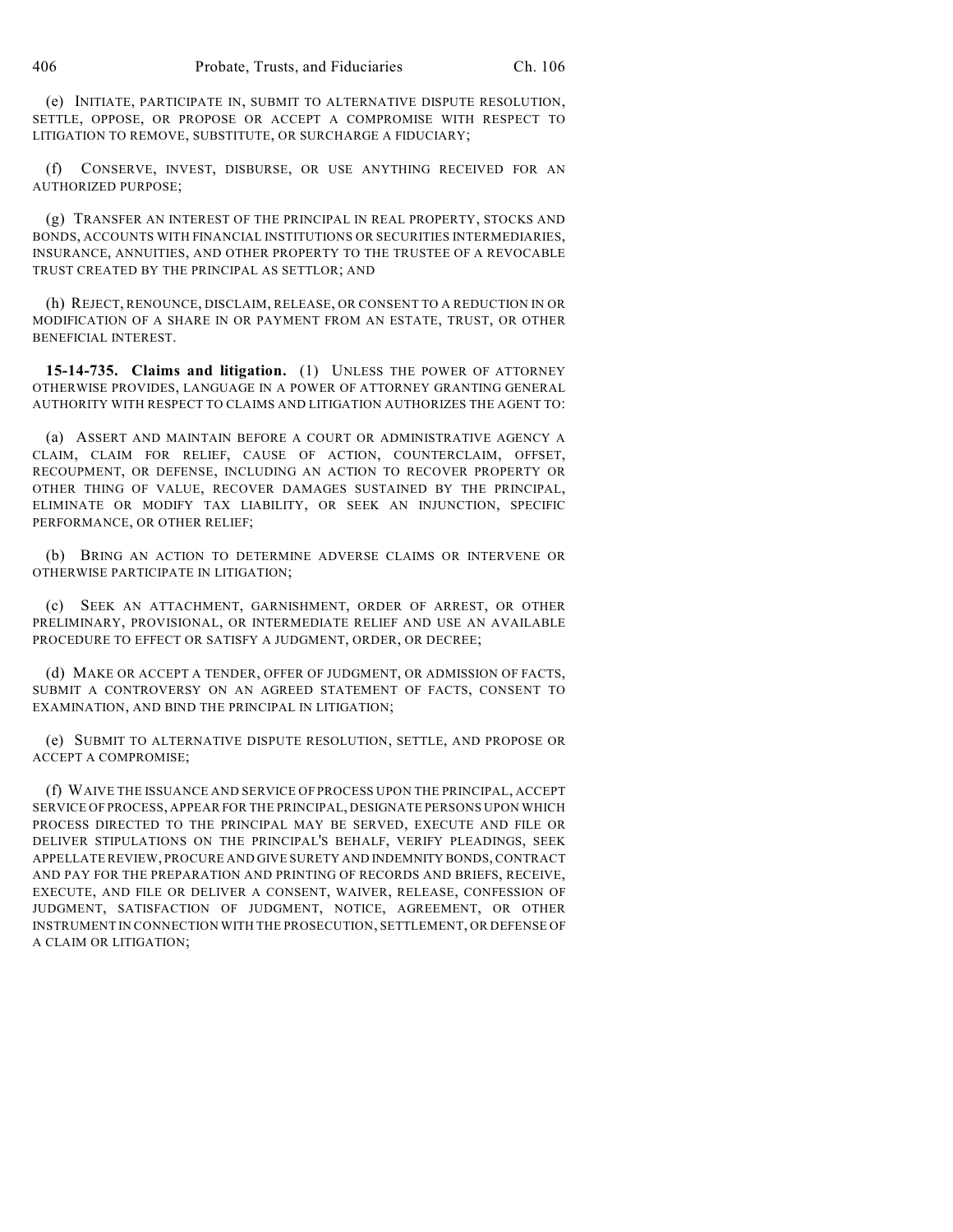(g) ACT FOR THE PRINCIPAL WITH RESPECT TO BANKRUPTCY OR INSOLVENCY, WHETHER VOLUNTARY OR INVOLUNTARY, CONCERNING THE PRINCIPAL OR SOME OTHER PERSON, OR WITH RESPECT TO A REORGANIZATION, RECEIVERSHIP, OR APPLICATION FOR THE APPOINTMENT OF A RECEIVER OR TRUSTEE THAT AFFECTS AN INTEREST OF THE PRINCIPAL IN PROPERTY OR OTHER THING OF VALUE;

(h) PAY A JUDGMENT, AWARD, OR ORDER AGAINST THE PRINCIPAL OR A SETTLEMENT MADE IN CONNECTION WITH A CLAIM OR LITIGATION; AND

(i) RECEIVE MONEY OR OTHER THING OF VALUE PAID IN SETTLEMENT OF OR AS PROCEEDS OF A CLAIM OR LITIGATION.

**15-14-736. Personal and family maintenance.** (1) UNLESS THE POWER OF ATTORNEY OTHERWISE PROVIDES, LANGUAGE IN A POWER OF ATTORNEY GRANTING GENERAL AUTHORITY WITH RESPECT TO PERSONAL AND FAMILY MAINTENANCE AUTHORIZES THE AGENT TO:

(a) PERFORM THE ACTS NECESSARY TO MAINTAIN THE CUSTOMARY STANDARD OF LIVING OF THE PRINCIPAL, THE PRINCIPAL'S SPOUSE, AND THE FOLLOWING INDIVIDUALS, WHETHER LIVING WHEN THE POWER OF ATTORNEY IS EXECUTED OR LATER BORN:

(I) THE PRINCIPAL'S CHILDREN;

(II) OTHER INDIVIDUALS LEGALLY ENTITLED TO BE SUPPORTED BY THE PRINCIPAL; AND

(III) THE INDIVIDUALS WHOM THE PRINCIPAL HAS CUSTOMARILY SUPPORTED OR INDICATED THE INTENT TO SUPPORT;

(b) MAKE PERIODIC PAYMENTS OF CHILD SUPPORT AND OTHER FAMILY MAINTENANCE REQUIRED BY A COURT OR GOVERNMENTAL AGENCY OR AN AGREEMENT TO WHICH THE PRINCIPAL IS A PARTY;

(c) PROVIDE LIVING QUARTERS FOR THE INDIVIDUALS DESCRIBED IN PARAGRAPH (a) OF THIS SUBSECTION (1) BY:

(I) PURCHASE, LEASE, OR OTHER CONTRACT; OR

(II) PAYING THE OPERATING COSTS, INCLUDING INTEREST, AMORTIZATION PAYMENTS, REPAIRS, IMPROVEMENTS, AND TAXES, FOR PREMISES OWNED BY THE PRINCIPAL OR OCCUPIED BY THOSE INDIVIDUALS;

(d) PROVIDE NORMAL DOMESTIC HELP, USUAL VACATIONS AND TRAVEL EXPENSES, AND FUNDS FOR SHELTER, CLOTHING, FOOD, APPROPRIATE EDUCATION, INCLUDING POSTSECONDARY AND VOCATIONAL EDUCATION, AND OTHER CURRENT LIVING COSTS FOR THE INDIVIDUALS DESCRIBED IN PARAGRAPH (a) OF THIS SUBSECTION (1);

(e) PAY EXPENSES FOR NECESSARY HEALTH CARE AND CUSTODIAL CARE ON BEHALF OF THE INDIVIDUALS DESCRIBED IN PARAGRAPH (a) OF THIS SUBSECTION (1);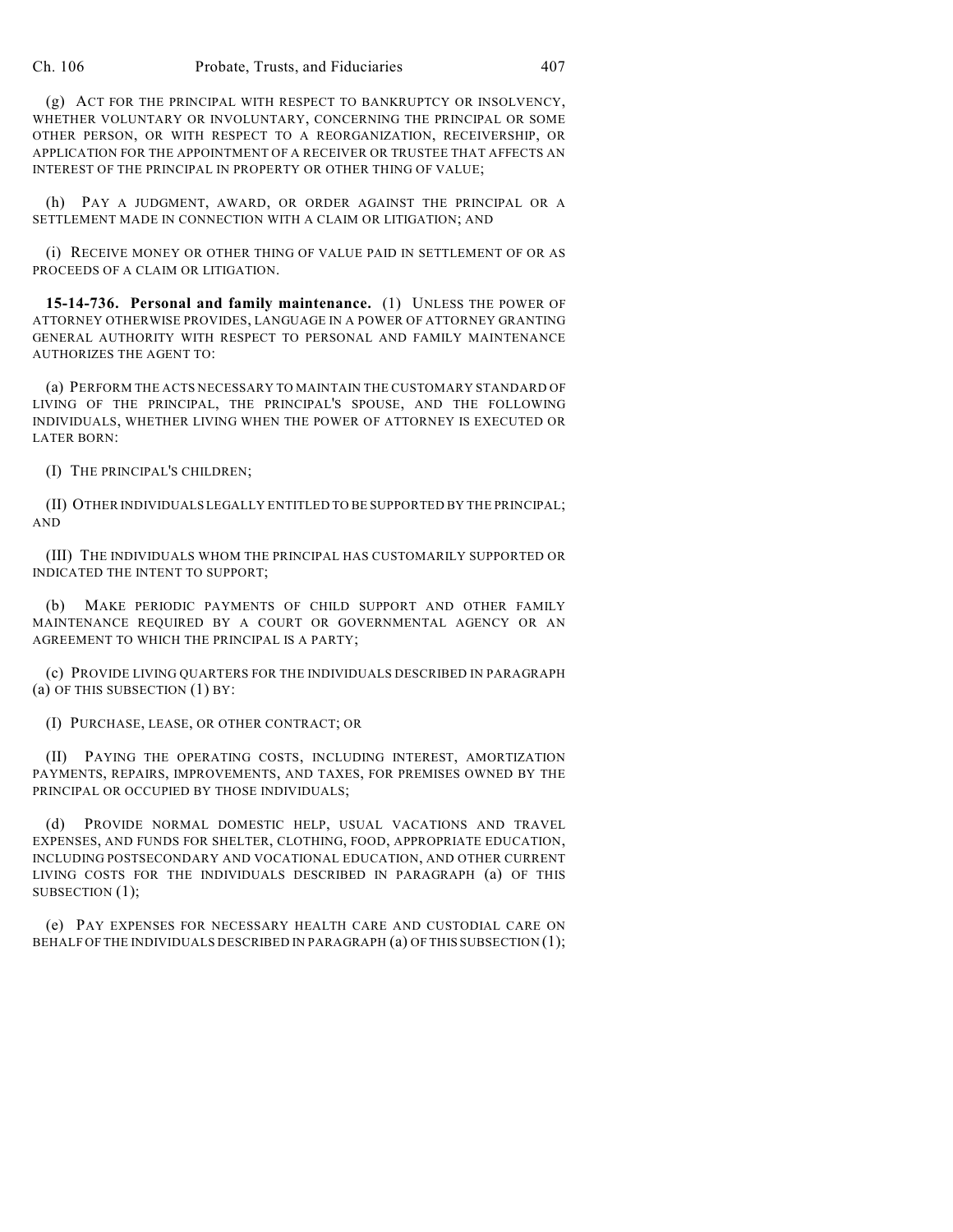(f) ACT AS THE PRINCIPAL'S PERSONAL REPRESENTATIVE PURSUANT TO THE FEDERAL "HEALTH INSURANCE PORTABILITY AND ACCOUNTABILITY ACT", SECTIONS 1171 TO 1179 OF THE FEDERAL "SOCIAL SECURITY ACT", 42 U.S.C. SEC. 1320d, AS AMENDED, AND APPLICABLE REGULATIONS, IN MAKING DECISIONS RELATED TO THE PAST, PRESENT, OR FUTURE PAYMENT FOR THE PROVISION OF HEALTH CARE CONSENTED TO BY THE PRINCIPAL OR ANYONE AUTHORIZED UNDER THE LAW OF THIS STATE TO CONSENT TO HEALTH CARE ON BEHALF OF THE PRINCIPAL;

(g) CONTINUE ANY PROVISION MADE BY THE PRINCIPAL FOR AUTOMOBILES OR OTHER MEANS OF TRANSPORTATION, INCLUDING REGISTERING, LICENSING, INSURING, AND REPLACING THEM, FOR THE INDIVIDUALS DESCRIBED IN PARAGRAPH (a) OF THIS SUBSECTION (1);

(h) MAINTAIN CREDIT AND DEBIT ACCOUNTS FOR THE CONVENIENCE OF THE INDIVIDUALS DESCRIBED IN PARAGRAPH (a) OF THIS SUBSECTION (1) AND OPEN NEW ACCOUNTS; AND

(i) CONTINUE PAYMENTS INCIDENTAL TO THE MEMBERSHIP OR AFFILIATION OF THE PRINCIPAL IN A RELIGIOUS INSTITUTION, CLUB, SOCIETY, ORDER, OR OTHER ORGANIZATION OR TO CONTINUE CONTRIBUTIONS TO THOSE ORGANIZATIONS.

(2) AUTHORITY WITH RESPECT TO PERSONAL AND FAMILY MAINTENANCE IS NEITHER DEPENDENT UPON, NOR LIMITED BY, AUTHORITY THAT AN AGENT MAY OR MAY NOT HAVE WITH RESPECT TO GIFTS UNDER THIS PART 7.

**15-14-737. Benefits from governmental programs or civil or military service.** (1) IN THIS SECTION, "BENEFITS FROM GOVERNMENTAL PROGRAMS OR CIVIL OR MILITARY SERVICE" MEANS ANY BENEFIT, PROGRAM, OR ASSISTANCE PROVIDED UNDER A STATUTE OR REGULATION INCLUDING SOCIAL SECURITY, MEDICARE, AND MEDICAID.

(2) UNLESS THE POWER OF ATTORNEY OTHERWISE PROVIDES, LANGUAGE IN A POWER OF ATTORNEY GRANTING GENERAL AUTHORITY WITH RESPECT TO BENEFITS FROM GOVERNMENTAL PROGRAMS OR CIVIL OR MILITARY SERVICE AUTHORIZES THE AGENT TO:

(a) EXECUTE VOUCHERS IN THE NAME OF THE PRINCIPAL FOR ALLOWANCES AND REIMBURSEMENTS PAYABLE BY THE UNITED STATES OR A FOREIGN GOVERNMENT OR BY A STATE OR SUBDIVISION OF A STATE TO THE PRINCIPAL, INCLUDING ALLOWANCES AND REIMBURSEMENTS FOR TRANSPORTATION OF THE INDIVIDUALS DESCRIBED IN SECTION 15-14-736 (1) (a), AND FOR SHIPMENT OF THEIR HOUSEHOLD EFFECTS;

(b) TAKE POSSESSION AND ORDER THE REMOVAL AND SHIPMENT OF PROPERTY OF THE PRINCIPAL FROM A POST, WAREHOUSE, DEPOT, DOCK, OR OTHER PLACE OF STORAGE OR SAFEKEEPING, EITHER GOVERNMENTAL OR PRIVATE, AND EXECUTE AND DELIVER A RELEASE, VOUCHER, RECEIPT, BILL OF LADING, SHIPPING TICKET, CERTIFICATE, OR OTHER INSTRUMENT FOR THAT PURPOSE;

(c) ENROLL IN, APPLY FOR, SELECT, REJECT, CHANGE, AMEND, OR DISCONTINUE, ON THE PRINCIPAL'S BEHALF, A BENEFIT OR PROGRAM;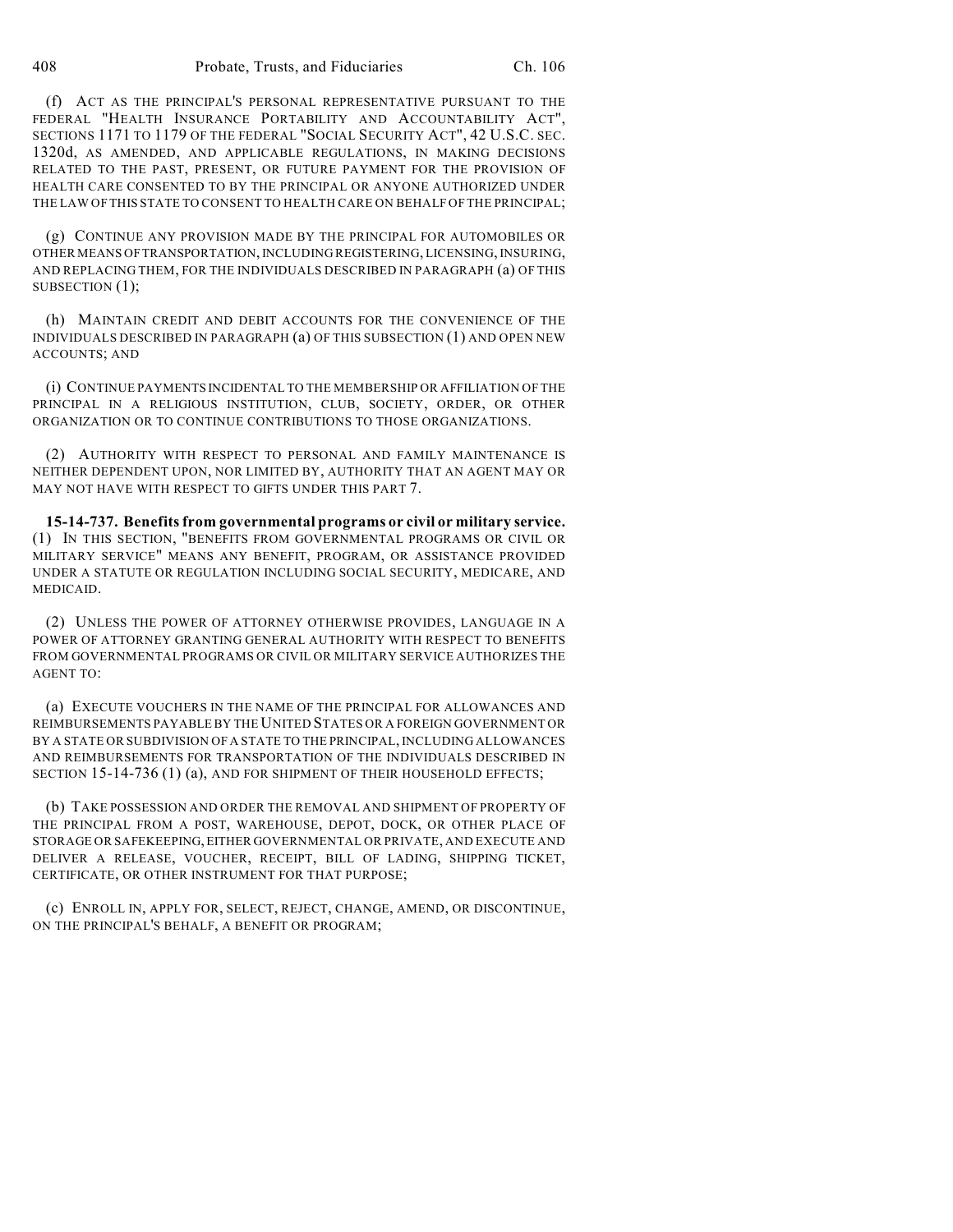(d) PREPARE, FILE, AND MAINTAIN A CLAIM OF THE PRINCIPAL FOR A BENEFIT OR ASSISTANCE, FINANCIAL OR OTHERWISE, TO WHICH THE PRINCIPAL MAY BE ENTITLED UNDER A STATUTE OR REGULATION;

(e) INITIATE, PARTICIPATE IN, SUBMIT TO ALTERNATIVE DISPUTE RESOLUTION, SETTLE, OPPOSE, OR PROPOSE OR ACCEPT A COMPROMISE WITH RESPECT TO LITIGATION CONCERNING ANY BENEFIT OR ASSISTANCE THE PRINCIPAL MAY BE ENTITLED TO RECEIVE UNDER A STATUTE OR REGULATION; AND

(f) RECEIVE THE FINANCIAL PROCEEDS OF A CLAIM DESCRIBED IN PARAGRAPH (d) OF THIS SUBSECTION (2) AND CONSERVE, INVEST, DISBURSE, OR USE FOR A LAWFUL PURPOSE ANYTHING SO RECEIVED.

**15-14-738. Retirement plans.** (1) IN THIS SECTION, "RETIREMENT PLAN" MEANS A PLAN OR ACCOUNT CREATED BY AN EMPLOYER, THE PRINCIPAL, OR ANOTHER INDIVIDUAL TO PROVIDE RETIREMENT BENEFITS OR DEFERRED COMPENSATION OF WHICH THE PRINCIPAL IS A PARTICIPANT, BENEFICIARY, OR OWNER, INCLUDING A PLAN OR ACCOUNT UNDER THE FOLLOWING SECTIONS OF THE FEDERAL "INTERNAL REVENUE CODE OF 1986", AS AMENDED:

(a) AN INDIVIDUAL RETIREMENT ACCOUNT UNDER INTERNAL REVENUE CODE SECTION 408, 26 U.S.C. SEC. 408, AS AMENDED;

(b) A ROTH INDIVIDUAL RETIREMENT ACCOUNT UNDER INTERNAL REVENUE CODE SECTION 408A, 26 U.S.C. SEC. 408A, AS AMENDED;

(c) A DEEMED INDIVIDUAL RETIREMENT ACCOUNT UNDER INTERNAL REVENUE CODE SECTION 408 (q), 26 U.S.C. SEC. 408 (q), AS AMENDED;

(d) AN ANNUITY OR MUTUAL FUND CUSTODIAL ACCOUNT UNDER INTERNAL REVENUE CODE SECTION 403 (b), 26 U.S.C. SEC. 403 (b), AS AMENDED;

(e) A PENSION, PROFIT-SHARING, STOCK BONUS, OR OTHER RETIREMENT PLAN QUALIFIED UNDER INTERNAL REVENUE CODE SECTION 401 (a), 26 U.S.C. SEC. 401 (a), AS AMENDED;

(f) A PLAN UNDER INTERNAL REVENUE CODE SECTION 457 (b), 26 U.S.C. SEC 457 (b), AS AMENDED; AND

(g) A NONQUALIFIED DEFERRED COMPENSATION PLAN UNDERINTERNAL REVENUE CODE SECTION 409A, 26 U.S.C. SEC. 409A, AS AMENDED.

(2) UNLESS THE POWER OF ATTORNEY OTHERWISE PROVIDES, LANGUAGE IN A POWER OF ATTORNEY GRANTING GENERAL AUTHORITY WITH RESPECT TO RETIREMENT PLANS AUTHORIZES THE AGENT TO:

(a) SELECT THE FORM AND TIMING OF PAYMENTS UNDER A RETIREMENT PLAN AND WITHDRAW BENEFITS FROM A PLAN;

(b) MAKE A ROLLOVER, INCLUDING A DIRECT TRUSTEE-TO-TRUSTEE ROLLOVER, OF BENEFITS FROM ONE RETIREMENT PLAN TO ANOTHER;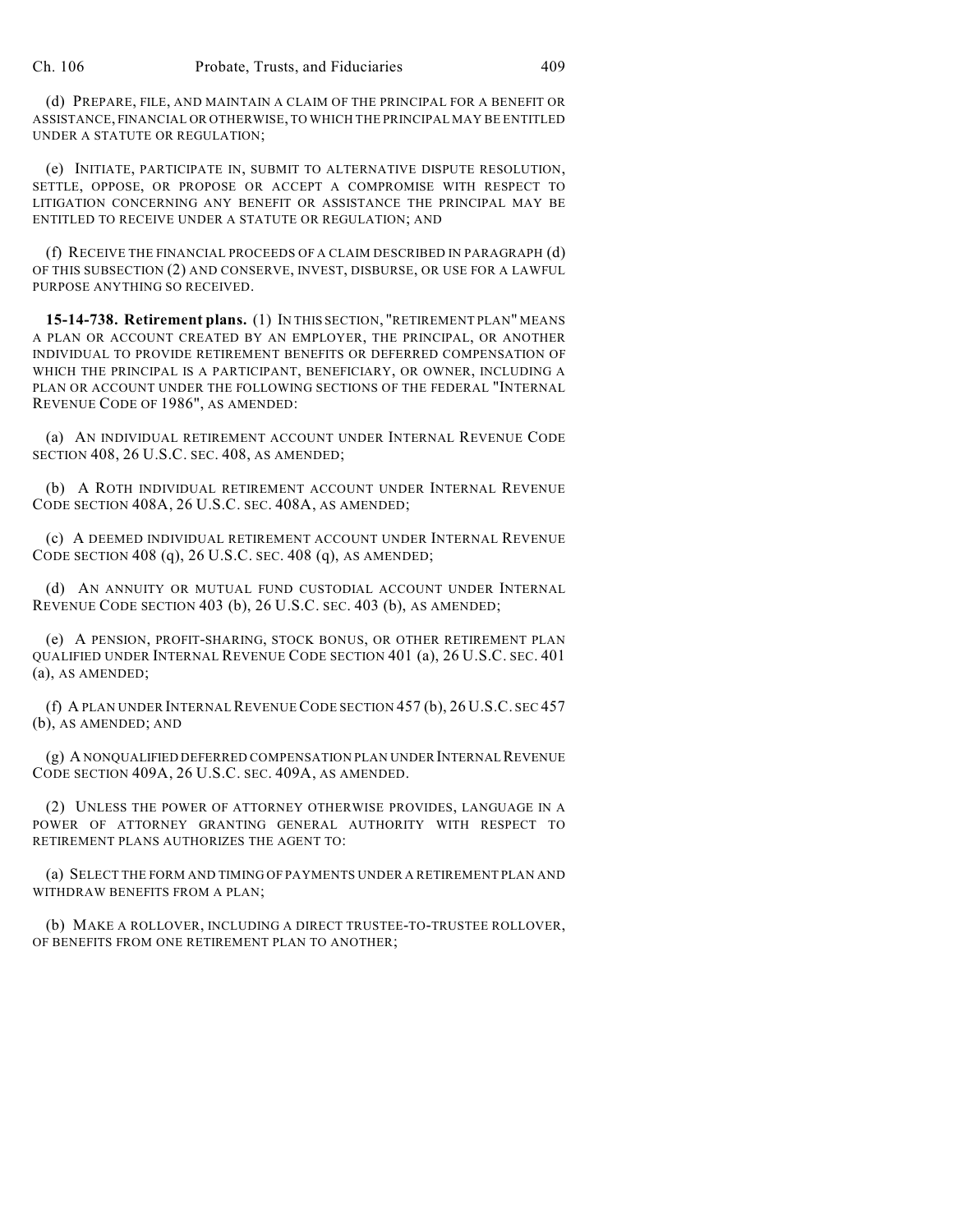(c) ESTABLISH A RETIREMENT PLAN IN THE PRINCIPAL'S NAME AND DESIGNATE A BENEFICIARY THAT WILL BE THE ESTATE OF THE PRINCIPAL;

(d) MAKE CONTRIBUTIONS TO A RETIREMENT PLAN;

(e) EXERCISE INVESTMENT POWERS AVAILABLE UNDER A RETIREMENT PLAN; AND

(f) BORROW FROM, SELL ASSETS TO, OR PURCHASE ASSETS FROM A RETIREMENT PLAN.

**15-14-739. Taxes.** (1) UNLESS THE POWER OF ATTORNEY OTHERWISE PROVIDES, LANGUAGE IN A POWER OF ATTORNEY GRANTING GENERAL AUTHORITY WITH RESPECT TO TAXES AUTHORIZES THE AGENT TO:

(a) PREPARE, SIGN, AND FILE FEDERAL, STATE, LOCAL, AND FOREIGN INCOME, GIFT, PAYROLL, PROPERTY, "FEDERAL INSURANCE CONTRIBUTIONS ACT", AND OTHER TAX RETURNS, CLAIMS FOR REFUNDS, REQUESTS FOR EXTENSION OF TIME, PETITIONS REGARDING TAX MATTERS, AND ANY OTHER TAX-RELATED DOCUMENTS, INCLUDING RECEIPTS, OFFERS, WAIVERS, CONSENTS, INCLUDING CONSENTS AND AGREEMENTS UNDER INTERNAL REVENUE CODE SECTION 2032A, 26 U.S.C. SEC. 2032A, AS AMENDED, CLOSING AGREEMENTS, AND ANY POWER OF ATTORNEY REQUIRED BY THE INTERNAL REVENUE SERVICE OR OTHER TAXING AUTHORITY WITH RESPECT TO A TAX YEAR UPON WHICH THE STATUTE OFLIMITATIONS HAS NOT RUN AND THE FOLLOWING TWENTY-FIVE TAX YEARS;

(b) PAY TAXES DUE, COLLECT REFUNDS, POST BONDS, RECEIVE CONFIDENTIAL INFORMATION, AND CONTEST DEFICIENCIES DETERMINED BY THE INTERNAL REVENUE SERVICE OR OTHER TAXING AUTHORITY;

(c) EXERCISE ANY ELECTION AVAILABLE TO THE PRINCIPAL UNDER FEDERAL, STATE, LOCAL, OR FOREIGN TAX LAW; AND

(d) ACT FOR THE PRINCIPAL IN ALL TAX MATTERS FOR ALL PERIODS BEFORE THE INTERNAL REVENUE SERVICE, OR OTHER TAXING AUTHORITY.

**15-14-740. Gifts.** (1) IN THIS SECTION, A GIFT "FOR THE BENEFIT OF" A PERSON INCLUDES A GIFT TO A TRUST, AN ACCOUNT UNDER THE FEDERAL "UNIFORM TRANSFERS TO MINORS ACT", AND A TUITION SAVINGS ACCOUNT OR PREPAID TUITION PLAN AS DEFINED UNDER INTERNAL REVENUE CODE SECTION 529, 26 U.S.C. SEC. 529, AS AMENDED.

(2) UNLESS THE POWER OF ATTORNEY OTHERWISE PROVIDES, LANGUAGE IN A POWER OF ATTORNEY GRANTING GENERAL AUTHORITY WITH RESPECT TO GIFTS AUTHORIZES THE AGENT ONLY TO:

(a) MAKE OUTRIGHT TO, OR FOR THE BENEFIT OF, A PERSON, A GIFT OF ANY OF THE PRINCIPAL'S PROPERTY, INCLUDING BY THE EXERCISE OF A PRESENTLY EXERCISABLE GENERAL POWER OF APPOINTMENT HELD BY THE PRINCIPAL, IN AN AMOUNT PER DONEE NOT TO EXCEED THE ANNUAL DOLLAR LIMITS OF THE FEDERAL GIFT TAX EXCLUSION UNDER INTERNAL REVENUE CODE SECTION 2503 (b), 26 U.S.C. SEC. 2503 (b), AS AMENDED, WITHOUT REGARD TO WHETHER THE FEDERAL GIFT TAX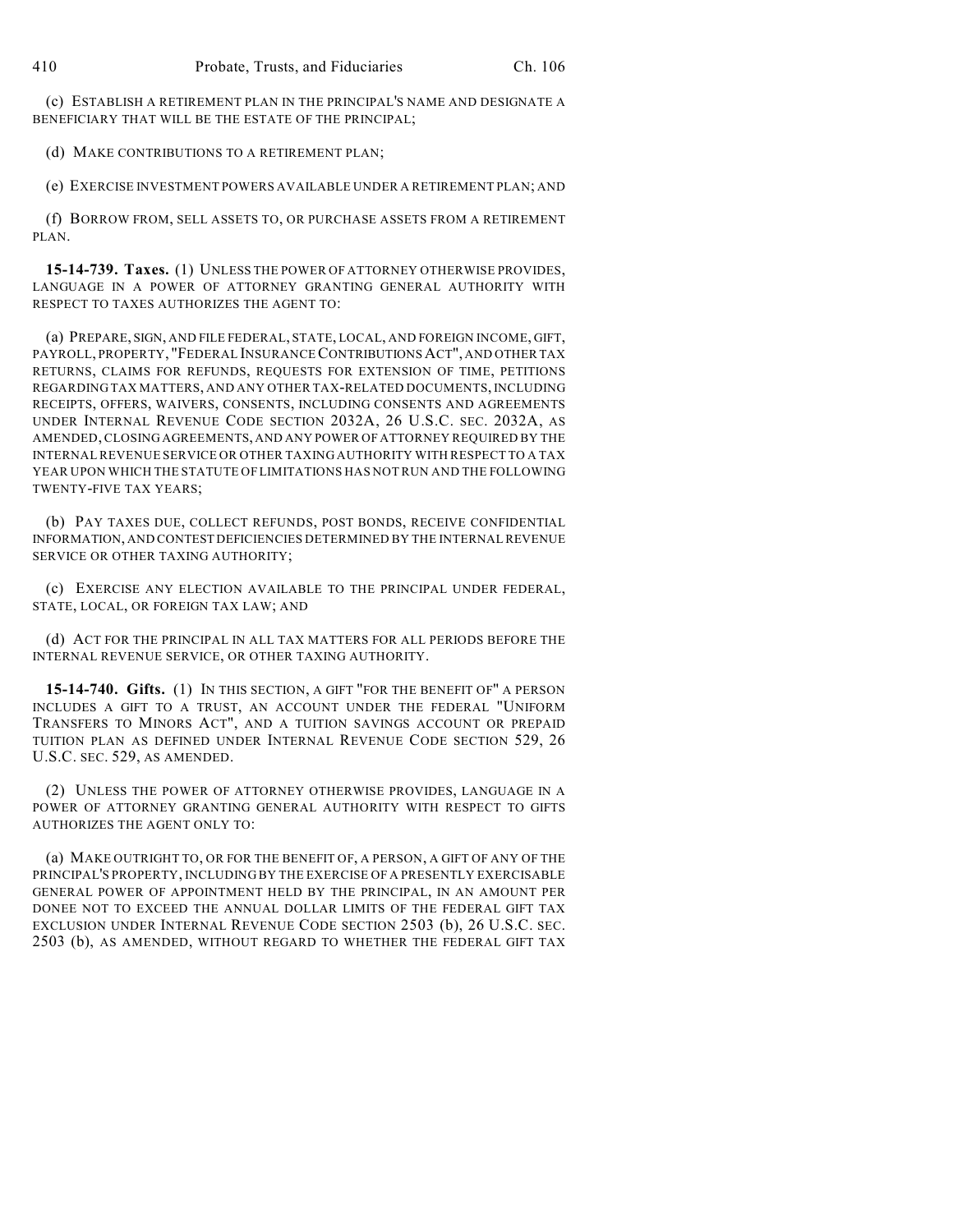EXCLUSION APPLIES TO THE GIFT, OR IF THE PRINCIPAL'S SPOUSE AGREES TO CONSENT TO A SPLIT GIFT PURSUANT TO INTERNAL REVENUE CODE SECTION 2513, 26 U.S.C. SEC. 2513, AS AMENDED, IN AN AMOUNT PER DONEE NOT TO EXCEED TWICE THE ANNUAL FEDERAL GIFT TAX EXCLUSION LIMIT; AND

(b) CONSENT, PURSUANT TO INTERNAL REVENUE CODE SECTION 2513, 26 U.S.C. SEC. 2513, AS AMENDED, TO THE SPLITTING OF A GIFT MADE BY THE PRINCIPAL'S SPOUSE IN AN AMOUNT PER DONEE NOT TO EXCEED THE AGGREGATE ANNUAL GIFT TAX EXCLUSIONS FOR BOTH SPOUSES.

(3) AN AGENT MAY MAKE A GIFT OF THE PRINCIPAL'S PROPERTY ONLY AS THE AGENT DETERMINES IS CONSISTENT WITH THE PRINCIPAL'S OBJECTIVES IF ACTUALLY KNOWN BY THE AGENT AND, IF UNKNOWN, AS THE AGENT DETERMINES IS CONSISTENT WITH THE PRINCIPAL'S BEST INTEREST BASED ON ALL RELEVANT FACTORS, INCLUDING:

(a) THE VALUE AND NATURE OF THE PRINCIPAL'S PROPERTY;

(b) THE PRINCIPAL'S FORESEEABLE OBLIGATIONS AND NEED FOR MAINTENANCE;

(c) MINIMIZATION OF TAXES, INCLUDING INCOME, ESTATE, INHERITANCE, GENERATION-SKIPPING TRANSFER, AND GIFT TAXES;

(d) ELIGIBILITY FOR A BENEFIT, A PROGRAM, OR ASSISTANCE UNDER A STATUTE OR REGULATION; AND

(e) THE PRINCIPAL'S PERSONAL HISTORY OF MAKING OR JOINING IN MAKING GIFTS.

#### SUBPART 3 STATUTORY FORMS

**15-14-741. Statutory form - power of attorney.** A DOCUMENT SUBSTANTIALLY IN THE FOLLOWING FORM MAY BE USED TO CREATE A STATUTORY FORM POWER OF ATTORNEY THAT HAS THE MEANING AND EFFECT PRESCRIBED BY THIS PART 7.

## **STATE OF COLORADO STATUTORY FORM POWER OF ATTORNEY IMPORTANT INFORMATION**

THIS POWER OF ATTORNEY AUTHORIZES ANOTHER PERSON (YOUR AGENT) TO MAKE DECISIONS CONCERNING YOUR PROPERTY FOR YOU (THE PRINCIPAL). YOUR AGENT WILL BE ABLE TO MAKE DECISIONS AND ACT WITH RESPECT TO YOUR PROPERTY (INCLUDING YOUR MONEY) WHETHER OR NOT YOU ARE ABLE TO ACT FOR YOURSELF. THE MEANING OF AUTHORITY OVER SUBJECTS LISTED ON THIS FORM IS EXPLAINED IN THE "UNIFORM POWER OF ATTORNEY ACT", PART 7 OF ARTICLE 14 OF TITLE 15, COLORADO REVISED STATUTES.

THIS POWER OF ATTORNEY DOES NOT AUTHORIZE THE AGENT TO MAKE HEALTH CARE DECISIONS FOR YOU.

YOU SHOULD SELECT SOMEONE YOU TRUST TO SERVE AS YOUR AGENT. UNLESS YOU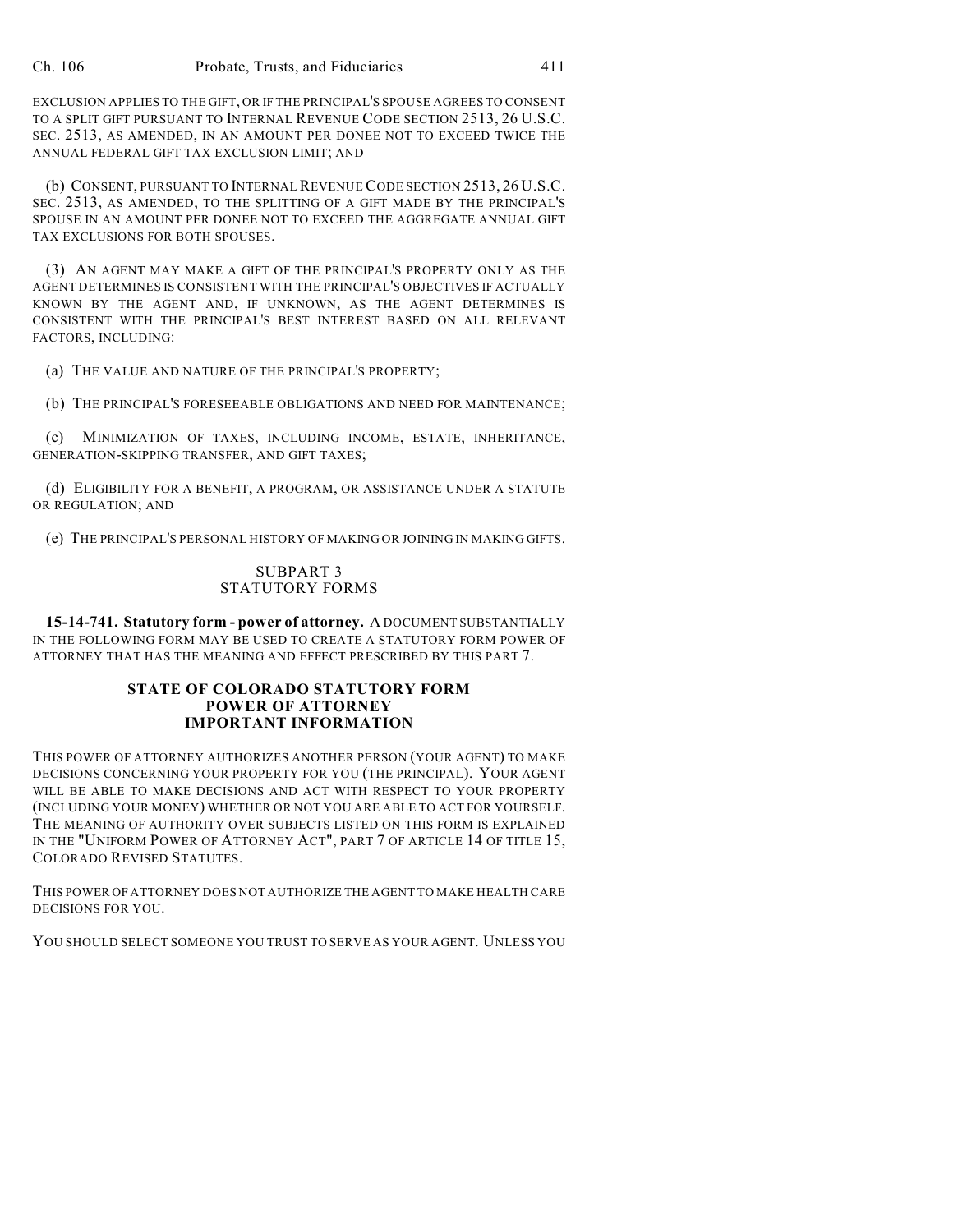SPECIFY OTHERWISE, GENERALLY THE AGENT'S AUTHORITY WILL CONTINUE UNTIL YOU DIE OR REVOKE THE POWER OF ATTORNEY OR THE AGENT RESIGNS OR IS UNABLE TO ACT FOR YOU.

YOUR AGENT IS ENTITLED TO REASONABLE COMPENSATION UNLESS YOU STATE OTHERWISE IN THE SPECIAL INSTRUCTIONS.

THIS FORM PROVIDES FOR DESIGNATION OF ONE AGENT. IF YOU WISH TO NAME MORE THAN ONE AGENT YOU MAY NAME A COAGENT IN THE SPECIAL INSTRUCTIONS. COAGENTS ARE NOT REQUIRED TO ACT TOGETHER UNLESS YOU INCLUDE THAT REQUIREMENT IN THE SPECIAL INSTRUCTIONS.

IF YOUR AGENT IS UNABLE OR UNWILLING TO ACT FOR YOU, YOUR POWER OF ATTORNEY WILL END UNLESS YOU HAVE NAMED A SUCCESSOR AGENT. YOU MAY ALSO NAME A SECOND SUCCESSOR AGENT.

THIS POWER OF ATTORNEY BECOMES EFFECTIVE IMMEDIATELY UNLESS YOU STATE OTHERWISE IN THE SPECIAL INSTRUCTIONS.

#### **IF YOU HAVE QUESTIONS ABOUT THE POWER OF ATTORNEY OR THE AUTHORITY YOU ARE GRANTING TO YOUR AGENT, YOU SHOULD SEEK LEGAL ADVICE BEFORE SIGNING THIS FORM.**

# **DESIGNATION OF AGENT**

I \_\_\_\_\_\_\_\_\_\_\_\_\_\_\_\_\_\_\_\_\_\_\_\_\_\_\_\_\_\_\_ (NAME OF PRINCIPAL) NAME THE FOLLOWING PERSON AS MY AGENT: NAME OF AGENT:

AGENT'S ADDRESS: \_\_\_\_\_\_\_\_\_\_\_\_\_\_\_\_\_\_\_\_\_\_\_\_\_\_\_\_\_\_\_\_\_\_\_\_\_\_\_\_\_\_\_\_\_\_\_\_ AGENT'S TELEPHONE NUMBER:

# **DESIGNATION OF SUCCESSOR AGENT(S) (OPTIONAL)**

IF MY AGENT IS UNABLE OR UNWILLING TO ACT FOR ME, I NAME AS MY SUCCESSOR AGENT:

NAME OF SUCCESSOR AGENT:<br>SUCCESSOR AGENT'S ADDRESS:  $\overbrace{S_{1}}\overbrace{S_{2}}\overbrace{S_{3}}\overbrace{S_{4}}\overbrace{S_{5}}\overbrace{S_{6}}\overbrace{S_{7}}\overbrace{S_{8}}\overbrace{S_{9}}\overbrace{S_{1}}\overbrace{S_{1}}\overbrace{S_{1}}\overbrace{S_{1}}\overbrace{S_{1}}\overbrace{S_{1}}\overbrace{S_{1}}\overbrace{S_{1}}\overbrace{S_{1}}\overbrace{S_{1}}\overbrace{S_{1}}\overbrace{S_{1}}\overbrace{S_{1}}\overbrace{S_{1}}\overbrace{S_{1}}\overbrace{S_{1}}\overbrace{S_{1}}\overbrace{S_{1}}\overbrace{$ SUCCESSOR AGENT'S TELEPHONE NUMBER: \_\_\_\_\_\_\_\_\_\_\_\_\_\_\_\_\_\_\_\_\_\_\_\_\_\_\_\_\_\_

IF MY SUCCESSOR AGENT IS UNABLE OR UNWILLING TO ACT FOR ME, I NAME AS MY SECOND SUCCESSOR AGENT:

NAME OF SECOND SUCCESSOR AGENT: SECOND SUCCESSOR AGENT'S ADDRESS: SECOND SUCCESSOR AGENT'S TELEPHONE NUMBER:

# **GRANT OF GENERAL AUTHORITY**

I GRANT MY AGENT AND ANY SUCCESSOR AGENT GENERAL AUTHORITY TO ACT FOR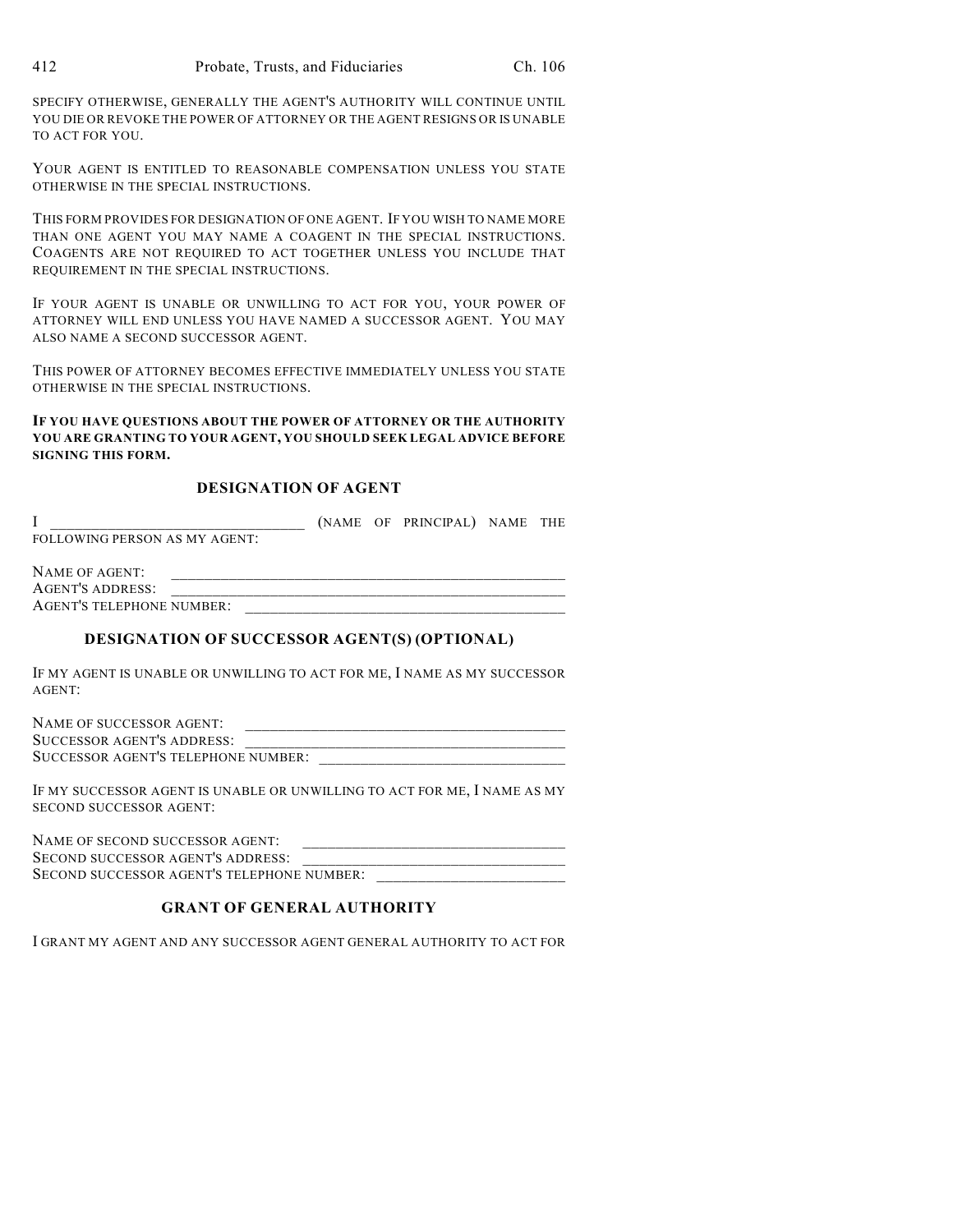ME WITH RESPECT TO THE FOLLOWING SUBJECTS AS DEFINED IN THE "UNIFORM POWER OF ATTORNEY ACT", PART 7 OF ARTICLE 14 OF TITLE 15, COLORADO REVISED STATUTES:

(INITIAL EACH SUBJECT YOU WANT TO INCLUDE IN THE AGENT'S GENERAL AUTHORITY. IF YOU WISH TO GRANT GENERAL AUTHORITY OVER ALL OF THE SUBJECTS YOU MAY INITIAL "ALL PRECEDING SUBJECTS" INSTEAD OF INITIALING EACH SUBJECT.)

- REAL PROPERTY
- TANGIBLE PERSONAL PROPERTY
- STOCKS AND BONDS
- COMMODITIES AND OPTIONS
- BANKS AND OTHER FINANCIAL INSTITUTIONS
- (\_\_\_) OPERATION OF ENTITY OR BUSINESS
- INSURANCE AND ANNUITIES
- ESTATES, TRUSTS, AND OTHER BENEFICIAL INTERESTS
- CLAIMS AND LITIGATION
- PERSONAL AND FAMILY MAINTENANCE
- BENEFITS FROM GOVERNMENTAL PROGRAMS OR CIVIL OR MILITARY SERVICE
- RETIREMENT PLANS
- (\_\_\_) TAXES
- ALL PRECEDING SUBJECTS

# **GRANT OF SPECIFIC AUTHORITY (OPTIONAL)**

MY AGENT MAY NOT DO ANY OF THE FOLLOWING SPECIFIC ACTS FOR ME UNLESS I HAVE INITIALED THE SPECIFIC AUTHORITY LISTED BELOW:

(CAUTION: GRANTING ANY OF THE FOLLOWING WILL GIVE YOUR AGENT THE AUTHORITY TO TAKE ACTIONS THAT COULD SIGNIFICANTLY REDUCE YOUR PROPERTY OR CHANGE HOW YOUR PROPERTY IS DISTRIBUTED AT YOUR DEATH. INITIALONLY THE SPECIFIC AUTHORITY YOU WANT TO GIVE YOUR AGENT.)

- CREATE, AMEND, REVOKE, OR TERMINATE AN INTER VIVOS TRUST
- MAKE A GIFT, SUBJECT TO THE LIMITATIONS OF THE "UNIFORM POWER OF ATTORNEY ACT" SET FORTH IN SECTION 15-14-740, COLORADO REVISED STATUTES, AND ANY SPECIAL INSTRUCTIONS IN THIS POWER OF ATTORNEY CREATE OR CHANGE RIGHTS OF SURVIVORSHIP
- CREATE OR CHANGE A BENEFICIARY DESIGNATION
- AUTHORIZE ANOTHER PERSON TO EXERCISE THE AUTHORITY GRANTED UNDER THIS POWER OF ATTORNEY
- ) WAIVE THE PRINCIPAL'S RIGHT TO BE A BENEFICIARY OF A JOINT AND SURVIVOR ANNUITY, INCLUDING A SURVIVOR BENEFIT UNDER A RETIREMENT PLAN
- (\_\_\_) EXERCISE FIDUCIARY POWERS THAT THE PRINCIPAL HAS AUTHORITY TO DELEGATE
- (\_\_\_) DISCLAIM, REFUSE, OR RELEASE AN INTEREST IN PROPERTY OR A POWER OF APPOINTMENT
- (\_\_\_) EXERCISE A POWER OF APPOINTMENT OTHER THAN: (1) THE EXERCISE OF A GENERAL POWER OF APPOINTMENT FOR THE BENEFIT OF THE PRINCIPAL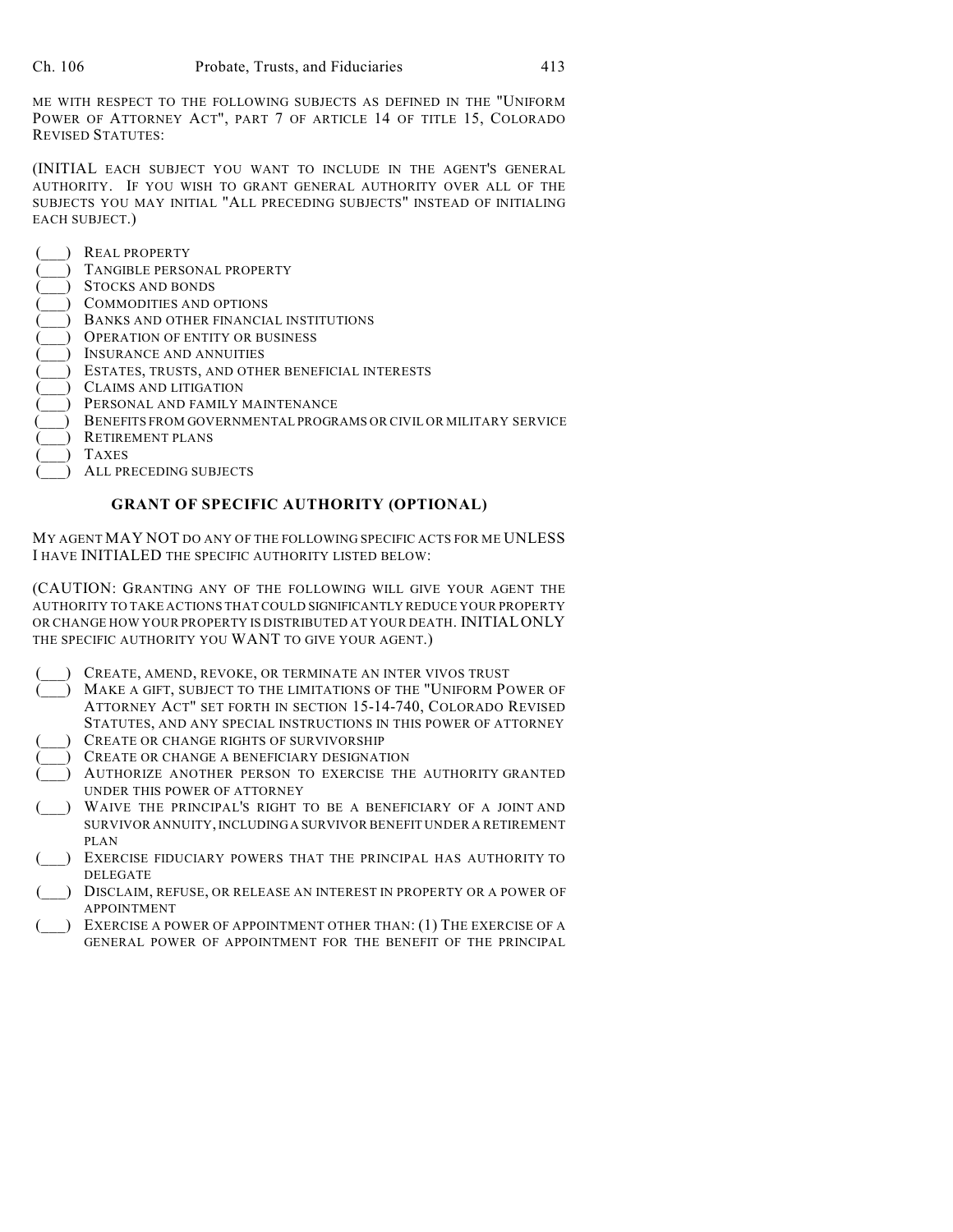WHICH MAY, IF THE SUBJECT OF ESTATES, TRUSTS, AND OTHER BENEFICIAL INTERESTS IS AUTHORIZED ABOVE, BE EXERCISED AS PROVIDED UNDER THE SUBJECT OF ESTATES, TRUSTS, AND OTHER BENEFICIAL INTERESTS; OR (2) THE EXERCISE OF A GENERAL POWER OF APPOINTMENT FOR THE BENEFIT OF PERSONS OTHER THAN THE PRINCIPAL WHICH MAY, IF THE MAKING OF A GIFT IS SPECIFICALLY AUTHORIZED ABOVE, BE EXERCISED UNDER THE SPECIFIC AUTHORIZATION TO MAKE GIFTS

(\_\_\_) EXERCISE POWERS, RIGHTS, OR AUTHORITY AS A PARTNER, MEMBER, OR MANAGER OF A PARTNERSHIP, LIMITED LIABILITY COMPANY, OR OTHER ENTITY THAT THE PRINCIPAL MAY EXERCISE ON BEHALF OF THE ENTITY AND HAS AUTHORITY TO DELEGATE EXCLUDING THE EXERCISE OF SUCH POWERS, RIGHTS, AND AUTHORITY WITH RESPECT TO AN ENTITY OWNED SOLELY BY THE PRINCIPAL WHICH MAY, IF OPERATION OF ENTITY OR BUSINESS IS AUTHORIZED ABOVE, BE EXERCISED AS PROVIDED UNDER THE SUBJECT OF OPERATION OF THE ENTITY OR BUSINESS

#### **LIMITATION ON AGENT'S AUTHORITY**

AN AGENT THAT IS NOT MY ANCESTOR, SPOUSE, OR DESCENDANT MAY NOT USE MY PROPERTY TO BENEFIT THE AGENT OR A PERSON TO WHOM THE AGENT OWES AN OBLIGATION OF SUPPORT UNLESS I HAVE INCLUDED THAT AUTHORITY IN THE SPECIAL INSTRUCTIONS.

## **SPECIAL INSTRUCTIONS (OPTIONAL)**

YOU MAY GIVE SPECIAL INSTRUCTIONS ON THE FOLLOWING LINES:

\_\_\_\_\_\_\_\_\_\_\_\_\_\_\_\_\_\_\_\_\_\_\_\_\_\_\_\_\_\_\_\_\_\_\_\_\_\_\_\_\_\_\_\_\_\_\_\_\_\_\_\_\_\_\_\_\_\_\_\_\_\_\_\_ \_\_\_\_\_\_\_\_\_\_\_\_\_\_\_\_\_\_\_\_\_\_\_\_\_\_\_\_\_\_\_\_\_\_\_\_\_\_\_\_\_\_\_\_\_\_\_\_\_\_\_\_\_\_\_\_\_\_\_\_\_\_\_\_ \_\_\_\_\_\_\_\_\_\_\_\_\_\_\_\_\_\_\_\_\_\_\_\_\_\_\_\_\_\_\_\_\_\_\_\_\_\_\_\_\_\_\_\_\_\_\_\_\_\_\_\_\_\_\_\_\_\_\_\_\_\_\_\_ \_\_\_\_\_\_\_\_\_\_\_\_\_\_\_\_\_\_\_\_\_\_\_\_\_\_\_\_\_\_\_\_\_\_\_\_\_\_\_\_\_\_\_\_\_\_\_\_\_\_\_\_\_\_\_\_\_\_\_\_\_\_\_\_  $\_$  , and the set of the set of the set of the set of the set of the set of the set of the set of the set of the set of the set of the set of the set of the set of the set of the set of the set of the set of the set of th \_\_\_\_\_\_\_\_\_\_\_\_\_\_\_\_\_\_\_\_\_\_\_\_\_\_\_\_\_\_\_\_\_\_\_\_\_\_\_\_\_\_\_\_\_\_\_\_\_\_\_\_\_\_\_\_\_\_\_\_\_\_\_\_ \_\_\_\_\_\_\_\_\_\_\_\_\_\_\_\_\_\_\_\_\_\_\_\_\_\_\_\_\_\_\_\_\_\_\_\_\_\_\_\_\_\_\_\_\_\_\_\_\_\_\_\_\_\_\_\_\_\_\_\_\_\_\_\_ \_\_\_\_\_\_\_\_\_\_\_\_\_\_\_\_\_\_\_\_\_\_\_\_\_\_\_\_\_\_\_\_\_\_\_\_\_\_\_\_\_\_\_\_\_\_\_\_\_\_\_\_\_\_\_\_\_\_\_\_\_\_\_\_ \_\_\_\_\_\_\_\_\_\_\_\_\_\_\_\_\_\_\_\_\_\_\_\_\_\_\_\_\_\_\_\_\_\_\_\_\_\_\_\_\_\_\_\_\_\_\_\_\_\_\_\_\_\_\_\_\_\_\_\_\_\_\_\_\_\_\_

# **EFFECTIVE DATE**

THIS POWER OF ATTORNEY IS EFFECTIVE IMMEDIATELY UNLESS I HAVE STATED OTHERWISE IN THE SPECIAL INSTRUCTIONS.

## **NOMINATION OF CONSERVATOR OR GUARDIAN(OPTIONAL)**

IF IT BECOMES NECESSARY FOR A COURT TO APPOINT A CONSERVATOR OF MY ESTATE OR GUARDIAN OF MY PERSON, I NOMINATE THE FOLLOWING PERSON(S) FOR APPOINTMENT:

 $\_$  , and the set of the set of the set of the set of the set of the set of the set of the set of the set of the set of the set of the set of the set of the set of the set of the set of the set of the set of the set of th

NAME OF NOMINEE FOR CONSERVATOR OF MY ESTATE: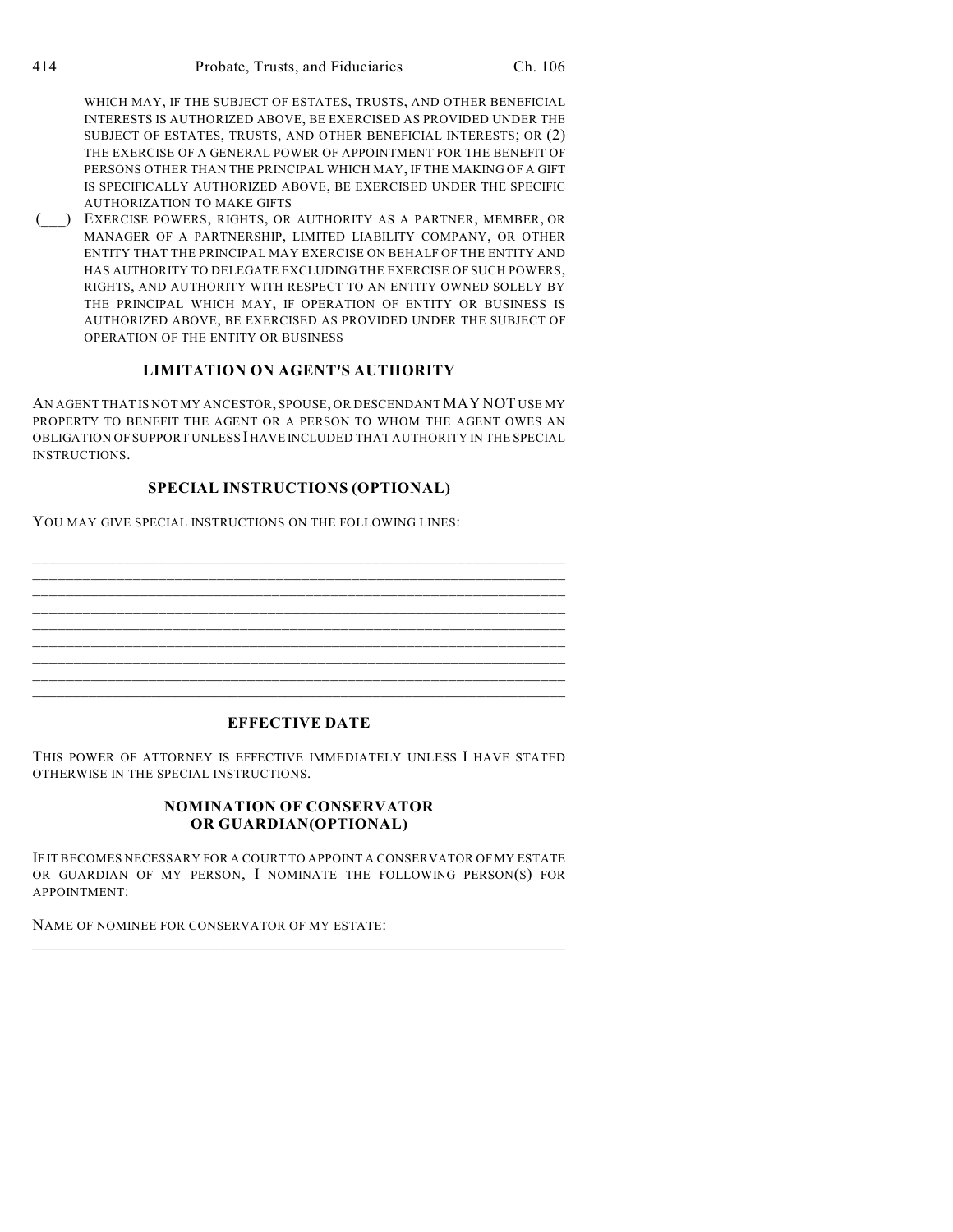| Ch. 106                                           | Probate, Trusts, and Fiduciaries           | 415 |
|---------------------------------------------------|--------------------------------------------|-----|
| NOMINEE'S ADDRESS:<br>NOMINEE'S TELEPHONE NUMBER: |                                            |     |
|                                                   | NAME OF NOMINEE FOR GUARDIAN OF MY PERSON: |     |
| <b>NOMINEE'S ADDRESS:</b>                         |                                            |     |
| NOMINEE'S TELEPHONE NUMBER:                       |                                            |     |
|                                                   |                                            |     |

# **RELIANCE ON THIS POWER OF ATTORNEY**

ANY PERSON, INCLUDING MY AGENT, MAY RELY UPON THE VALIDITY OF THIS POWER OF ATTORNEY OR A COPY OF IT UNLESS THAT PERSON KNOWS IT HAS TERMINATED OR IS INVALID.

# **SIGNATURE AND ACKNOWLEDGMENT**

| YOUR SIGNATURE                                                                                                                        | <b>DATE</b>    |
|---------------------------------------------------------------------------------------------------------------------------------------|----------------|
| YOUR NAME PRINTED                                                                                                                     |                |
| <u> 1950 - Johann John Harrison, markin amerikan bahasa dalam pengaran bahasa dalam pengaran bahasa dalam pengara</u><br>YOUR ADDRESS |                |
| YOUR TELEPHONE NUMBER                                                                                                                 |                |
|                                                                                                                                       |                |
| THIS DOCUMENT WAS ACKNOWLEDGED BEFORE ME ON                                                                                           | (DATE)         |
|                                                                                                                                       |                |
| SIGNATURE OF NOTARY                                                                                                                   | (SEAL, IF ANY) |
|                                                                                                                                       |                |
| THIS DOCUMENT PREPARED BY:                                                                                                            |                |

# **IMPORTANT INFORMATION FOR AGENT**

## **AGENT'S DUTIES**

WHEN YOU ACCEPT THE AUTHORITY GRANTED UNDER THIS POWER OF ATTORNEY, A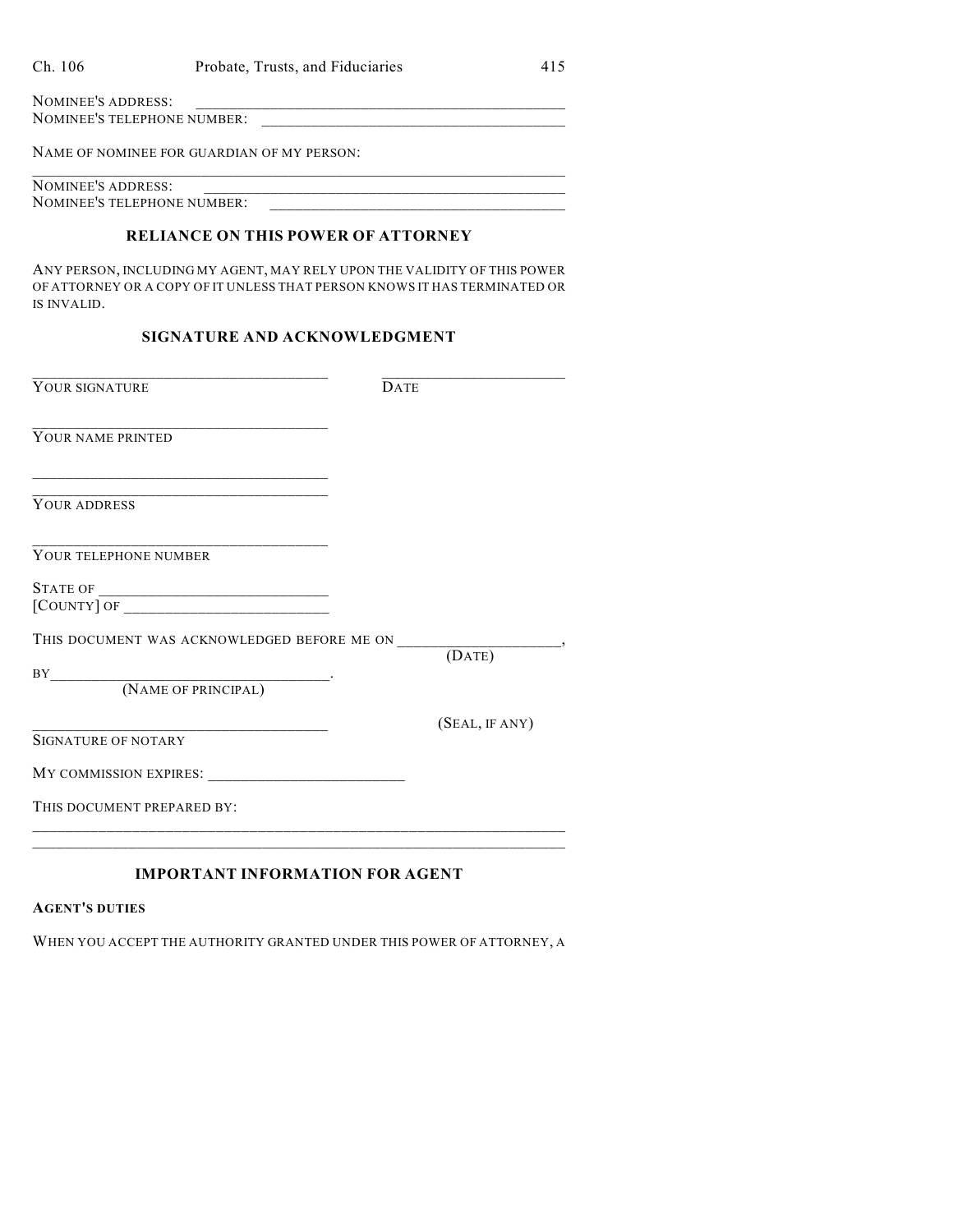SPECIAL LEGAL RELATIONSHIP IS CREATED BETWEEN YOU AND THE PRINCIPAL. THIS RELATIONSHIP IMPOSES UPON YOU LEGAL DUTIES THAT CONTINUE UNTIL YOU RESIGN OR THE POWER OF ATTORNEY IS TERMINATED OR REVOKED. YOU MUST:

- (1) DO WHAT YOU KNOW THE PRINCIPAL REASONABLY EXPECTS YOU TO DO WITH THE PRINCIPAL'S PROPERTY OR, IF YOU DO NOT KNOW THE PRINCIPAL'S EXPECTATIONS, ACT IN THE PRINCIPAL'S BEST INTEREST;
- (2) ACT IN GOOD FAITH;
- (3) DO NOTHING BEYOND THE AUTHORITY GRANTED IN THIS POWER OF ATTORNEY; AND
- (4) DISCLOSE YOUR IDENTITY AS AN AGENT WHENEVER YOU ACT FOR THE PRINCIPAL BY WRITING OR PRINTING THE NAME OF THE PRINCIPAL AND SIGNING YOUR OWN NAME AS "AGENT" IN THE FOLLOWING MANNER:

#### (PRINCIPAL'S NAME) BY (YOUR SIGNATURE) AS AGENT

UNLESS THE SPECIAL INSTRUCTIONS IN THIS POWER OF ATTORNEY STATE OTHERWISE, YOU MUST ALSO:

- (1) ACT LOYALLY FOR THE PRINCIPAL'S BENEFIT;
- (2) AVOID CONFLICTS THAT WOULD IMPAIR YOUR ABILITY TO ACT IN THE PRINCIPAL'S BEST INTEREST;
- (3) ACT WITH CARE, COMPETENCE, AND DILIGENCE;
- (4) KEEP A RECORD OF ALL RECEIPTS, DISBURSEMENTS, AND TRANSACTIONS MADE ON BEHALF OF THE PRINCIPAL;
- (5) COOPERATE WITH ANY PERSON THAT HAS AUTHORITY TO MAKE HEALTH CARE DECISIONS FOR THE PRINCIPAL TO DO WHAT YOU KNOW THE PRINCIPAL REASONABLY EXPECTS OR, IF YOU DO NOT KNOW THE PRINCIPAL'S EXPECTATIONS, TO ACT IN THE PRINCIPAL'S BEST INTEREST; AND
- (6) ATTEMPT TO PRESERVE THE PRINCIPAL'S ESTATE PLAN IF YOU KNOW THE PLAN AND PRESERVING THE PLAN IS CONSISTENT WITH THE PRINCIPAL'S BEST INTEREST.

#### **TERMINATION OF AGENT'S AUTHORITY**

YOU MUST STOP ACTING ON BEHALF OF THE PRINCIPAL IF YOU LEARN OF ANY EVENT THAT TERMINATES THIS POWER OF ATTORNEY OR YOUR AUTHORITY UNDER THIS POWER OF ATTORNEY. EVENTS THAT TERMINATE A POWER OF ATTORNEY OR YOUR AUTHORITY TO ACT UNDER A POWER OF ATTORNEY INCLUDE:

- (1) DEATH OF THE PRINCIPAL;
- (2) THE PRINCIPAL'S REVOCATION OF THE POWER OF ATTORNEY OR YOUR AUTHORITY;
- (3) THE OCCURRENCE OF A TERMINATION EVENT STATED IN THE POWER OF ATTORNEY;
- (4) THE PURPOSE OF THE POWER OF ATTORNEY IS FULLY ACCOMPLISHED; OR
- (5) IF YOU ARE MARRIED TO THE PRINCIPAL, A LEGAL ACTION IS FILED WITH A COURT TO END YOUR MARRIAGE, OR FOR YOUR LEGAL SEPARATION, UNLESS THE SPECIAL INSTRUCTIONS IN THIS POWER OF ATTORNEY STATE THAT SUCH AN ACTION WILL NOT TERMINATE YOUR AUTHORITY.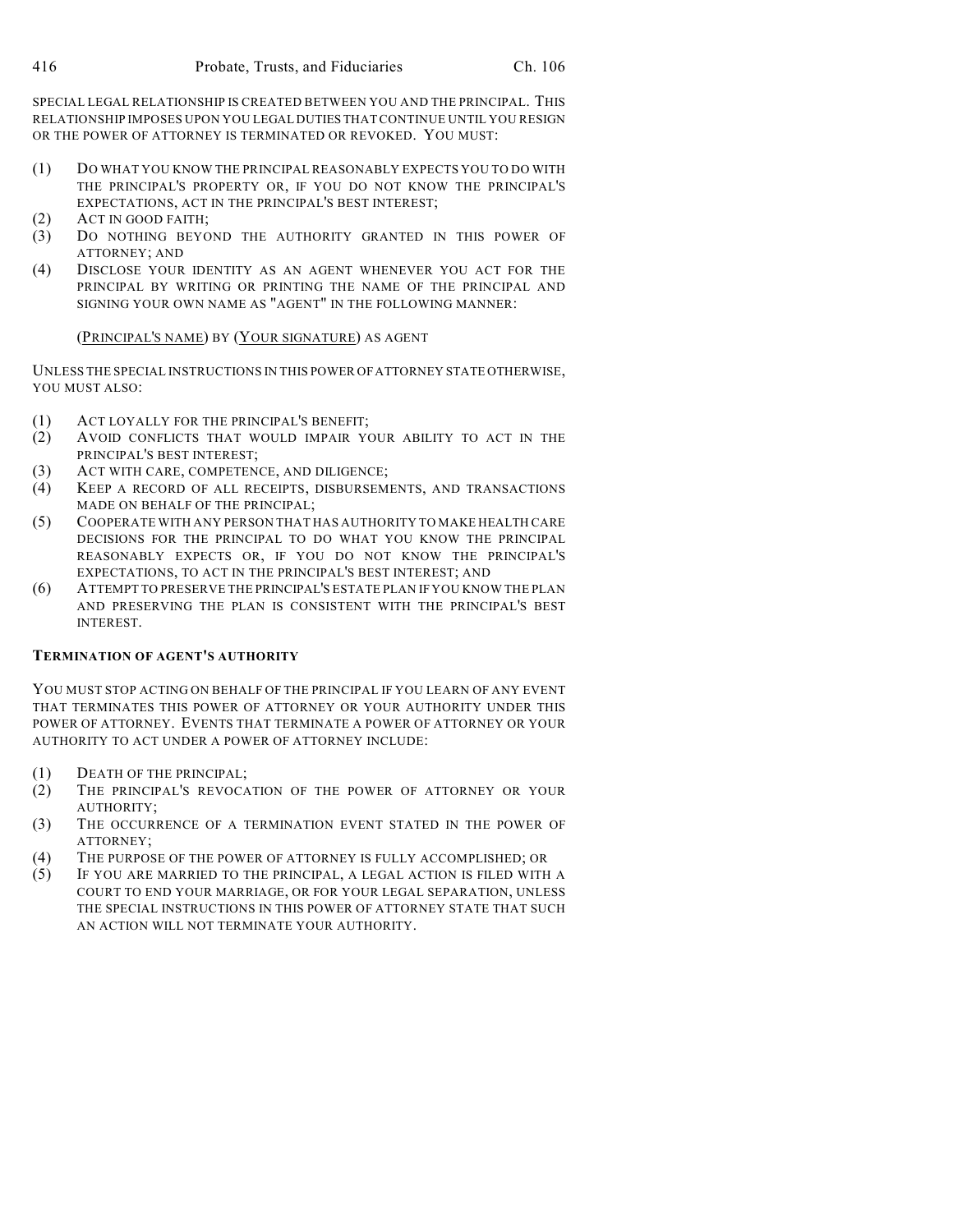#### **LIABILITY OF AGENT**

THE MEANING OF THE AUTHORITY GRANTED TO YOU IS DEFINED IN THE "UNIFORM POWER OF ATTORNEY ACT", PART 7 OF ARTICLE 14 OF TITLE 15, COLORADO REVISED STATUTES. IF YOU VIOLATE THE "UNIFORM POWER OF ATTORNEY ACT", PART 7 OF ARTICLE 14 OF TITLE 15,COLORADO REVISED STATUTES, OR ACT OUTSIDE THE AUTHORITY GRANTED, YOU MAY BE LIABLE FOR ANY DAMAGES CAUSED BY YOUR VIOLATION.

IF THERE IS ANYTHING ABOUT THIS DOCUMENT OR YOUR DUTIES THAT YOU DO NOT UNDERSTAND, YOU SHOULD SEEK LEGAL ADVICE.

**15-14-742. Certification.** THE FOLLOWING OPTIONAL FORM MAY BE USED BY AN AGENT TO CERTIFY FACTS CONCERNING A POWER OF ATTORNEY.

### **AGENT'S CERTIFICATION AS TO THE VALIDITY OF POWER OF ATTORNEY AND AGENT'S AUTHORITY**

STATE OF COUNTY OF \_\_\_\_\_\_\_\_\_\_\_\_\_\_\_\_\_\_\_\_\_\_\_\_\_\_\_

I, \_\_\_\_\_\_\_\_\_\_\_\_\_\_\_\_\_\_\_\_\_\_\_\_\_\_\_\_\_\_\_\_\_\_\_\_ (NAME OF AGENT), CERTIFY UNDER PENALTY OF PERJURY THAT \_\_\_\_\_\_\_\_\_\_\_\_\_\_\_\_\_\_\_\_\_\_\_\_\_\_\_\_\_\_ (NAME OF PRINCIPAL) GRANTED ME AUTHORITY AS AN AGENT OR SUCCESSOR AGENT IN A POWER OF ATTORNEY DATED \_\_\_\_\_\_\_\_\_\_\_\_\_\_\_\_\_\_\_\_\_\_\_\_.

I FURTHER CERTIFY THAT TO MY KNOWLEDGE:

(1) THE PRINCIPAL IS ALIVE AND HAS NOT REVOKED THE POWER OF ATTORNEY OR MY AUTHORITY TO ACT UNDER THE POWER OF ATTORNEY AND THE POWER OF ATTORNEY AND MY AUTHORITY TO ACT UNDER THE POWER OF ATTORNEY HAVE NOT TERMINATED;

(2) IF THE POWER OF ATTORNEY WAS DRAFTED TO BECOME EFFECTIVE UPON THE HAPPENING OF AN EVENT OR CONTINGENCY, THE EVENT OR CONTINGENCY HAS OCCURRED;

(3) IF I WAS NAMED AS A SUCCESSOR AGENT, THE PRIOR AGENT IS NO LONGER ABLE OR WILLING TO SERVE; AND

(4) \_\_\_\_\_\_\_\_\_\_\_\_\_\_\_\_\_\_\_\_\_\_\_\_\_\_\_\_\_\_\_\_\_\_\_\_\_\_\_\_\_\_\_\_\_\_\_\_\_\_\_  $\_$  , and the set of the set of the set of the set of the set of the set of the set of the set of the set of the set of the set of the set of the set of the set of the set of the set of the set of the set of the set of th \_\_\_\_\_\_\_\_\_\_\_\_\_\_\_\_\_\_\_\_\_\_\_\_\_\_\_\_\_\_\_\_\_\_\_\_\_\_\_\_\_\_\_\_\_\_\_\_\_\_\_\_\_\_\_\_\_\_\_\_\_\_\_\_

\_\_\_\_\_\_\_\_\_\_\_\_\_\_\_\_\_\_\_\_\_\_\_\_\_\_\_\_\_\_\_\_\_\_\_\_\_\_\_\_\_\_\_\_\_\_\_\_\_\_\_\_\_\_\_\_\_\_\_\_\_\_\_\_

\_\_\_\_\_\_\_\_\_\_\_\_\_\_\_\_\_\_\_\_\_\_\_\_\_\_\_\_\_\_\_\_\_\_\_\_\_\_\_\_\_\_\_\_\_\_\_\_\_\_\_\_\_\_\_\_\_\_\_\_\_\_\_\_\_\_\_

(INSERT OTHER RELEVANT STATEMENTS)

# **SIGNATURE AND ACKNOWLEDGMENT**

\_\_\_\_\_\_\_\_\_\_\_\_\_\_\_\_\_\_\_\_\_\_\_\_\_\_\_\_\_\_\_\_\_\_\_\_ \_\_\_\_\_\_\_\_\_\_\_\_\_\_\_\_\_\_\_\_\_\_\_\_ AGENT'S SIGNATURE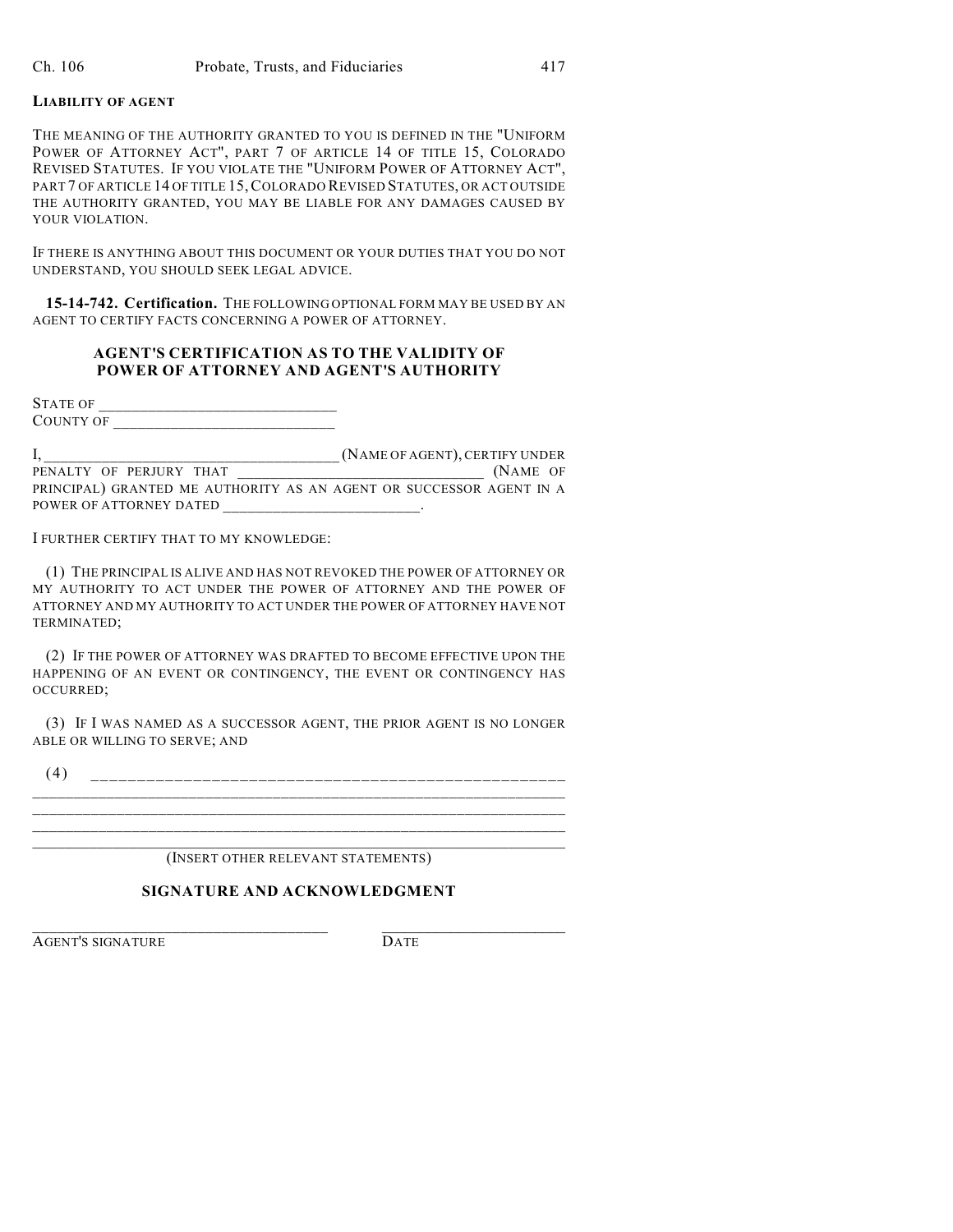AGENT'S NAME PRINTED

AGENT'S ADDRESS

AGENT'S TELEPHONE NUMBER

THIS DOCUMENT WAS ACKNOWLEDGED BEFORE ME ON \_\_\_\_\_\_\_\_\_\_\_\_\_\_\_\_\_\_\_\_,

(DATE)

BY\_\_\_\_\_\_\_\_\_\_\_\_\_\_\_\_\_\_\_\_\_\_\_\_\_\_\_\_\_\_\_\_\_\_.

(NAME OF AGENT)

\_\_\_\_\_\_\_\_\_\_\_\_\_\_\_\_\_\_\_\_\_\_\_\_\_\_\_\_\_\_\_\_\_\_\_\_

\_\_\_\_\_\_\_\_\_\_\_\_\_\_\_\_\_\_\_\_\_\_\_\_\_\_\_\_\_\_\_\_\_\_\_\_ \_\_\_\_\_\_\_\_\_\_\_\_\_\_\_\_\_\_\_\_\_\_\_\_\_\_\_\_\_\_\_\_\_\_\_\_

\_\_\_\_\_\_\_\_\_\_\_\_\_\_\_\_\_\_\_\_\_\_\_\_\_\_\_\_\_\_\_\_\_\_\_\_

 $(SEAL, IF ANY)$ 

SIGNATURE OF NOTARY

MY COMMISSION EXPIRES:

THIS DOCUMENT PREPARED BY:

## SUBPART 4 MISCELLANEOUS PROVISIONS

 $\_$  , and the set of the set of the set of the set of the set of the set of the set of the set of the set of the set of the set of the set of the set of the set of the set of the set of the set of the set of the set of th

**15-14-743. Uniformity of application and construction.** IN APPLYING AND CONSTRUING THIS PART 7, CONSIDERATION MUST BE GIVEN TO THE NEED TO PROMOTE UNIFORMITY OF THE LAW WITH RESPECT TO ITS SUBJECT MATTER AMONG THE STATES THAT ENACT IT.

**15-14-744. Relation to "Electronic Signatures in Global and National Commerce Act".** THIS PART 7, MODIFIES, LIMITS, AND SUPERSEDES THE FEDERAL "ELECTRONIC SIGNATURES IN GLOBAL AND NATIONAL COMMERCE ACT", 15 U.S.C. SEC. 7001 ET SEQ., BUT DOES NOT MODIFY, LIMIT, OR SUPERSEDE SECTION 101 (c) OF THAT ACT, 15 U.S.C. SEC. 7001 (c), OR AUTHORIZE ELECTRONIC DELIVERY OF ANY OF THE NOTICES DESCRIBED IN SECTION 103 (b) OF THAT ACT, 15 U.S.C. SEC. 7003 (b).

**15-14-745. Effect on existing powers of attorney.** (1) EXCEPT AS OTHERWISE PROVIDED IN THIS PART 7, ON JANUARY 1, 2010:

(a) THIS PART 7 APPLIES TO A POWER OF ATTORNEY CREATED BEFORE, ON, OR AFTER JANUARY 1, 2010;

(b) THIS PART 7 APPLIES TO A JUDICIAL PROCEEDING CONCERNING A POWER OF ATTORNEY COMMENCED ON OR AFTER JANUARY 1, 2010;

(c) THIS PART 7 APPLIES TO A JUDICIAL PROCEEDING CONCERNING A POWER OF ATTORNEY COMMENCED BEFORE JANUARY 1, 2010, UNLESS THE COURT FINDS THAT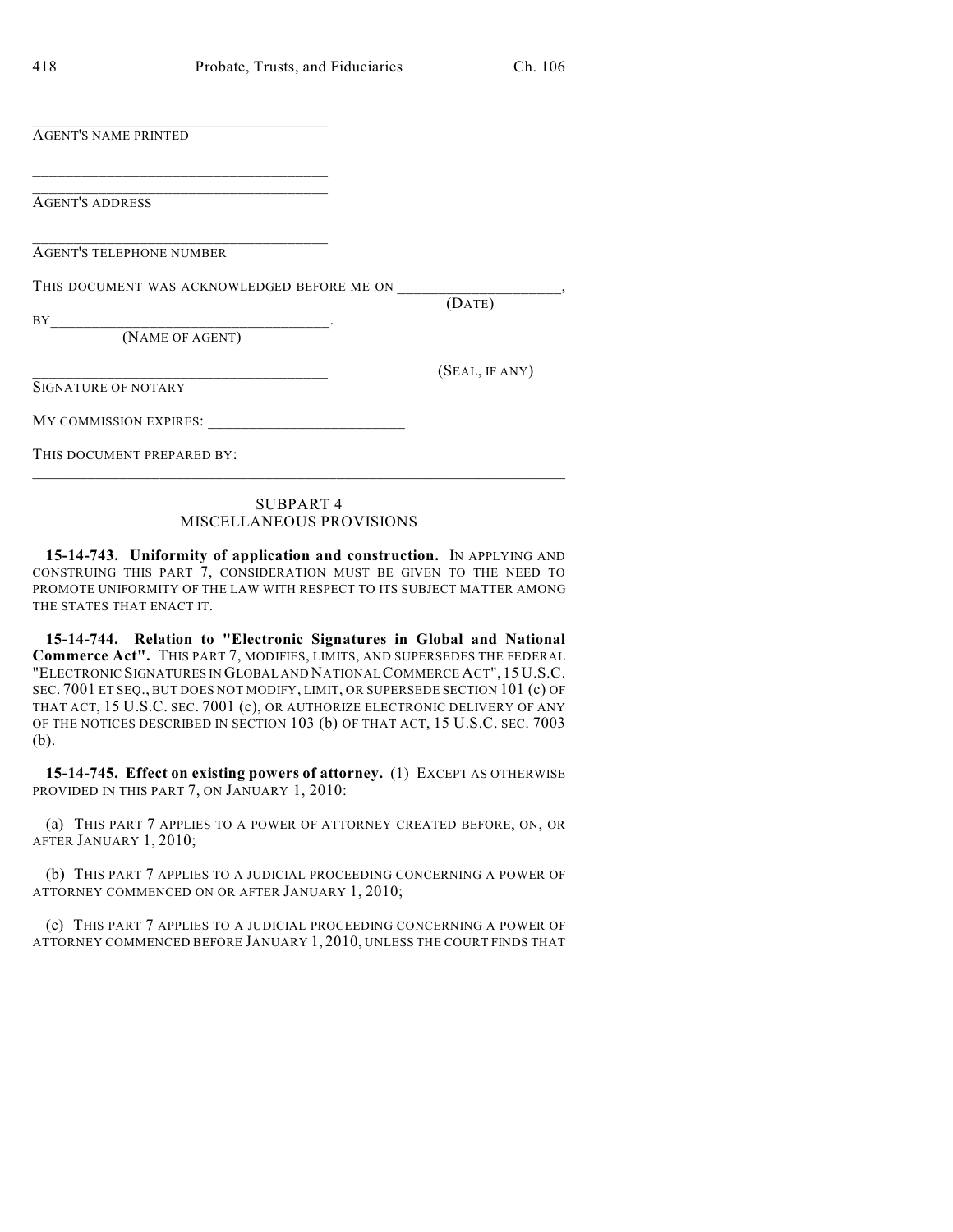APPLICATION OF A PROVISION OF THIS PART 7 WOULD SUBSTANTIALLY INTERFERE WITH THE EFFECTIVE CONDUCT OF THE JUDICIAL PROCEEDING OR PREJUDICE THE RIGHTS OF A PARTY, IN WHICH CASE THAT PROVISION DOES NOT APPLY AND THE SUPERSEDED LAW APPLIES; AND

(d) AN ACT DONE BEFORE JANUARY 1, 2010, IS NOT AFFECTED BY THIS PART 7.

(2) (a) A POWER OF ATTORNEY IS DURABLE AS DETERMINED PURSUANT TO SECTION 15-14-704 (1) AND IS OTHERWISE CONSTRUED AND APPLIED IN ACCORDANCE WITH THIS PART 7 PRIOR TO JANUARY 1, 2010, IF THE POWER OF ATTORNEY:

(I) IS SIGNED ON OR AFTER THE DATE THIS PART 7 BECOMES LAW AND BEFORE JANUARY 1, 2010;

(II) IS EITHER:

(A) SUBSTANTIALLY IN THE FORM SET FORTH IN SECTION 15-14-741; OR

(B) STATES THAT IT IS SUBJECT TO THE "UNIFORM POWER OF ATTORNEY ACT" OR TO THIS PART 7.

(b) TO THE EXTENT OF ANY CONFLICT BETWEEN THIS SUBSECTION (2) AND EITHER PART 13 OF ARTICLE 1 OF THIS TITLE OR SECTION 15-14-501, THIS SUBSECTION (2) SHALL CONTROL.

**SECTION 2.** 15-2-202, Colorado Revised Statutes, is amended to read:

**15-2-202. Power may be released.** A power of appointment, whether or not existing on July 1, 1967, may be released, wholly or partially, by the donee thereof, or his or her attorney-in-fact or agent acting under a power of attorney in accordance with section 15-14-501, unless otherwise expressly provided in the instrument creating the power PART 7 OF ARTICLE 14 OF THIS TITLE. As used in this part 2, the term "release" includes a disclaimer or a renunciation of a power of appointment.

**SECTION 3.** 15-2-203, Colorado Revised Statutes, is amended to read:

**15-2-203. How power released.** A power releasable according to section 15-2-202 may be released, wholly or partially, by the donee of the power or his or her attorney-in-fact or agent acting under a power of attorney in accordance with section 15-14-501 PART 7 OF ARTICLE 14 OF THIS TITLE, to any person who could be adversely affected by the exercise of the power or, in the case of a power created by will, by the filing of a written release in the district or probate court in which such will was proved or allowed; but, wherever property subject to the power is then held in trust, a written release must also be delivered to the trustee holding such property. The execution of a partial release of a power shall not prevent the execution and delivery of further partial releases from time to time nor prevent the later execution and delivery of an instrument wholly releasing such power.

**SECTION 4.** 15-2-301, Colorado Revised Statutes, is amended to read: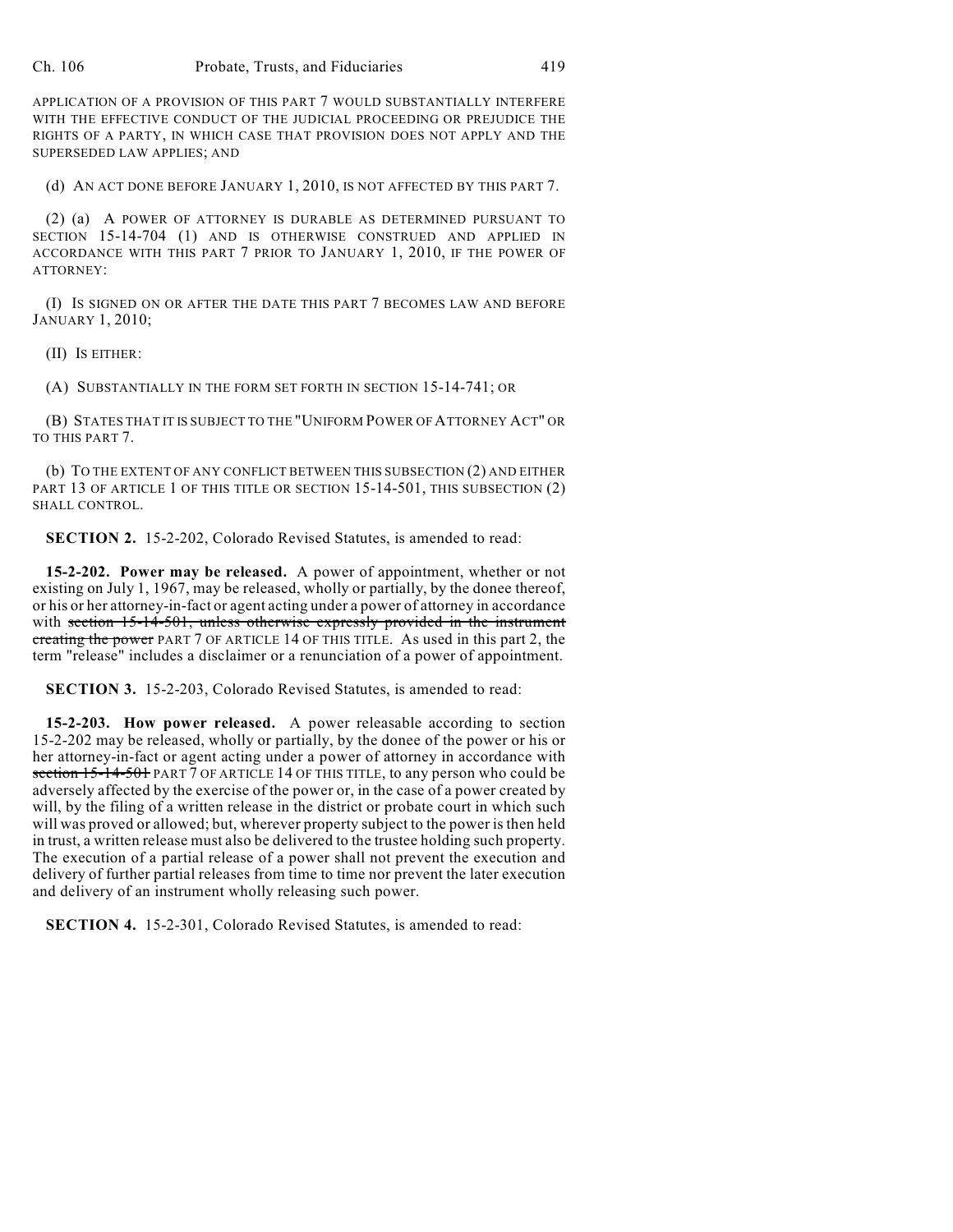**15-2-301. Extent of exercise.** Unless the instrument creating a power of appointment expressly limits the right, interest, or estate which can be appointed by exercise of that power, a donee of a power, or his or her attorney-in-fact or agent acting under a power of attorney in accordance with section 15-14-501 PART 7 OF ARTICLE 14 OF THIS TITLE, may exercise such power to pass to the appointee a fee or any lesser estate, interest, or a power of appointment or to pass the property subject to the power to a trustee for the benefit of one or more of the objects of the power of appointment.

**SECTION 5.** Part 5 of article 14 of title 15, Colorado Revised Statutes, is amended BY THE ADDITION OF A NEW SECTION CONTAINING RELOCATED PROVISIONS, WITH AMENDMENTS, to read:

**15-14-500.3. [Formerly 15-14-601.] Legislative declaration.** (1) The general assembly hereby recognizes that each adult individual has the right as a principal to appoint an agent to deal with property or make personal decisions for the individual, but that this right cannot be fully effective unless the principal may empower the agent to act throughout the principal's lifetime, including during periods of disability, and be sure that any third party will honor the agent's authority at all times.

(2) The general assembly hereby finds, determines, and declares that:

(a) In light of modern financial needs, the statutory recognition of the right of delegation in Colorado must be restated, among other things, to expand its application and the permissible scope of the agent's authority, to clarify the power of the individual to authorize an agent to make financial decisions for the individual, and to better protect any third party who relies in good faith on the agent so that reliance will be assured.

(b) The public interest requires a standard form affidavit of agency FOR CERTIFICATION OF AGENCY that any third party may use to assure that an agent's authority under an agency has not been altered or terminated.

(3) The general assembly hereby finds, determines, and declares that nothing in this part 6 PART 5 OR PARTS 6 OR 7 OF THIS ARTICLE shall be deemed to authorize or encourage any course of action that violates the criminal laws of this state or the United States. Similarly, nothing in this  $part 6$  PART 5 OR PARTS 6 OR 7 OF THIS ARTICLE shall be deemed to authorize or encourage any violation of any civil right expressed in the constitution, statutes, case law, or administrative rulings of this state or the United States or any course of action that violates the public policy expressed in the constitution, statutes, case law, or administrative rulings of this state or the United States.

(4) The general assembly hereby recognizes each adult's constitutional right to accept or reject medical treatment, artificial nourishment, and hydration and the right to create advanced medical directives and to appoint an agent to make health care decisions under a medical durable power of attorney. The "Colorado Patient Autonomy Act", sections 15-14-503 to 15-14-509, is intended to assist the exercise of such rights.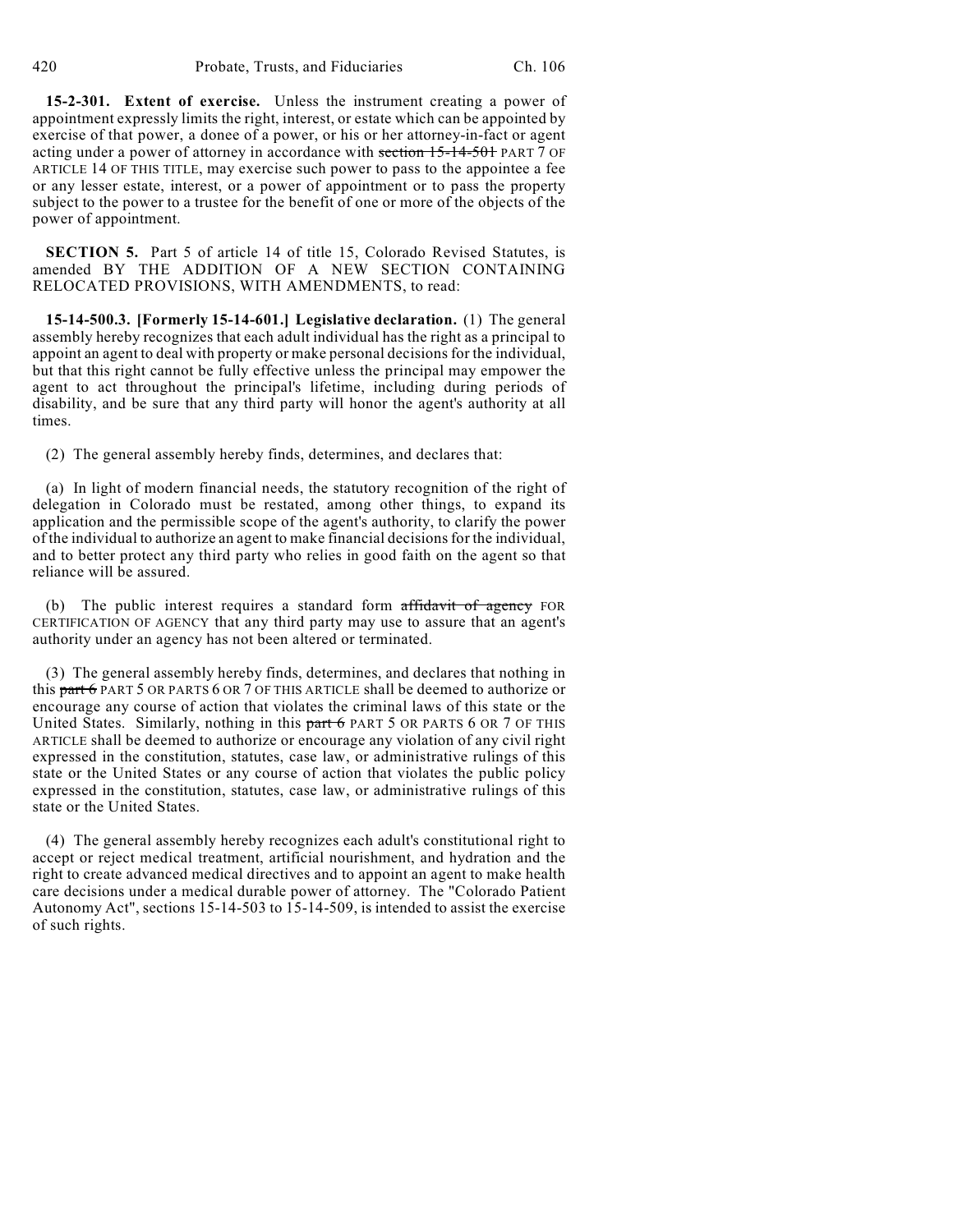(5) In the event of a conflict between the provisions of this part  $6$  PART 7 OF THIS ARTICLE and the "Colorado Patient Autonomy Act" or between the provisions of powers of attorney prepared pursuant to this part 6 PART 7 OF THIS ARTICLE and the "Colorado Patient Autonomy Act", the provisions of the "Colorado Patient Autonomy Act" or provisions of powers of attorney prepared pursuant to the "Colorado Patient Autonomy Act" shall prevail.

(6) This part 6 does PARTS 6 AND 7 OF THIS ARTICLE DO not abridge the right of any person to enter into a verbal principal and agent relationship. A brokerage relationship between a real estate broker and a seller, landlord, buyer, or tenant in a real estate transaction established pursuant to part 8 of article 61 of title 12, C.R.S., shall be governed by the provisions of part 8 of article 61 of title 12, C.R.S., and not by this part 6 PARTS 6 AND 7 OF THIS ARTICLE.

(7) This part 6 does PARTS 6 AND 7 OF THIS ARTICLE DO not create any power or right in an agent that the agent's principal does not hold or possess and does not abridge contracts existing between principals and third parties.

**SECTION 6.** Part 5 of article 14 of title 15, Colorado Revised Statutes, is amended BY THE ADDITION OF A NEW SECTION to read:

**15-14-500.5. Definitions - excluded powers.** (1) (a) FOR PURPOSES OF SECTIONS 15-14-501 AND 15-14-502, "POWER OF ATTORNEY" MEANS A POWER TO MAKE HEALTH CARE DECISIONS GRANTED BY AN INDIVIDUAL.

(b) FOR PURPOSES OF SECTION 15-14-502, "POWER OF ATTORNEY" ALSO INCLUDES A POWER OR DELEGATION THAT IS:

(I) EXCLUDED FROM THE APPLICATION OF PART 7 OF THIS ARTICLE PURSUANT TO SECTION 15-14-703;

(II) NOT A POWER TO MAKE HEALTH CARE DECISIONS; AND

(III) NOT EFFECTIVE WITHOUT APPLICATION OF SECTION 15-14-502.

(c) FOR PURPOSES OF THIS PART 5 AND PART 6 OF THIS ARTICLE, "MEDICAL DURABLE POWER OF ATTORNEY" AND "MEDICAL POWER OF ATTORNEY" MEANS A POWER TO MAKE HEALTH CARE DECISIONS.

(2) A POWER AND DELEGATION THAT IS EXCLUDED FROM THE APPLICATION OF PART 7 OF THIS ARTICLE BY SECTION 15-14-703, OTHER THAN A POWER TO MAKE HEALTH CARE DECISIONS, MAY BE EXERCISED DURING THE INCAPACITY OF THE PRINCIPAL TO THE EXTENT PROVIDED IN THE POWER OR DELEGATION OR BY APPLICABLE PRINCIPLES OF LAW AND EQUITY.

**SECTION 7.** 15-14-602 (2) and (4), Colorado Revised Statutes, are amended to read:

**15-14-602. Definitions.** As used in this part 6:

(2) "Agency instrument" means the written power of attorney or other written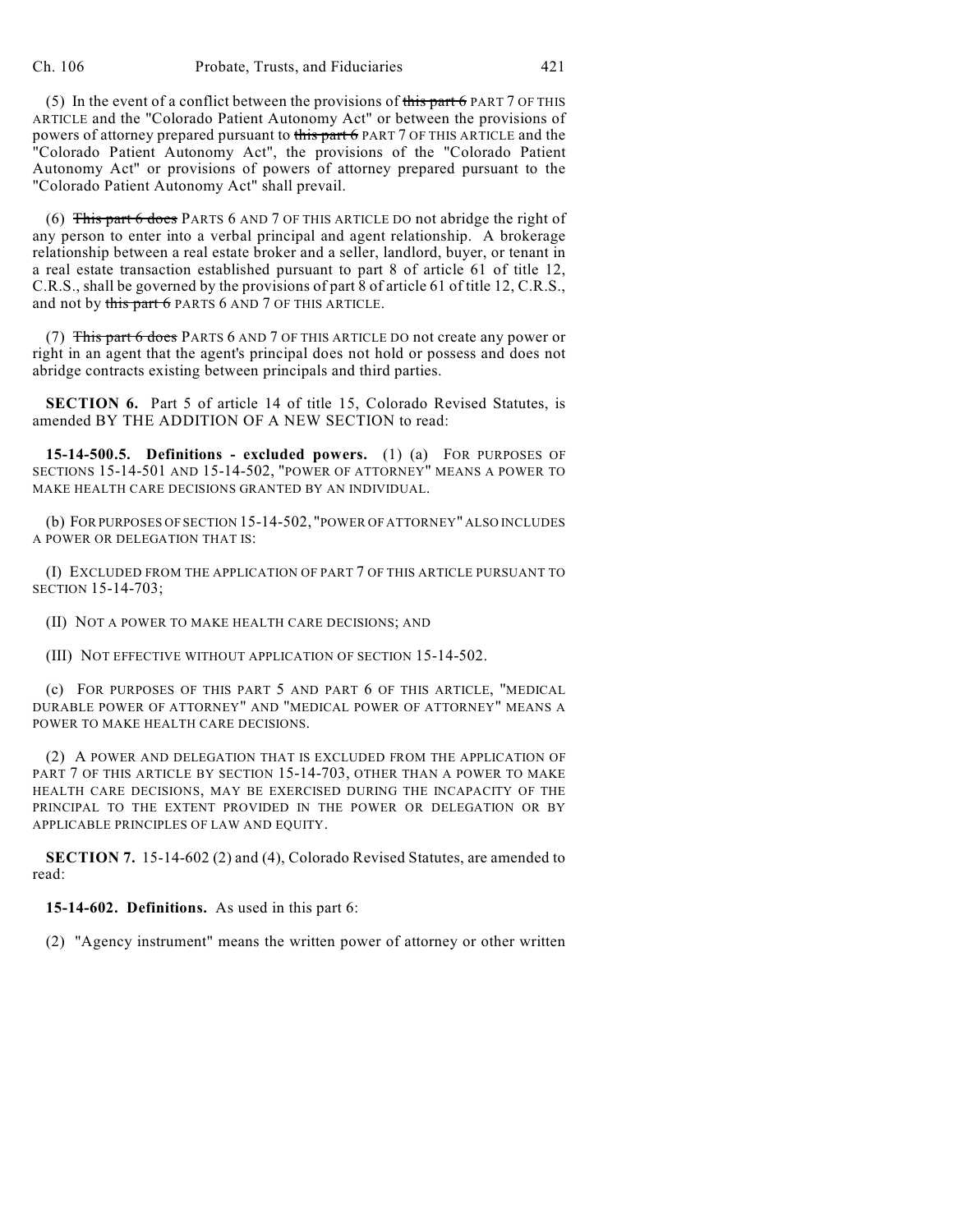instrument of agency governing the relationship between the principal and agent. An agency is subject to the provisions of this part 6 to the extent the agency relationship is established in writing and may be controlled by the principal, excluding agencies and powers for the benefit of the agent. This definition shall not apply to medical powers of attorney drafted pursuant to the "Colorado Patient Autonomy Act", sections 15-14-503 to 15-14-509, A POWER OF ATTORNEY SUBJECT TO THE "UNIFORM POWER OF ATTORNEY ACT", PART 7 OF ARTICLE 14, OR TO ANY OTHER POWER OF ATTORNEY OR INSTRUMENT OF AGENCY GRANTED BY AN INDIVIDUAL.

(4) "Principal" means an individual, A corporation, trust, partnership, limited liability company, or other entity, including, but not limited to, an individual ENTITY acting as trustee, personal representative, or other fiduciary, who signs a power of attorney or other instrument of agency granting powers to an agent.

**SECTION 8. Repeal.** 15-14-603 (2) (b), (3) (b), and (4), Colorado Revised Statutes, are repealed as follows:

**15-14-603. Applicability.** (2) (b) The statutory power of attorney for property form set forth in section 15-1-1302 does not limit the applicability of the provisions of this part 6. It is the general assembly's intent that every agency instrument, including but not limited to statutory agency instruments, shall have the benefit of and be governed by all of the general provisions of this part 6, except as otherwise provided in this part 6 or to the extent the terms of the agency instrument are inconsistent with the provisions of this part 6.

(3) (b) Any durable power of attorney executed under this part 6 may also have a document with a written statement as provided in section 12-34-105 (b), C.R.S., or a statement in substantially similar form, indicating a decision regarding organ and tissue donation. Such a document shall be executed in accordance with the provisions of the "Revised Uniform Anatomical Gift Act", part 1 of article 34 of title 12, C.R.S. Such a written statement may be in the following form:

I hereby make an anatomical gift, to be effective upon my death, of:

A. Any needed organs/tissues

B. The following organs/tissues: \_\_\_\_\_\_\_\_\_\_\_\_\_\_\_\_\_\_\_\_\_\_\_\_\_\_\_\_\_\_\_\_\_\_\_\_\_\_\_\_\_\_\_\_\_

Donor signature:

(4) A principal must be at least eighteen years of age to execute an agency instrument under the provisions of this part 6. A natural person must be at least twenty-one years of age to be appointed as an agent under an agency instrument.

**SECTION 9.** 15-14-604, Colorado Revised Statutes, is amended to read:

**15-14-604. Duration of agency - amendment and revocation - resignation of agent.** (1) Where an agency instrument contains the language specified in section 15-14-501 (1) or otherwise specifies that the agent designated therein may exercise the authority conferred notwithstanding the principal's disability, such agent may exercise such authority notwithstanding the principal's later disability or incapacity or later uncertainty as to whether the principal is dead.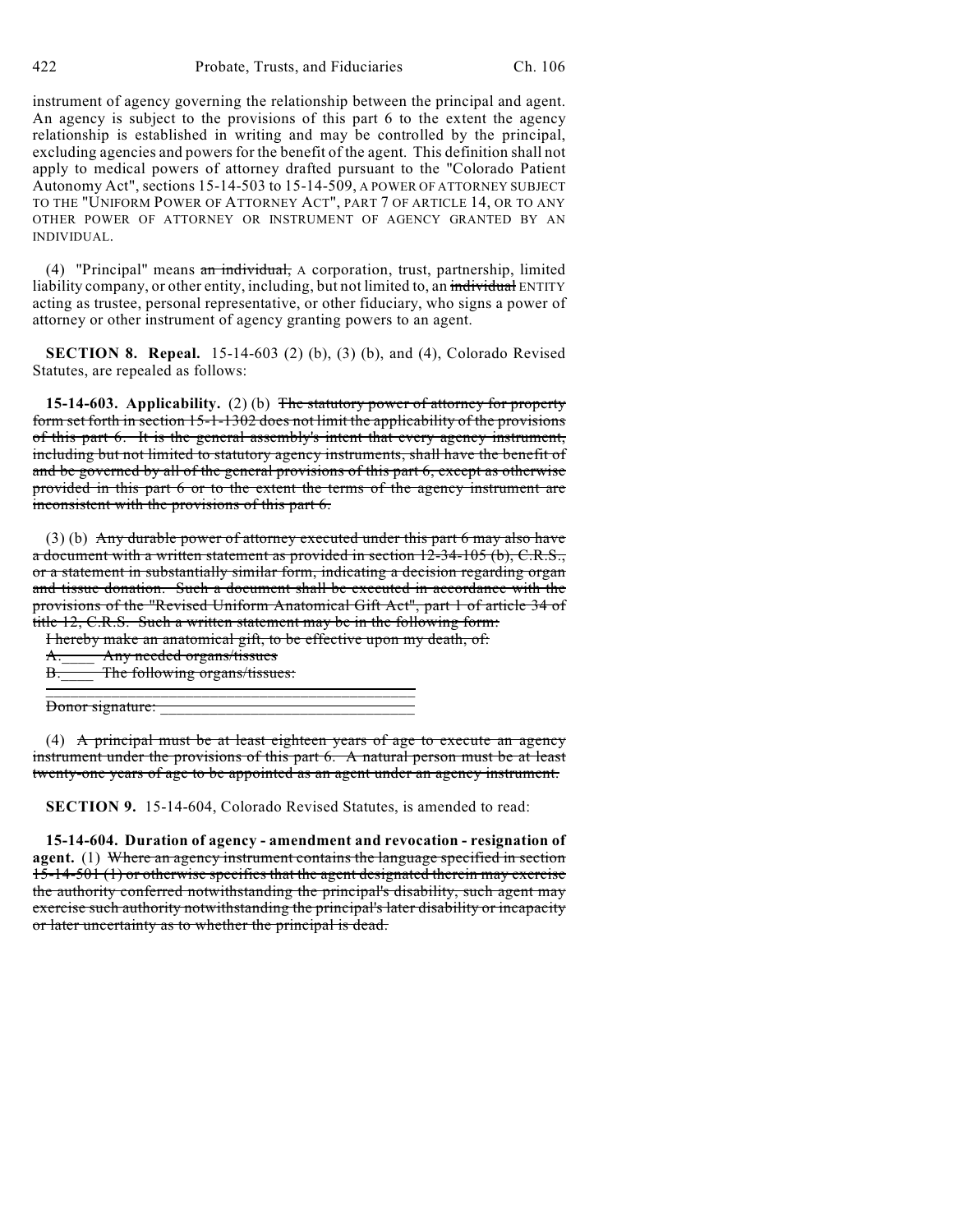(2) Any agency created by an agency instrument continues until the death of the principal CEASED TO EXIST, regardless of the length of time that elapses, unless the agency instrument states an earlier termination date. The principal may amend or revoke the agency instrument at any time and in any manner that is communicated to the agent or to any other person who is related to the subject matter of the agency. Any agent who acts in good faith on behalf of the principal within the scope of an agency instrument is not liable for any acts that are no longer authorized by reason of an amendment or revocation of the agency instrument until the agent receives actual notice of the amendment or revocation. An agency may be temporarily continued under the conditions specified in section 15-14-607.

(3) All acts of the agent that are within the scope of the agency and are committed during any period of disability, incapacity, or incompetency of the principal have the same effect and inure to the benefit of and bind the principal and his or her successors in interest as if the principal were competent and not disabled.

(4) Any agent acting on behalf of a principal under an agency instrument has the right to resign under the terms and conditions stated in the agency instrument. If the agency instrument does notspecify the terms and conditions of resignation, an agent may resign by notifying the principal, or the principal's guardian or conservator RECEIVER, CUSTODIAN, TRUSTEE IN BANKRUPTCY, LIQUIDATING TRUSTEE, OR SIMILAR REPRESENTATIVE if one has been appointed, in writing of the agent's resignation. The agent shall also notify in writing the successor agent, if any, and all reasonably ascertainable third parties who are affected by the resignation. In all cases, any party who receives notice of the resignation of an agent is bound by such notice.

**SECTION 10.** 15-14-606, Colorado Revised Statutes, is amended to read:

**15-14-606. Duty - standard of care - record-keeping - exoneration.** Unless otherwise agreed by the principal and agent in the agency instrument, an agent is under no duty to exercise the powers granted by the agency or to assume control of or responsibility for any of the principal's property care, or affairs. regardless of the principal's physical or mental condition. Whenever the agent exercises the powers granted by the agency, the agent shall use due care to act in the best interests of the principal in accordance with the terms of the agency. Any agent who acts under an agency instrument shall be liable for any breach of legal duty owed by the agent to the principal under Colorado law. The agent shall keep a record of all receipts, disbursements, and significant actions taken under the agency. The agent shall not be liable for any loss due to the act or default of any other person. When exercising any powers under an agency, during any period of disability of the principal, the agent shall be held to the standard of care of a fiduciary as specified in sections 15-16-302 and 15-14-418.

**SECTION 11.** 15-14-607 (1) (b) (I), Colorado Revised Statutes, is amended to read:

**15-14-607. Reliance on an agency instrument.** (1) (b) (I) Any third party who deals with an agent may presume, in the absence of actual knowledge to the contrary, that: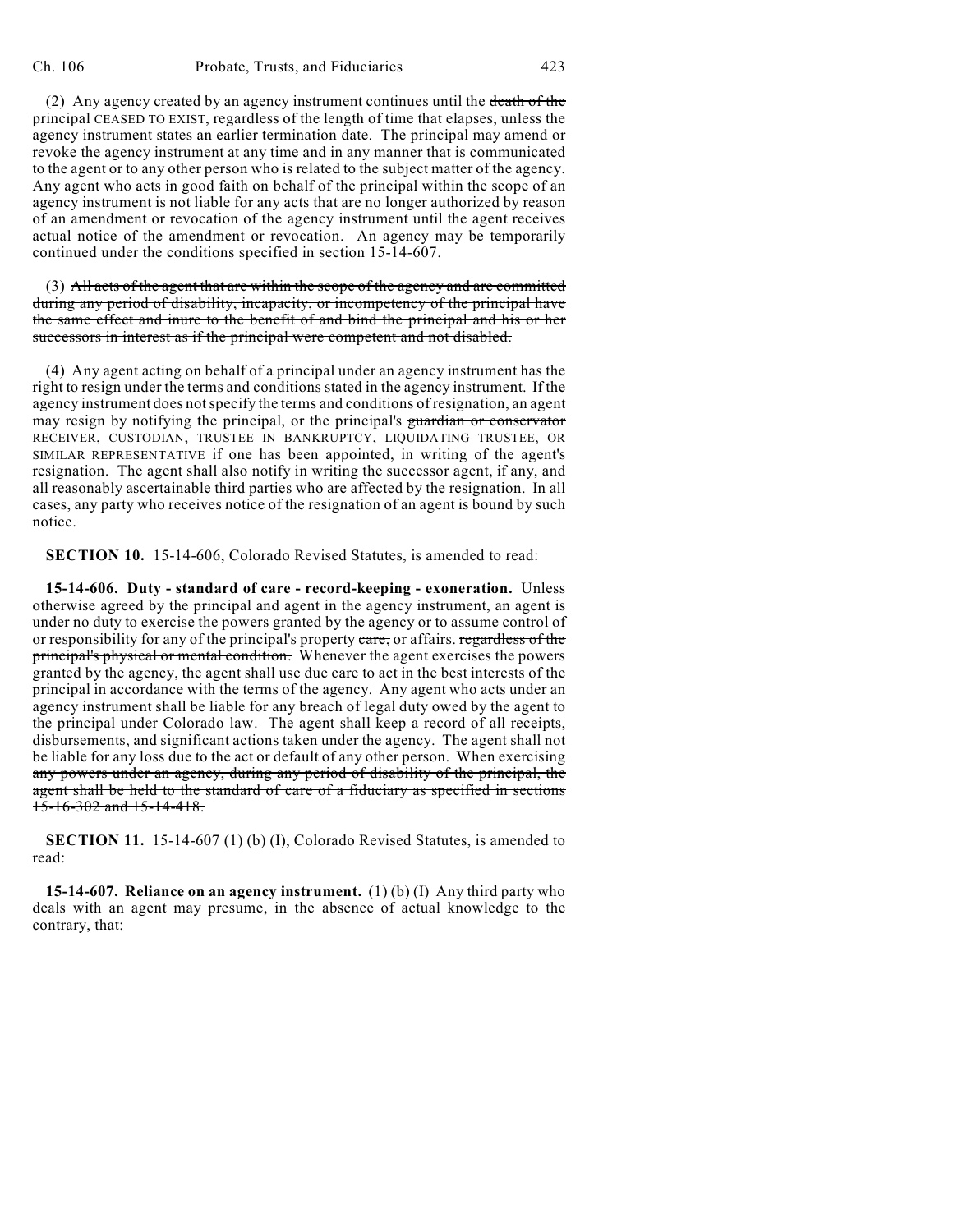(A) The agency instrument naming the agent was validly executed;

(B) The principal was competent HAD AUTHORITY TO ACT at the time of execution; and

(C) At the time of reliance, the principal is alive EXISTS, the agency instrument and the relevant powers of the agent have not terminated or been amended, and the acts of the agent conform to the standards of this part 6.

**SECTION 12.** 2-5-102, Colorado Revised Statutes, is amended BY THE ADDITION OF A NEW SUBSECTION to read:

**2-5-102. Inclusions - nonstatutory.** (10) THERE SHALL BE INCLUDED IN THE PUBLICATION OF THE "UNIFORM POWER OF ATTORNEY ACT", AS NONSTATUTORY MATTER, FOLLOWING EACH SECTION OF THE PART, THE FULL TEXT OF THE OFFICIAL COMMENTS TO THAT SECTION CONTAINED IN THE OFFICIAL VOLUME CONTAINING THE 2006 OFFICIAL TEXT OF THE "UNIFORM POWER OF ATTORNEY ACT" ISSUED BY THE NATIONAL CONFERENCE OF COMMISSIONERS ON UNIFORM STATE LAWS, WITH ANY CHANGES IN THE OFFICIAL COMMENTS OR COLORADO COMMENTS TO CORRESPOND TO COLORADO CHANGES IN THE UNIFORM ACT. THE COMMENTS SHALL BE PREPARED BY THE REVISOR OF STATUTES AND APPROVED FOR PUBLICATION BY THE COMMITTEE ON LEGAL SERVICES.

**SECTION 13. Repeal.** 15-2-102 (2), Colorado Revised Statutes, is repealed as follows:

**15-2-102. Power of appointment, donor, donee, objects, appointees, takers** in default defined. (2) A power to consume, invade, or appropriate property for the benefit of the donee of the power, which power is limited by an ascertainable standard related to the health, support, education, or maintenance of the donee, shall not be deemed a power of appointment.

**SECTION 14. Repeal.** 15-14-605, Colorado Revised Statutes, is repealed as follows:

**15-14-605. Dissolution of marriage.** If an agency instrument appoints the principal's spouse as agent and a court enters a decree of dissolution of marriage or legal separation between the principal and spouse after the agency instrument is signed, the spouse shall be deemed to have died at the time of the decree for purposes of the agency.

**SECTION 15. Repeal.** 15-14-608, Colorado Revised Statutes, is repealed as follows:

**15-14-608. Preservation of estate plan and trusts.** (1) In exercising any powers granted under the agency instrument, the agent shall take the principal's estate plan into account, insofar as it is known to the agent, and shall attempt to preserve the estate plan. Specifically, the agent shall preserve the estate plan in exercising any powers of amendment or revocation and any powers to expend or withdraw property passing by trust, contract, or beneficiary designation at the principal's death, including, but not limited to, specifically bequeathed property,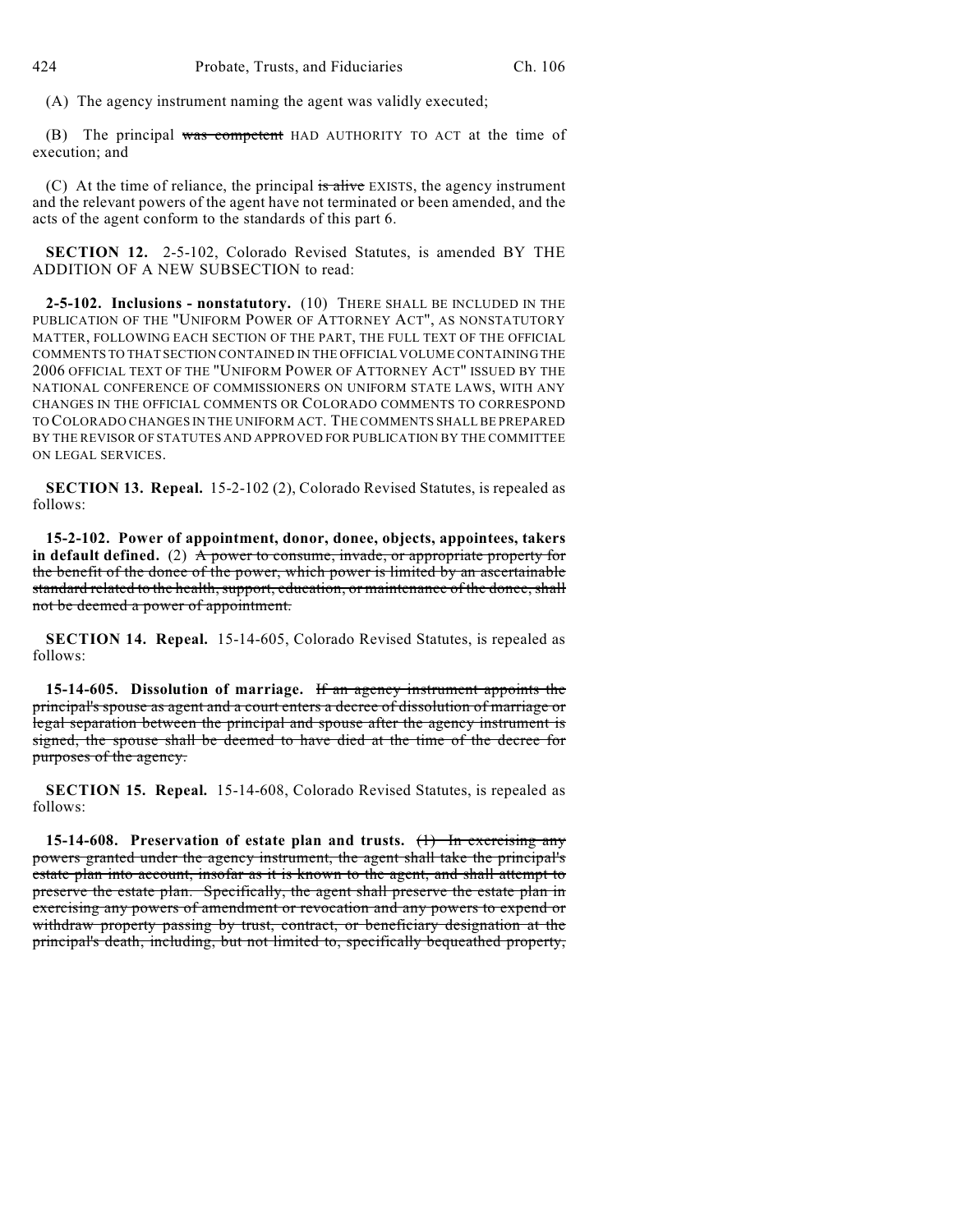joint accounts, life insurance, trusts, and retirement plans. The agent shall be liable to a beneficiary only for actions taken in bad faith.

(2) An agent may not revoke or amend a trust that is revocable or amendable by the principal without specific authority and specific reference to the trust in the agency instrument. In addition, an agent may not require the trustee of any trust for the benefit of the principal to pay income or principal to the agent without specific authority and specific reference to the trust in the agency instrument. The agent shall have access to and the right to copy, but not to hold, the principal's will, trusts, and other personal papers and records to the extent the agent deems necessary for purposes of exercising the agency powers.

**SECTION 16. Repeal.** 15-14-609, Colorado Revised Statutes, is repealed as follows:

**15-14-609. Agency - court relationship.** (1) Upon petition by any interested person, including the agent, after such notice to interested persons as the court directs and upon a finding by the court that the principal lacks the capacity to control or revoke the agency instrument:

(a) If the court finds that the agent is not acting for the benefit of the principal in accordance with the terms of the agency instrument or that the agent's action or inaction has caused or threatens substantial harm to the principal's person or property in a manner not authorized or intended by the principal, the court may order a guardian of the principal's person or a conservator of the principal's estate, or both, to exercise any powers of the principal under the agency instrument, including the power to revoke the agency, or may enter such other orders without appointment of a guardian or conservator as the court deems necessary to provide for the best interests of the principal; or

(b) If the court finds that the agency instrument requires interpretation, the court may construe the agency instrument and instruct the agent to act in accordance with its construction; except that the court may not amend the agency instrument. A court may order a guardian or conservator, or both, to exercise powers of the principal under the agency instrument.

(2) Proceedings under this section shall be commenced in the court where the guardian or conservator was appointed. If no Colorado guardian or conservator has been appointed, proceedings shall be commenced in the county where the principal resides. If the principal does not reside in Colorado, proceedings may be commenced in any county in the state.

(3) (a) If a guardian or conservator is appointed for the principal, the agent shall consult with the guardian or conservator during the continuance of the appointment on matters concerning the principal's financial affairs.

(b) A conservator has the same power to revoke, suspend, or terminate all or any part of the power of attorney or agency instrument as it relates to financial matters as the principal would have had if the principal were not disabled or incompetent.

(c) Subject to any limitation or restriction included in the letters of guardianship,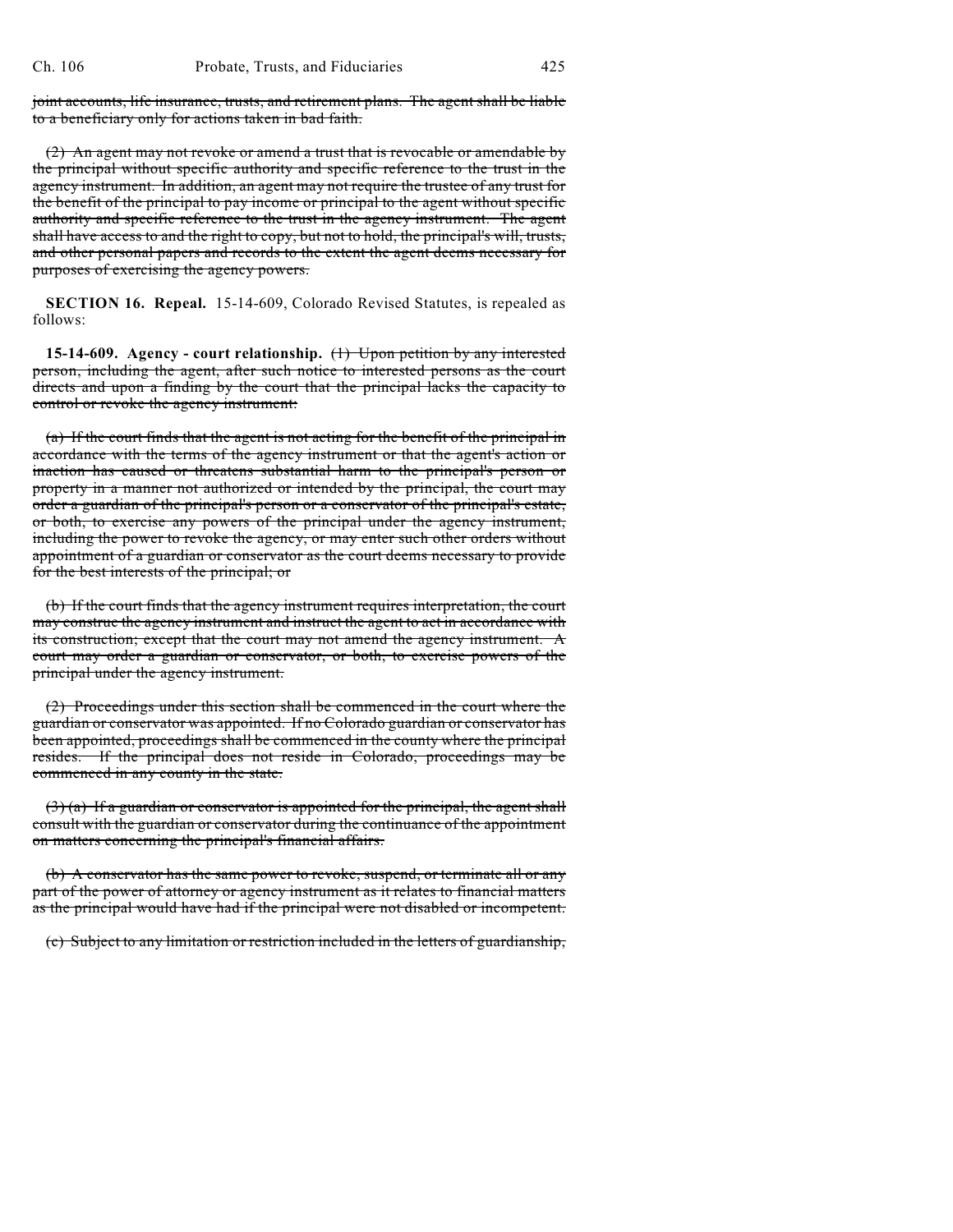a guardian has the same power to revoke, suspend, or terminate all or any part of the power of attorney or agency instrument as it relates to matters concerning the principal's personal care that the principal would have had if the principal were not disabled or incompetent, except with respect to medical treatment decisions made by an agent pursuant to sections 15-14-506 to 15-14-509. The exception included in this paragraph (c) shall not preclude a court from removing an agent in the event the agent becomes incapacitated or is unwilling or unable to serve as an agent.

**SECTION 17. Repeal.** 15-14-610, Colorado Revised Statutes, is repealed as follows:

**15-14-610. Statutory form agent's affidavit regarding power of attorney.** (1) The form specified in subsection (2) of this section shall be known as the "statutory agent's affidavit regarding power of attorney" and may be used to assure that an agent's authority under an agency instrument has not been altered or terminated. An agent's affidavit in substantially the following form shall have the meaning and effect prescribed in this part 6. Nothing in this part 6 shall invalidate or bar the use of any other or different form of agent affidavit.

(2) The statutory agent's affidavit regarding power of attorney shall be in substantially the following form:

#### COLORADO AGENT'S AFFIDAVIT REGARDING POWER OF ATTORNEY

| <b>STATE OF COLORADO</b>                                 |  |  |
|----------------------------------------------------------|--|--|
| $C$ and $\mathcal{F}$<br>$\overline{\mathrm{countv}}$ of |  |  |

whose address is \_\_\_\_\_\_\_\_\_\_\_\_\_\_\_\_\_\_\_\_, of lawful age, pursuant to sections 15-1-1302, 15-14-501, and 15-14-502, Colorado Revised Statutes, state upon my oath that I am the attorney-in-fact and agent for \_\_\_, principal, under the power of attorney dated  $\overline{\phantom{a}}$ , a copy of which is attached hereto and incorporated herein by this reference, that as of this date I have no actual knowledge of the [revocation or\*] termination of the power of attorney by any act of the principal, or by the death, [disability, or incompetence\*] of the principal, that my authority has not been terminated by a decree of dissolution of marriage or legal separation, and that to the best of my knowledge the power of attorney has not been so terminated and remains valid, in full force and effect.

Dated: \_\_\_\_\_\_\_\_\_\_\_\_\_\_\_\_\_\_\_\_ \_\_\_\_\_\_\_\_\_\_\_\_\_\_\_\_\_\_\_\_\_\_\_\_\_\_\_\_\_\_\_

Attorney-in-Fact

The foregoing Affidavit was subscribed and sworn to before me on  $, 20, 30, 6$  by  $, 20, 30, 4$ , Agent. Witness my hand and official seal. My Commission expires:

[SEAL]

\_\_\_\_\_\_\_\_\_\_\_\_\_\_\_\_\_\_\_\_\_\_\_\_\_\_\_